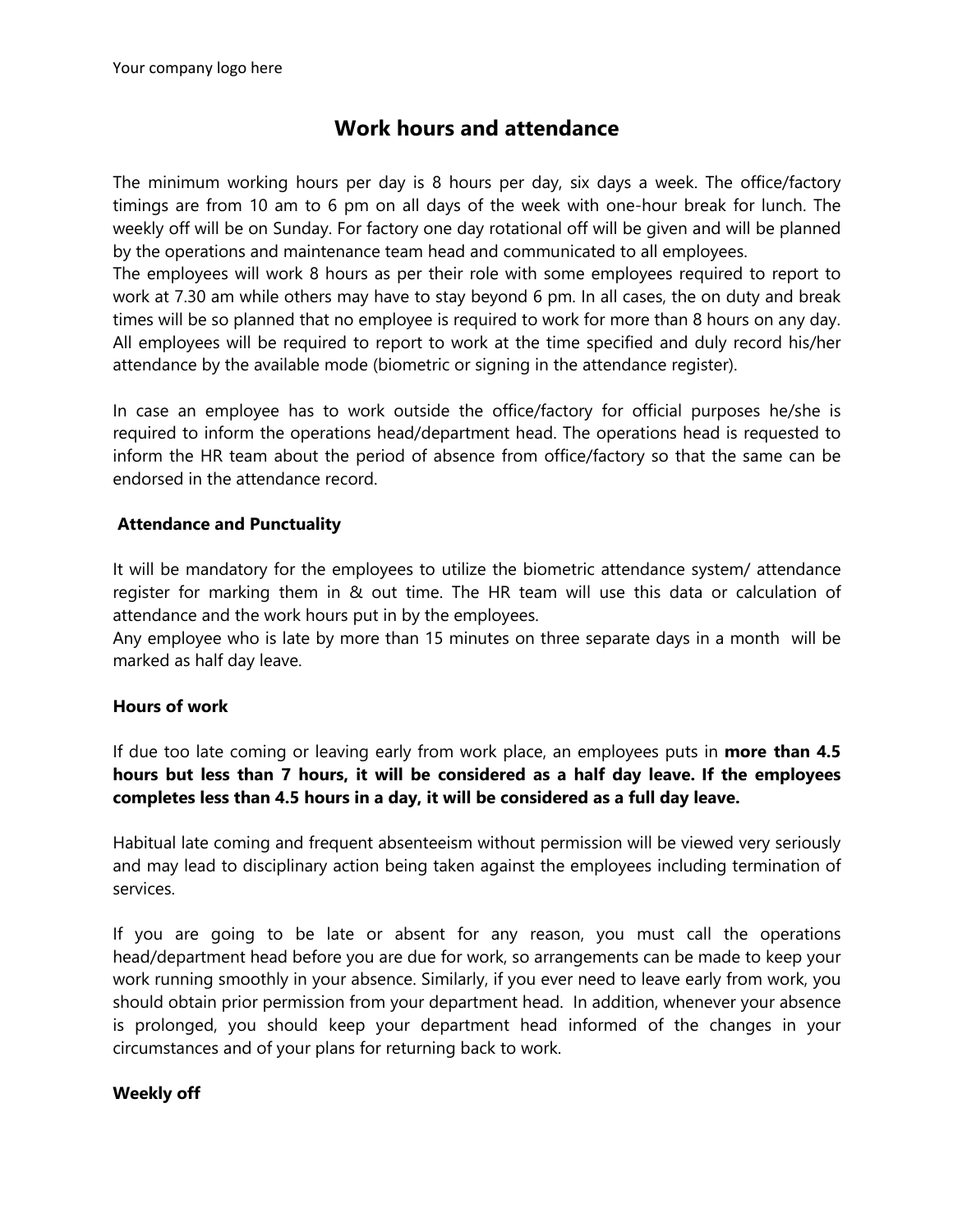All staff working in the office/factory will be provided one weekly off as per plan.

# **Dress and Personal Appearance Policy**

- 1. All employees should come to work dressed in line with this policy and their role requirements. To comply with the corporate environment, it is the policy of the Company that each employee's dress, grooming and personal hygiene should be appropriate to the work situation. Employees are expected at all times to present a professional, business image
- 2. Employees must be well groomed and present an appearance that inspires trust in their professional competence. It is the responsibility of every employee to maintain the XYZ company image to external parties. Extra care therefore needs to be taken of personal hygiene habits, like:
	- Dress should be clean and neatly pressed at all times.
	- Tattoos and body piercing other than earrings (for women), should not be visible.
	- Men are required to properly care for facial hair and should not present an unshaven or unkempt appearance. Moustaches and/or beards should be neatly trimmed.
	- Sales team/ Team members interacting with customers are expected to dress formally during business meetings. However, necessary adjustments may be made in attire to suit the climatic conditions prevalent during the time.
- 3. **Acceptable dressing norms**. Team members are requested adhere to the general guidelines for dressing as given below:

**Male Employees**: Trousers and full/half sleeve shirt (Preferably company branded shirts should be worn). In case there is meeting with customers, company branded shirt will be worn. For workers working in the plant/shop floor company uniform will be worn at all times.

**Female employees**: Formal business wear (trousers/long skirts, blouse/shirt, Saree, Salwar Suits). For all female employees working in the plant/shop floor company uniform will be worn at all times.

Unacceptable attire:

- Shorts, jeans, cords, safari type trousers, training suits or very baggy fit trousers
- T-shirts, sweatshirts, muscle shirts, mesh shirts or collarless shirt of any kind (for men)
- Sheer tops, tank tops, indiscreet neck lines, or tops with spaghetti or other forms of straps (for women), backless tops.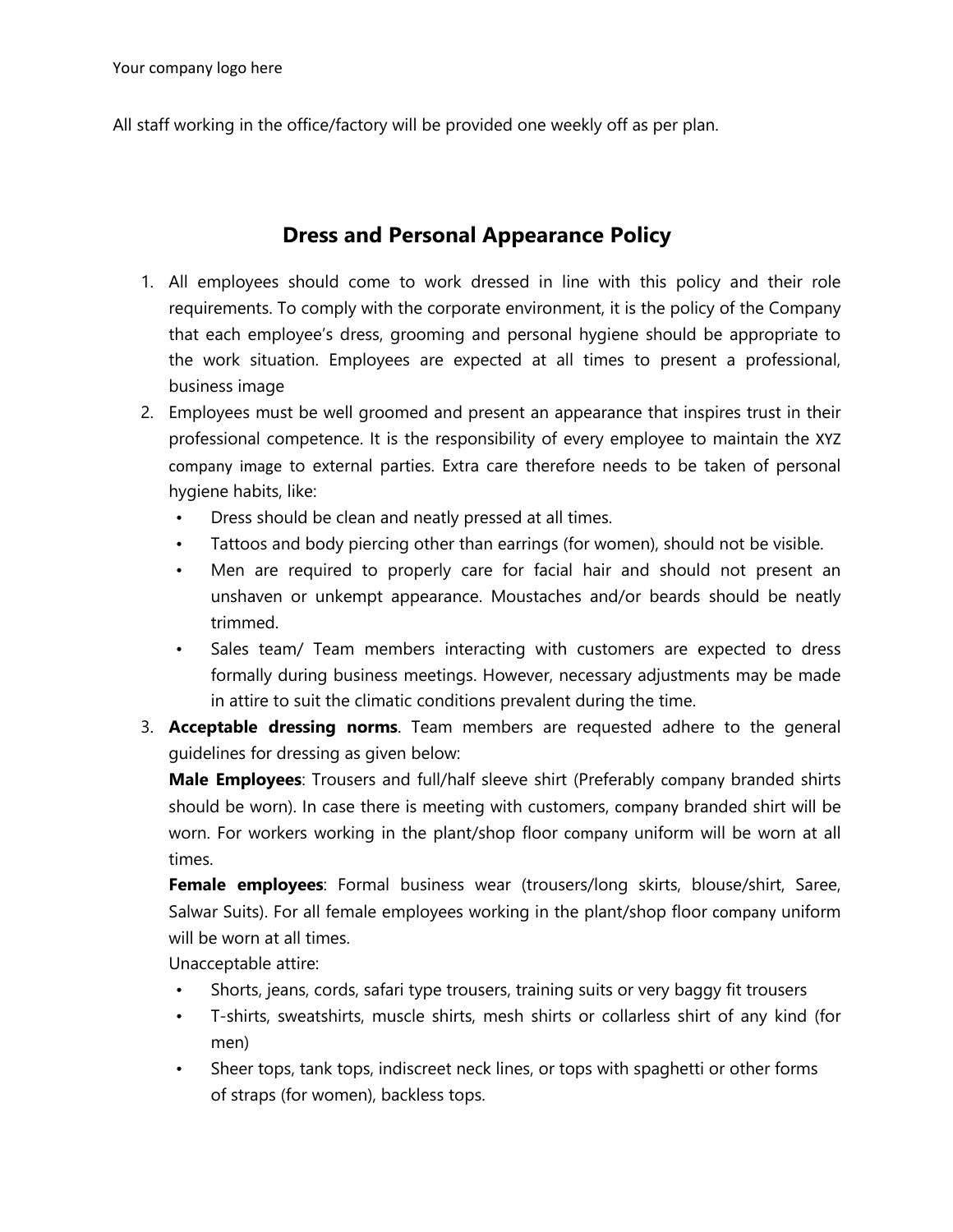- Clothing that is tight fitting or revealing or has distasteful or offensive images, slogans or words.
- Leggings or track suits.
- Casual footwear, rain shoes, flip flops or other sport specific footwear.
- 4. This policy lays down the guidelines for dressing and personal grooming and hygiene for team members of XYZ company. No policy of dressing can comprehensively cover all aspects of dress. Team members are requested to keep in mind that when in doubt, it is best to dress more formally in a business scenario.

# **Disciplinary Policy**

1. This policy gives out the process for dealing with breaches of XYZ company polices and disciplinary issues.

#### **Disciplinary Action**

- 2. No action shall be taken against an employee unless the issue has been investigated thoroughly and documented by HR team/MD.
- 3. The guidance and advice from the manager during the course of his/her duties to an employee is not considered a disciplinary action or a verbal warning.
- 4. Any employee should be informed in writing of any Disciplinary Action taken against him/her, including the reasons for such action. Employee's signature is required on the Disciplinary Action letter before the HR team can insert the same in the employee file. If the employee refuses to sign the receipt, HR department can still file the disciplinary action noting mentioning that the employee has refused to sign the disciplinary action receipt letter. Any Disciplinary Action or court order should be recorded in the employee's file.
- 5. Disciplinary Actions may consist of:
	- a. Verbal Warning (Should be documented in the employee's file)
	- b. First Written Warning
	- c. Second Written Warning.
	- d. Fines up to a limit of 3% of wages due for the month
	- e. Any other action as per labour law up to dismissal from service. For any serious disciplinary lapse, the employee will be put under suspension till the enquiry is completed. During the period of suspension, the employee will be paid 50% of the wages for the first 90 days ,75% of the wages for balance days and full wages in case the enquiry is not completed after 180 days.
- 6. If the employee has committed a violation but the violation is discovered or the complaint is received by XYZ company at any time after the incident; then, XYZ company may apply the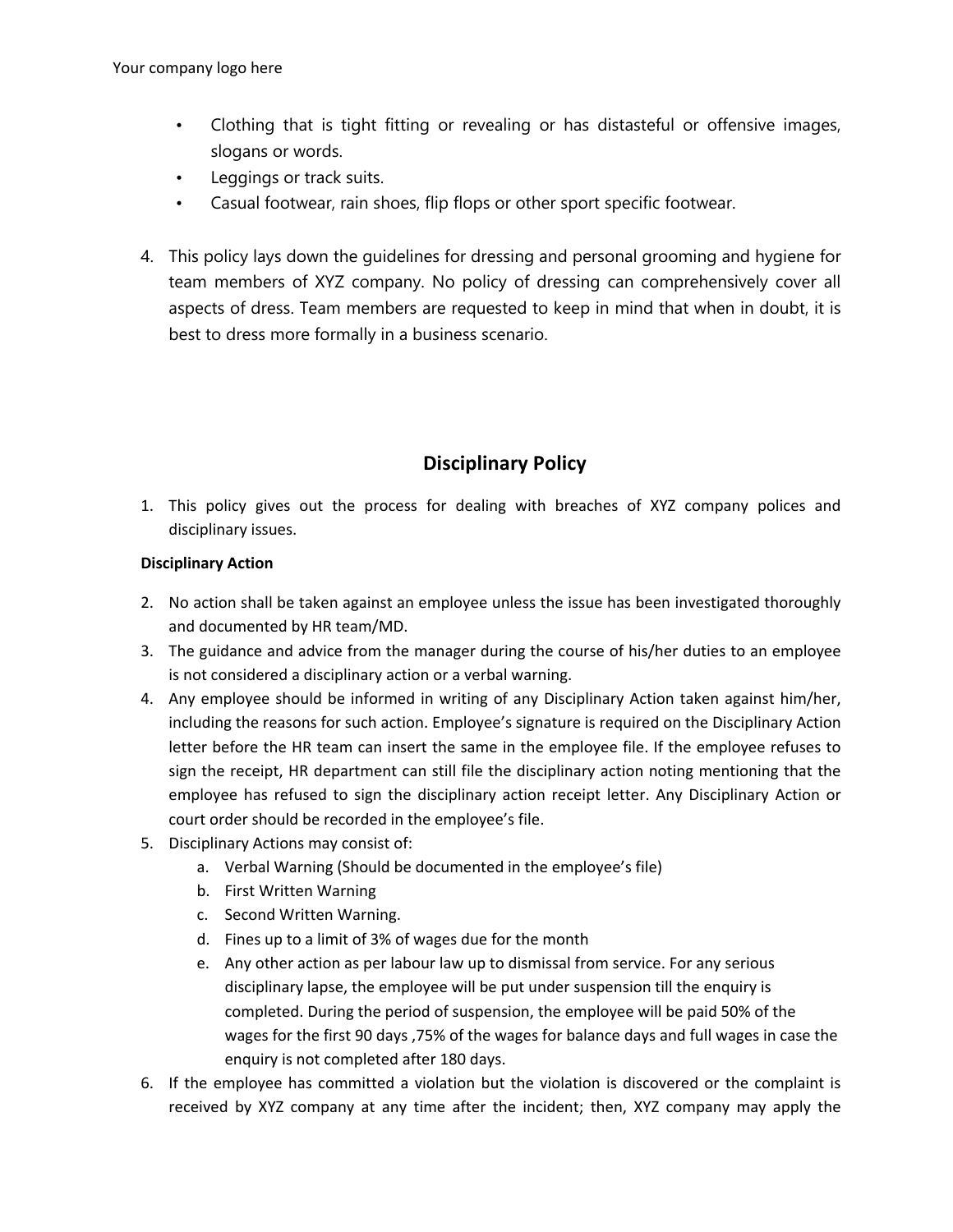disciplinary action as per the tables in this policy after discovering the incident. Exceptions to this are time & attendance violations in which the disciplinary action shall be taken within 3 month and dress code violations for which the disciplinary action shall be taken in the same day.

- 7. No disciplinary action can be taken against an employee before giving the employee a chance of a fair hearing and to listen to his/her statement and defense (if the employee refuses/ does not show up to attend for hearing, the investigation can proceed even if the employee refuse/does not show up to attend the investigation committee after notifying him/her twice). An investigation committee consisting of two senior members (Sr Manager and above designation) and the HR team member will be formed for investigating any serious disciplinary issue. As a guideline, any offence for which the employee is likely to face loss of pay or termination will be investigated by the investigation committee.
- 8. Minor violations like dress code, failing to meet organizational deadlines, late coming etc. can be handled by the HR team without the violation being investigated by the investigation committee.
- 9. It will be ensured that the employee has the opportunity to appeal, with evidence, and inquire about the Investigation Committee as per the Grievance Policy. The employee should raise a written appeal to the HR Department within 10 working days of being notified of a Disciplinary Action against him/her.
- 10. Any employee held in custody by court order shall be suspended during his detention. XYZ company reserves the right to suspend temporarily or terminate the employee based on the seriousness of the case or the reasons for arrest tarnish the brand of XYZ company. However, if such period exceeds 6 months, XYZ company may stop salary and benefits entitlements or terminate the employee after the approval of the MD.

#### **Employment, Probation, Confirmation and Exit**

*It is XYZ company policy to properly classify all employees in accordance with the requirements and essential functions of the position(s) and to be in compliance with the Labor Laws.*

#### **Purpose of Policy:**

To determine eligibility under employee benefits plans, administer salaries and comply with employment laws.

**Employees are hired on either a full-time or part-time basis, and may be categorized as follows:**

**Probationer**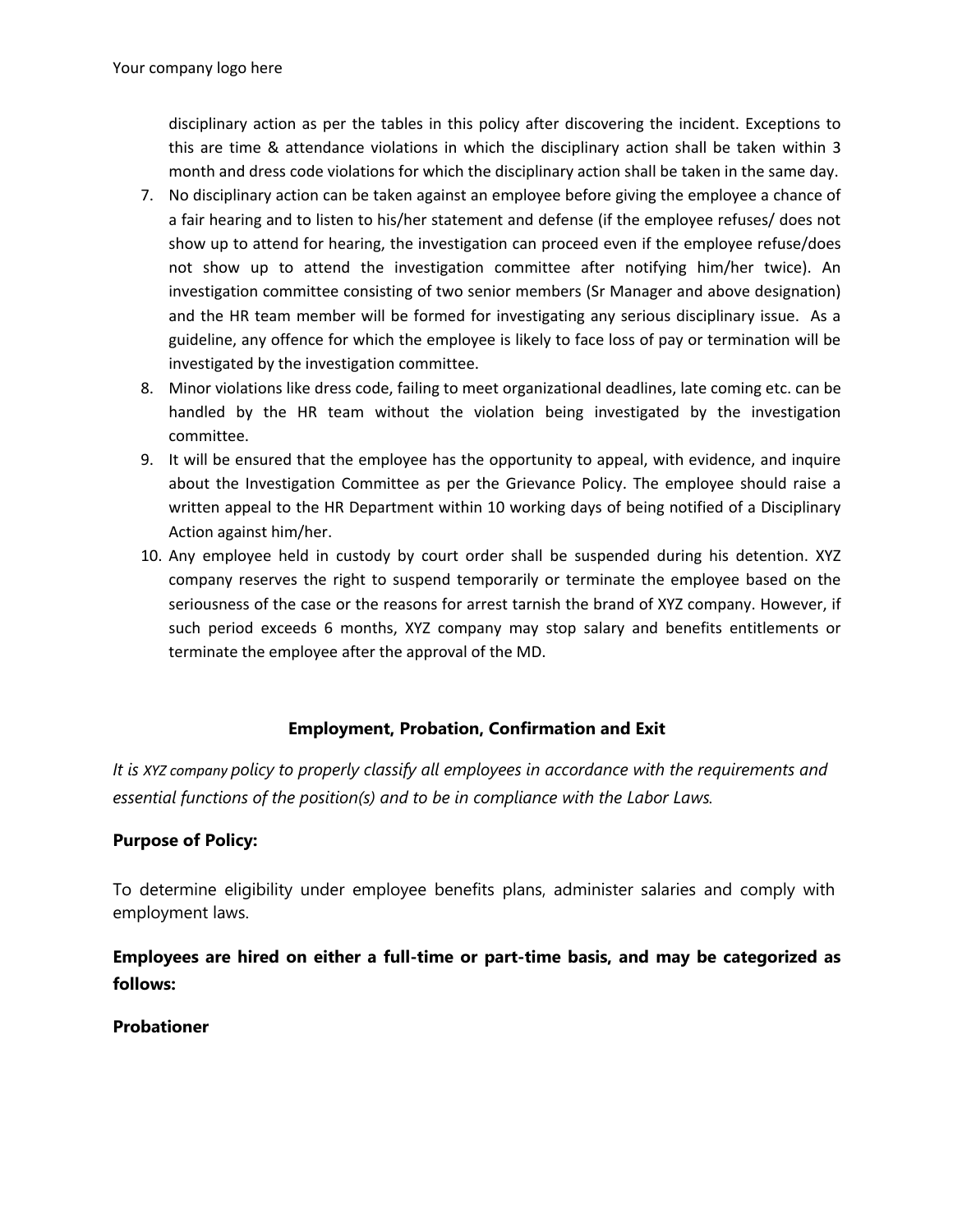A "probationer" is an employee who is provisionally employed to fill a permanent vacancy in a post and has not completed minimum three months' service therein. If a permanent employee is employed as a probationer in a new post he may, at any time during the probationary period of three months, be reverted to his old permanent post.

At *XYZ company*, the first 3 months of employment are considered an introductory period during which the Company will evaluate the employee's performance

*All Probationers are on the company's payroll where employee benefits like PF, ESIC, Gratuity and Bonus are applicable to them. Leaves will accrue; however, the accrued leaves can only be availed once the employee* is confirmed. Probation period may change as per the management's discretion. It can also be extended if the Company thinks that the employee needs additional period to perform the full range of responsibilities and meet required expectations from the position.

### **Full-Time Regular Employees (Permanent)**

A "permanent employee" is an employee who has been engaged on a permanent basis and includes any person who has satisfactorily completed the probationary period in the same or another occupation in the company, including breaks due to sickness, accident, leave, lock-out, strike (not being an illegal strike) or involuntary closure of the establishment.

They are eligible for all benefits set forth in HR policies.

The regular employees will receive salary on monthly basis.

### **Temporary Employees**

These are the employees who have temporarily recruited by the company to fulfil the position which is vacant due to some exigencies like absence of permanent employee in that position for a short period of time. Temporary employees can also be hired to manage seasonal load.

Temporary employees are not entitled to any of the Company benefits set forth by the Company.

Compensation for temporary employees will be at the minimum of the relevant pay level.

### **Contract Employees /trainee**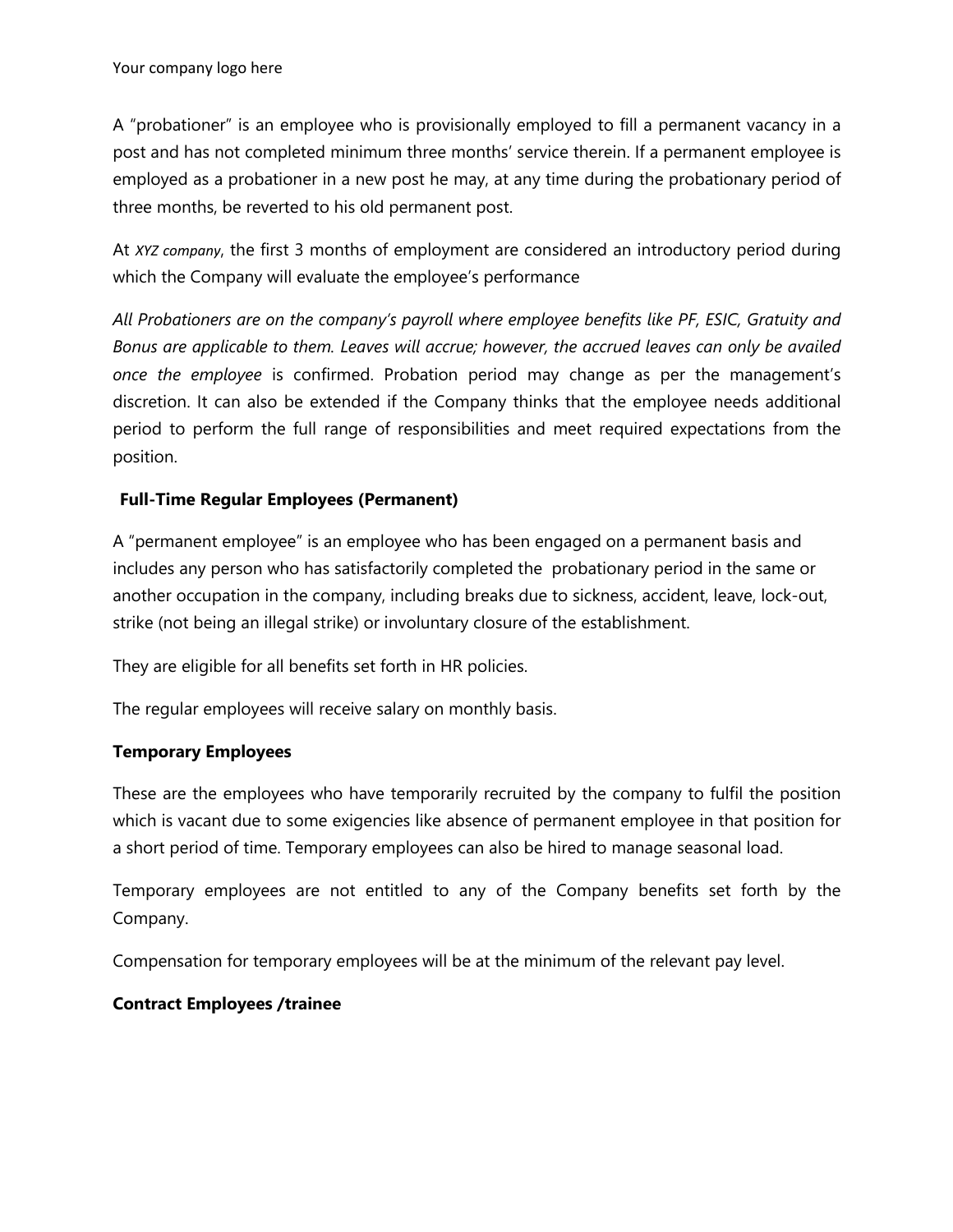Business exigencies may require induction of experienced or uniquely skilled people. The employment for such individuals will be for a specified, limited period, governed by special contracts spelling out the terms and conditions of employment.

This will include Accounts trainees, Graduate Engineering trainees, etc.

Contract employees can be the employees of firms with which XYZ company has contracted for services or self-employed individuals with whom XYZ company has contracted directly.

#### **Probation Policy**

When a Regular/permanent employee is first hired by the Company, he/she is considered to be on probation for the first 3 months.

On the successful completion of probation period, the employee may be considered for confirmation, depending on his/her performance. A mid period review of performance will be held at the end of 45 days of the probation period. In case the performance of the probationer is below the required standards written feedback will be provided on the same by the manager of the probationer.

The Company however reserves the right to extend the probation period or terminate the employment by giving 15 days' notice if employee performance is below expected standards or due to any disciplinary or ethical reason. In case the probation is extended on grounds of performance, the employee will be given clear performance goals which need to be achieved during the extension period. In case the employee does not meet these goals, services of the employee will be terminated at any time during the extension period.

If the employee decides to resign during probation period, he/she will be liable to give 15 days' notice or payment in lieu thereof.

### **Issuance of Confirmation Letter:**

After successful completion of the probationary appraisal, the confirmation letter will be given to the employee by a member of the HR team.

*Note : Employees on probation may not be eligible to avail the company benefits like leaves* although the same will accrue to them as per policy. Kindly refer the respective policies for rules & *regulations for probationary employees.*

## *This policy may undergo change from time to time at the discretion of the management.*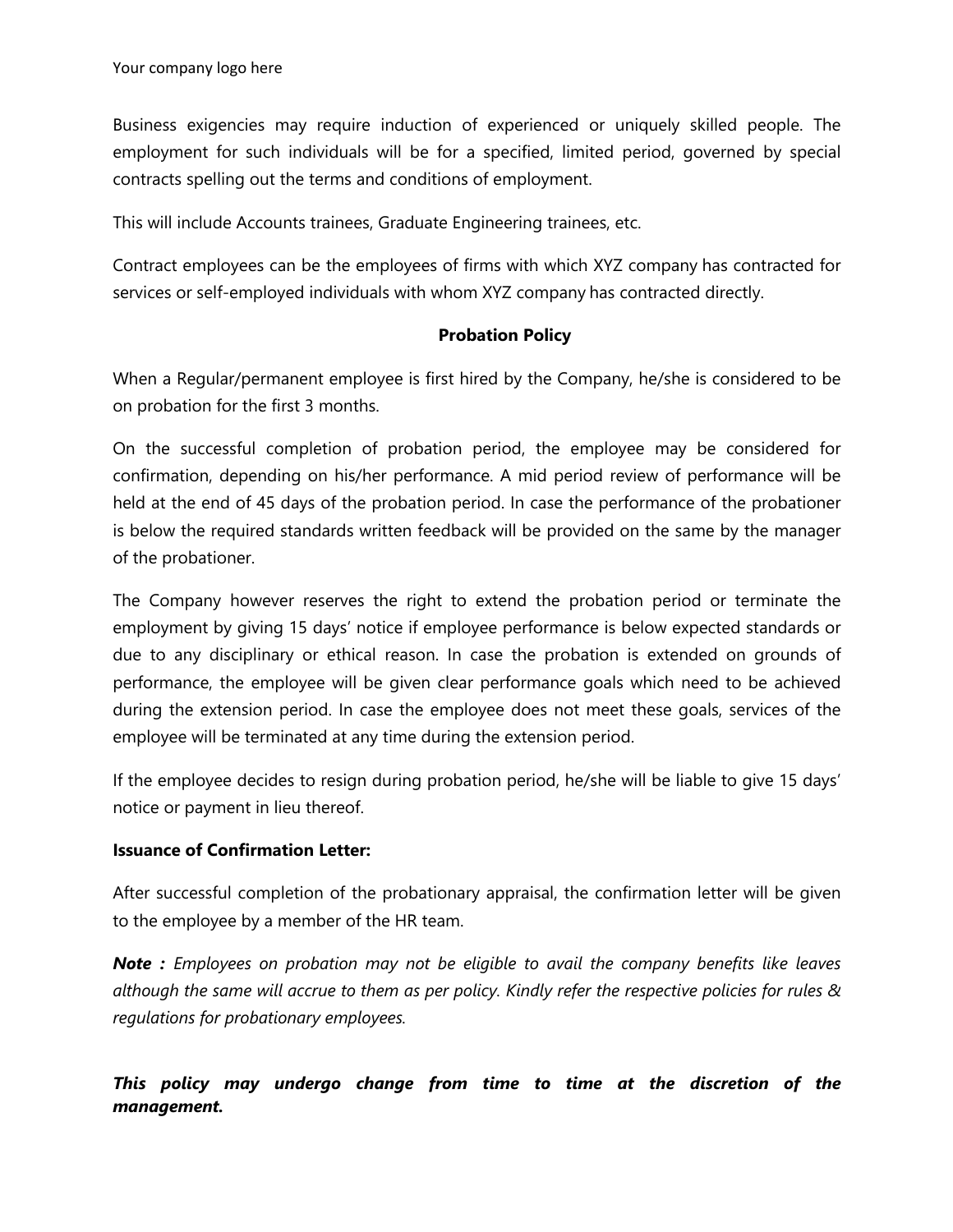#### **Employee Exit**

#### **Purpose**

The purpose of this policy is to ensure the smooth separation of an employee from the services of the Company, ensure that all benefits as per law and company policy are provided to the employee, all dues in terms of company property and financials are collected while at the same time ensuring smooth handover of the responsibilities of the separating employee to the successor in the role.

#### **Types of Separation from Employment**

The various types of separation from employment can be divided into voluntary and involuntary separation. The various types of voluntary and involuntary separations are given below:

#### **Voluntary**

- *a.* Absconding from service
- *b.* Resignation

#### **Involuntary**

- *a.* Termination
- *b.* Position/role redundancy
- *c.* Death

#### **Absconding from Service**

- a. In case of any unforeseen circumstances that require an employee to be absent from duty, the employee must let his Manager /HR know about this absence and reasons thereof within 2 working days.
- b. Should an employee fail to alert his Manager/HR of the reason for his being Absent from Duty, it could form grounds for Disciplinary Action.
- c. An Employee who is absent from his/her work duties for more than 2 working days without having applied for leave or notifying his Manager/HR about the reasons for absence, will be declared as absent from duty. The Manager should notify the HR Department to hold his/her salary and all his benefits and allowances.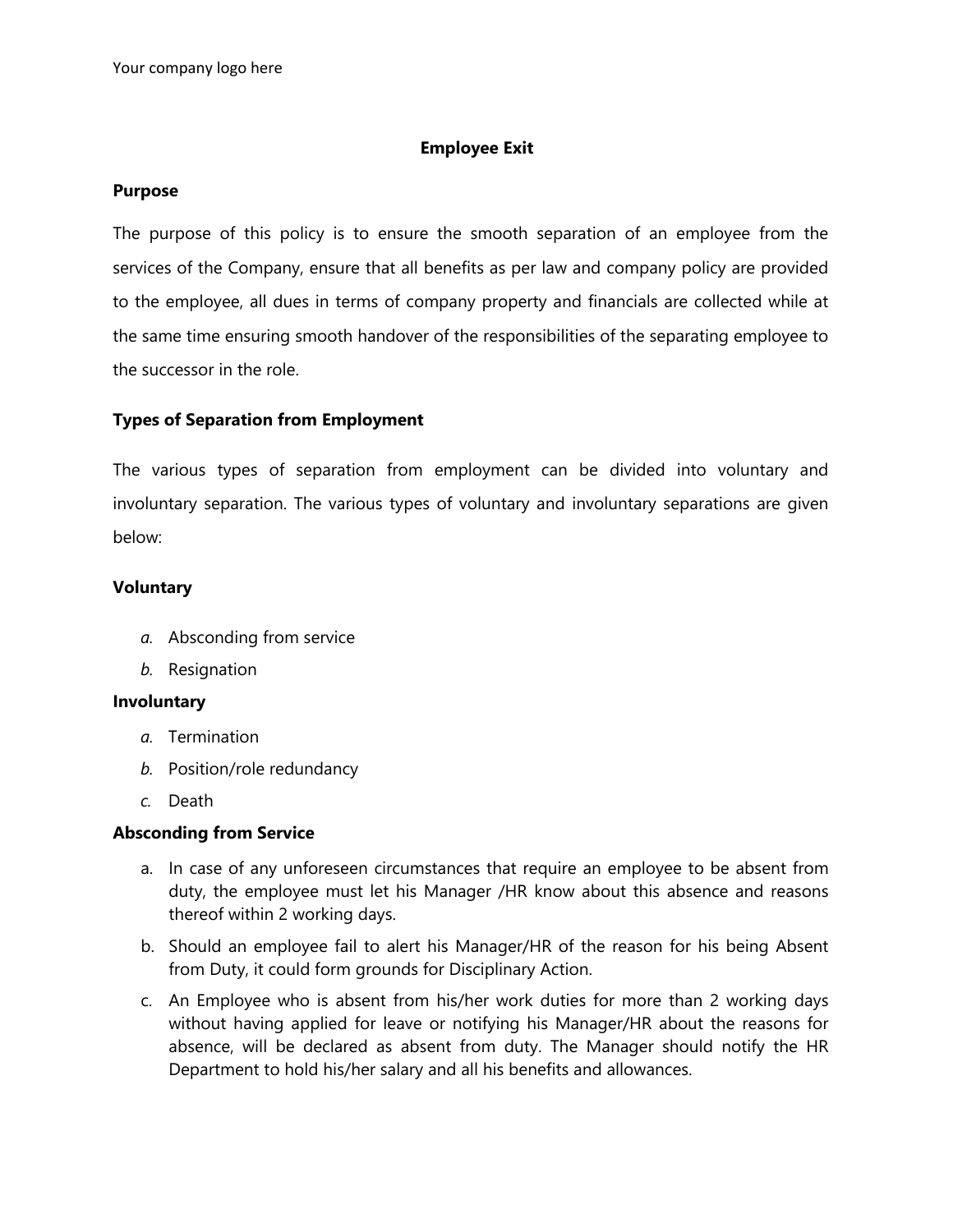- d. When the employee resumes work , he must submit a justification for his absence in writing. If justification is approved by the head of department, the days absent will be deducted from earned leave and salary and allowances will be released. In case justification is not approved, employee will be subject to Disciplinary Action as per company policy.
- e. Should an employee fail to come to work for more than 15 consecutive calendar days (even if it fall in two calendar years) or is absent from work for 15 discontinuous working days in a year, his employment could be terminated on grounds of "Absconded Employee". Such a termination is considered "with cause". The employee's manager should coordinate and inform HR department about the employee's continuity of absence to enable the HR department to take the action of separation from employment in respect of that employee.

### **Resignation**

An employee may choose to resign from his/her employment in the company due to various reasons i.e. Better career opportunities, family or health issues, relocation etc.

The employee is required to submit written intimation or send an email intimating the last day of work to his/her manager with copy to HR. Once the same is accepted by the manager in writing the separation process will start.

All employees are required to serve a notice period of min 30 days to enable the company to conduct a smooth handover of duties to the next incumbent. Any exemption of notice period will have to approved by the head of the department of the employee. In case of employee request to shorten or exempt from notice period is approved, then employee will not be entitled for any compensation for this period and the period shall not be considered part of the employment at XYZ company.

### **Involuntary Separation**

### **Termination**

- *a.* Employment may be terminated "with cause" for a variety of reasons including, but not limited to: damaging the company's reputation, poor performance record (as defined by Performance Management process), unresolved disciplinary issues and misrepresentation of credentials or by decision of the investigation and disciplinary committee.
- *b.* The list of reasons under which an employee can be terminated "with cause" are enumerated in the disciplinary policy.

### **Position/Role Redundancy**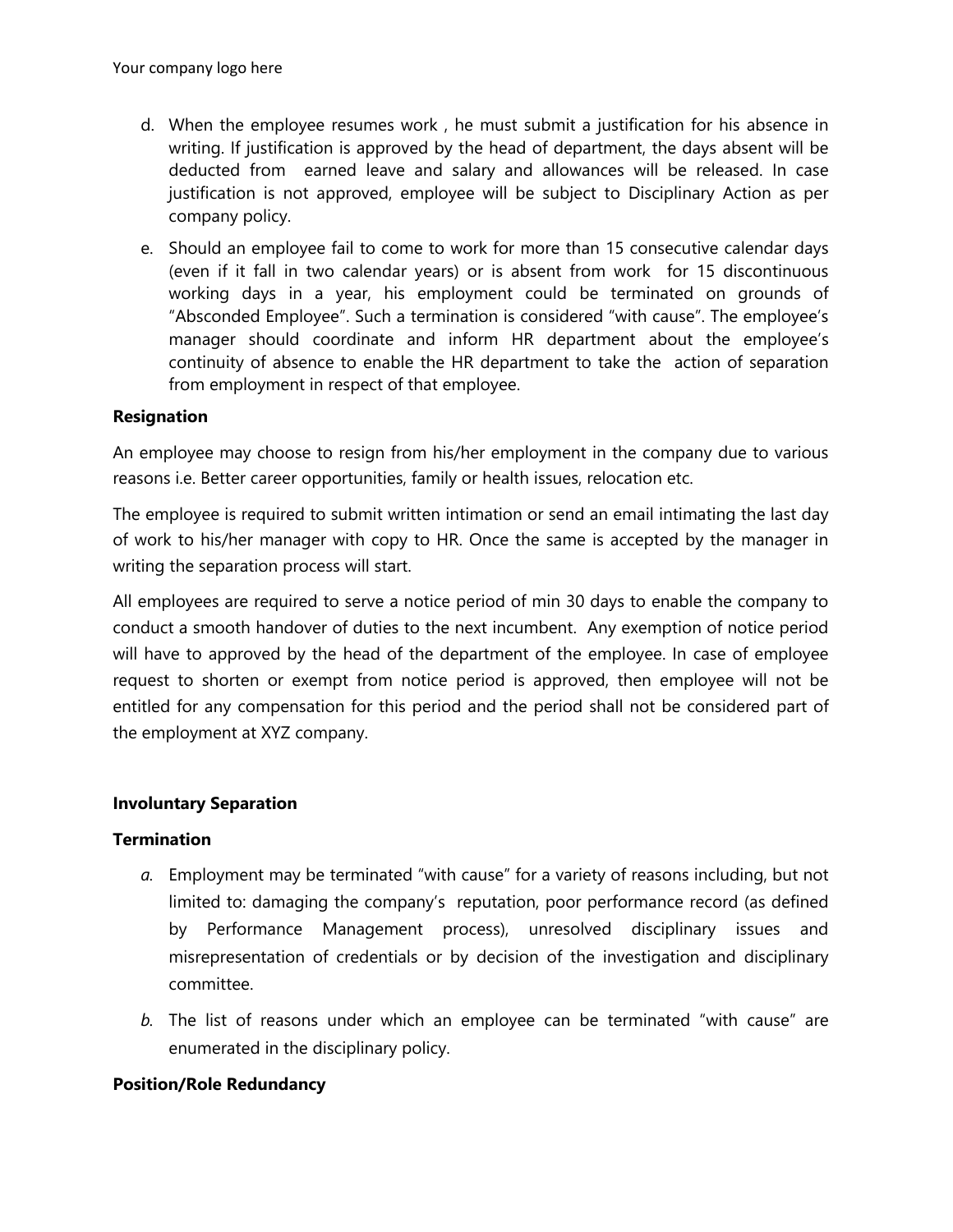Due to changes in business needs, market forces, organizational or departmental priorities or a restructuring exercise; certain positions, departments or roles in the company may become obsolete and may lead to end of employment with the company. In any such case the HR team will provide adequate support in outplacement and the employee will be provided with terminal benefits as per law.

### **Death**

- a. In the unfortunate event of the death of an employee while in service, the date of death will be considered as the employee's last day of employment .
- b. If an employee who during the course of his employment (death caused by non-work factor and not because of committing suicide ) terminal benefits as per law will be paid to his/her legal heirs. If the employee did not specify a nominated beneficiary, the financial aid will be paid to his dependents (employee's spouse and/or children) as per advice of the company's legal advisor/lawyer.

### **Exit Interview**

An exit interview will be taken by the HR team with all employees who are separating from the company at least 7 days before the last day of working of the employee. Record of the same will be maintained and kept in the employee's personal file.

# **XYZ company**

# **Grievance handling and resolution mechanism**

### **General**

1. The grievance handling system lays down the various steps to be followed in case any employee has a grievance. A grievance is any problem of concern that an employee may be facing. This could be a work-related problem, concern or a complaint against a policy, process or a specific individual. The most common grievances include those related to compensation, training or confirmation, leaves, performance management, workplace harassment and interpersonal issues. To ensure that the employees feel valued and to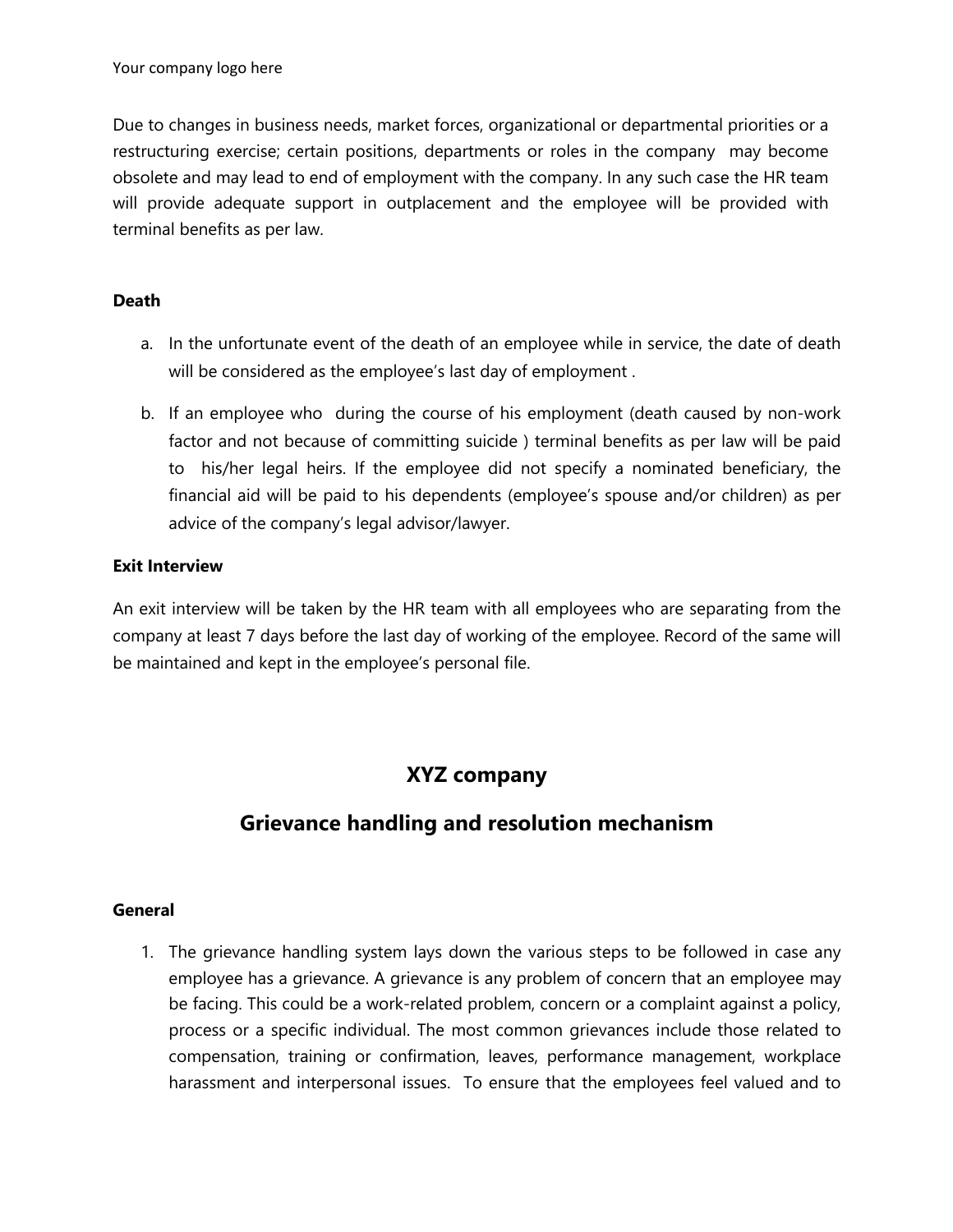foster a productive and positive work environment, it is imperative that grievances are handled promptly, in an impartial and fair manner and justly.

- 2. Grievances, if unresolved lead to several issues. A few of them are:
	- a. Poor and negative work environment.
	- b. Lack of communication across all levels of management.
	- c. Increased absenteeism and attrition.
	- d. Lower productivity and quality.
	- e. Loss of credibility as an employer.
- 3. A grievance handling and resolution mechanism clearly defines the process of handling all kinds of grievance and lays down the responsibilities of various roles across the various levels of management in a fair and transparent manner.
- 4. It is the duty of all managers and senior leadership to clearly understand that the responsibility of ensuring that all employees are aware of the grievance handling and resolution process. They are also responsible for ensuring that all grievances are handled in a proper manner as per the defined process.

#### **Process**

- 5. The most common grievances include those related to compensation, leaves, performance improvement plan, performance appraisals, confirmations, interpersonal issues, issues with manager or with other support services like transport, administration etc.
- 6. This process clearly lays out the escalation matrix for different types of grievances with roles and responsibilities for all concerned clearly laid out.
- 7. For any grievance that an employee may have, the first person whom the employee must raise the concern is the employee's immediate manager, unless the grievance is against the manager. In case the grievance in against the performance appraisal or outlier management program the grievance can be raised directly to the HR team. A detailed escalation matrix clearly defining the process is given below.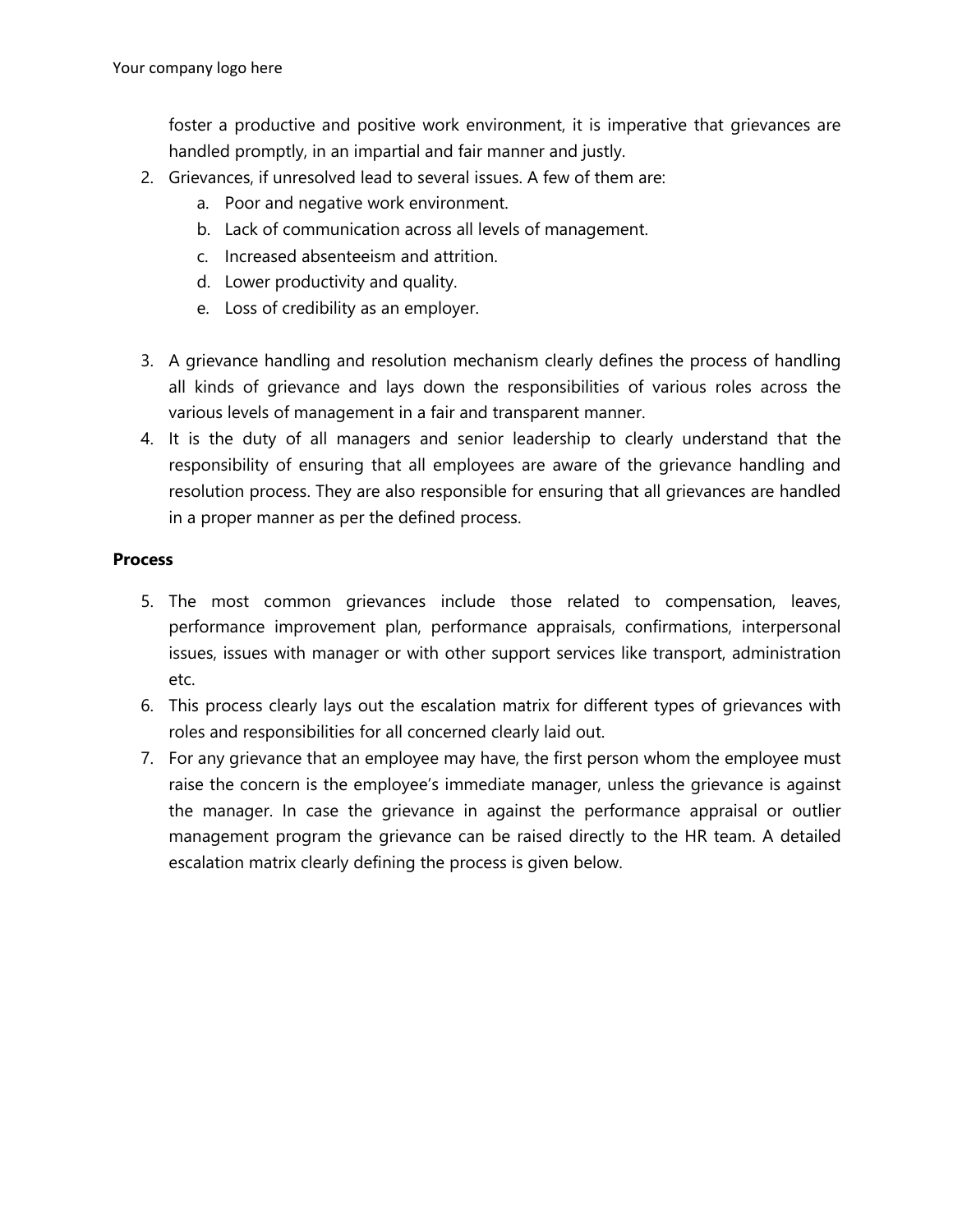|                | <b>GRIEVANCE RESOLUTION MATRIX</b>                                         |                                                                        |                                                                                                                                                         |                                                          |                           |                           |  |
|----------------|----------------------------------------------------------------------------|------------------------------------------------------------------------|---------------------------------------------------------------------------------------------------------------------------------------------------------|----------------------------------------------------------|---------------------------|---------------------------|--|
| S.No.          | <b>Specific Category</b><br><b>Broad Category</b><br><b>Check</b>          |                                                                        |                                                                                                                                                         | 1st level                                                | 2nd level                 | 3rd level                 |  |
|                | Compensation                                                               | Salary                                                                 | Check your salaryslip, take help from<br>immediate Manager to understand<br>issues, if any.                                                             | Raise it with the HR<br>team in case issue<br>unresolved | Manager                   | <b>Head of Department</b> |  |
| $\mathbf{1}$   |                                                                            | Attendance and salary/<br>Bonus/Incentives                             | Understand the various components of<br>bonus/incentive, take help from<br>immediate manager to understand<br>attendance and total salary calculations. | Raise it with the HR<br>team in case issue<br>unresolved | Manager                   | <b>Head of Department</b> |  |
| $\overline{2}$ | <b>Confirmation of probation</b>                                           | Confirmation delay/<br>extension                                       | Resolve by discussions with immediate<br>manager                                                                                                        | HR team                                                  | Manager                   | <b>Head of Department</b> |  |
| $\overline{4}$ | <b>Problems with</b><br>Administration/housekeeing/<br>Office supplies etc | Admin/Transport                                                        |                                                                                                                                                         | <b>Administation Manager</b>                             | HR                        | <b>Head of Department</b> |  |
| 5              | <b>Issues with Manager</b>                                                 | Process/ policy related<br>(leave,<br>performance, incentives,<br>etc) | with HR/Manager                                                                                                                                         | Manager of manager                                       | <b>Head of Department</b> | <b>MD</b>                 |  |
|                |                                                                            | Interpersonal<br><b>Respect &amp; Dignity</b>                          |                                                                                                                                                         |                                                          |                           |                           |  |
| 6              | Leave                                                                      | <b>All Types</b>                                                       | Check leave balance. Speak with your<br>manager on leave sanction. Understand<br>manager's explanations/ issues on<br>granting of leave.                | Manager/HR                                               | <b>Head of Department</b> | <b>MD</b>                 |  |
| $\overline{7}$ | <b>Performance management</b>                                              | <b>Goal Setting/conduct/support</b><br>from manager                    | Check from HR team on how the appraisal<br>score is calculated                                                                                          | HR team                                                  | <b>Head of Department</b> | <b>MD</b>                 |  |
| 8              | <b>Policy clarification</b>                                                |                                                                        | Immediate Manager/HR                                                                                                                                    | HR team                                                  | <b>Head of Department</b> | <b>MD</b>                 |  |
|                |                                                                            | Process                                                                | Immediate Manager/HR                                                                                                                                    | Manager                                                  |                           |                           |  |
|                |                                                                            | Clearance                                                              | Immediate Manager/HR                                                                                                                                    | Finance Manager                                          |                           |                           |  |
| 9              | <b>Resignation/Asked to leave</b>                                          | Full and Final clearance and<br>experience certificate                 | HR                                                                                                                                                      | Finance Manager                                          | <b>Head of Department</b> | <b>MD</b>                 |  |

- 8. It is important to understand that the levels of escalation have been defined based on the severity of the issue. In most cases, the immediate manager or the HR team will be able to resolve the issue. Please do not bypass any level or encourage your team to do so.
- 9. If you are a manager, you would be able to advise the employee on most of the issues which may come up. Only in case you feel that the issue is beyond your level to resolve, should you encourage the employee to go to the next level. It would also be pertinent to advise the next level of escalation of all the actions that have been taken at the previous level.
- 10. **Methods of raising a concern or a grievance**: Any of the following methods could be used to raise a grievance.
	- a. "One on One" interaction with the manager/HR.
	- b. Email to the immediate manager/HR team.
	- c. E mail to grievance helpdesk(hr@xyzcompany.com).
	- d. Telephone (based on the escalation matrix).
	- e. Grievance drop box.
- 11. An effective grievance handling and resolution mechanism leads to improved employee satisfaction and a positive work environment.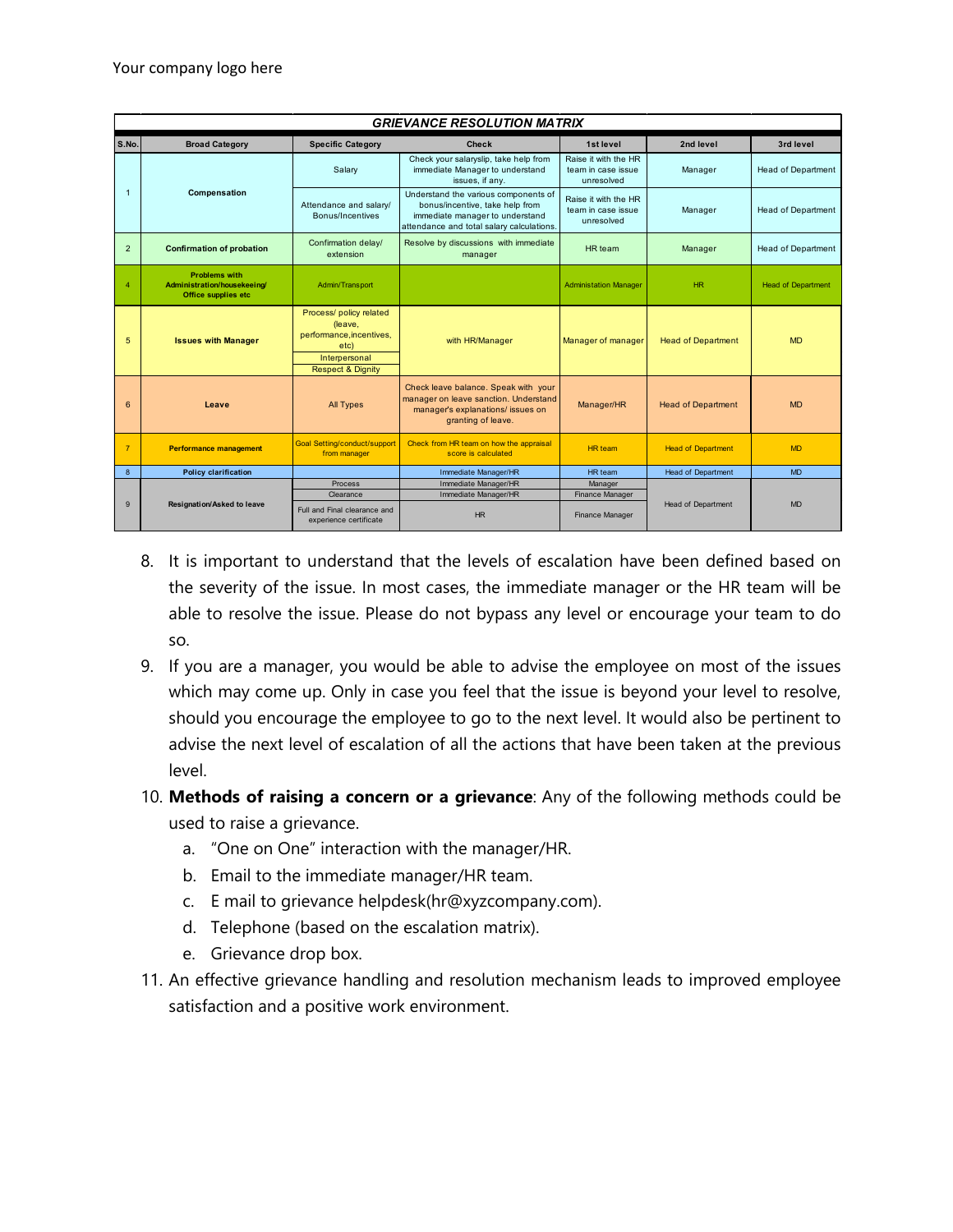#### **Travel and Entertainment Expense Reimbursement Policy**

#### **Objective:**

To provide guidelines for reimbursement of travel and entertainment expenses to the employees and staff for reasonable and necessary expenses incurred during approved travel and entertainment on behalf of the company.

#### **Guideline:**

Most importantly always act in the best interest of XYZ company.

Reimbursement of expenses is allowed within the parameters of the guidelines, and when reimbursement is not received from any other source. In the case of group or team travel or entertainment, the group leader will be responsible for all expenses. Claims for reimbursement of travel expenses must be submitted to appropriate manager for approval and forwarded to the Head Office on the Company Travel Expense Report within fourteen (14) calendar days to travel (Any other source indicates that, lodging and meal expenses paid by client).

#### **Food Allowance**

Employees traveling out of station on Company business will receive a food allowance with respect to their Band. XYZ company encourages its every employee to eat at respectable and neat/clean eateries. The authorization for food allowance is given below

| <b>Employee Category</b> | Allotment (Out of Pune) | Allotment (In Pune)    |  |
|--------------------------|-------------------------|------------------------|--|
| Band 3 & Above           | Rs. 600 / Day / Person  | Rs. 200 / Day / Person |  |
| Band 2                   | Rs. 550 / Day / Person  | Rs. 200 / Day / Person |  |
| Band 1 B                 | Rs. 500 / Day / Person  | Rs. 200 / Day / Person |  |
| Band 1 A                 | Rs. 350 / Day / Person  | Rs. 200 / Day / Person |  |

#### **Commercial Air Travel:**

The cost of commercial airlines for company business will be reimbursed at the most economically reasonable rate available.

#### **Train Travel (Out of Station):**

| <b>Employee Category</b> | <b>Allotment</b>                                  |  |  |
|--------------------------|---------------------------------------------------|--|--|
| Band 3 & Above           | 2 AC & Above / Flight (up to 600 Kms Train/Bus AC |  |  |
|                          | & above 600 Kms Flight)                           |  |  |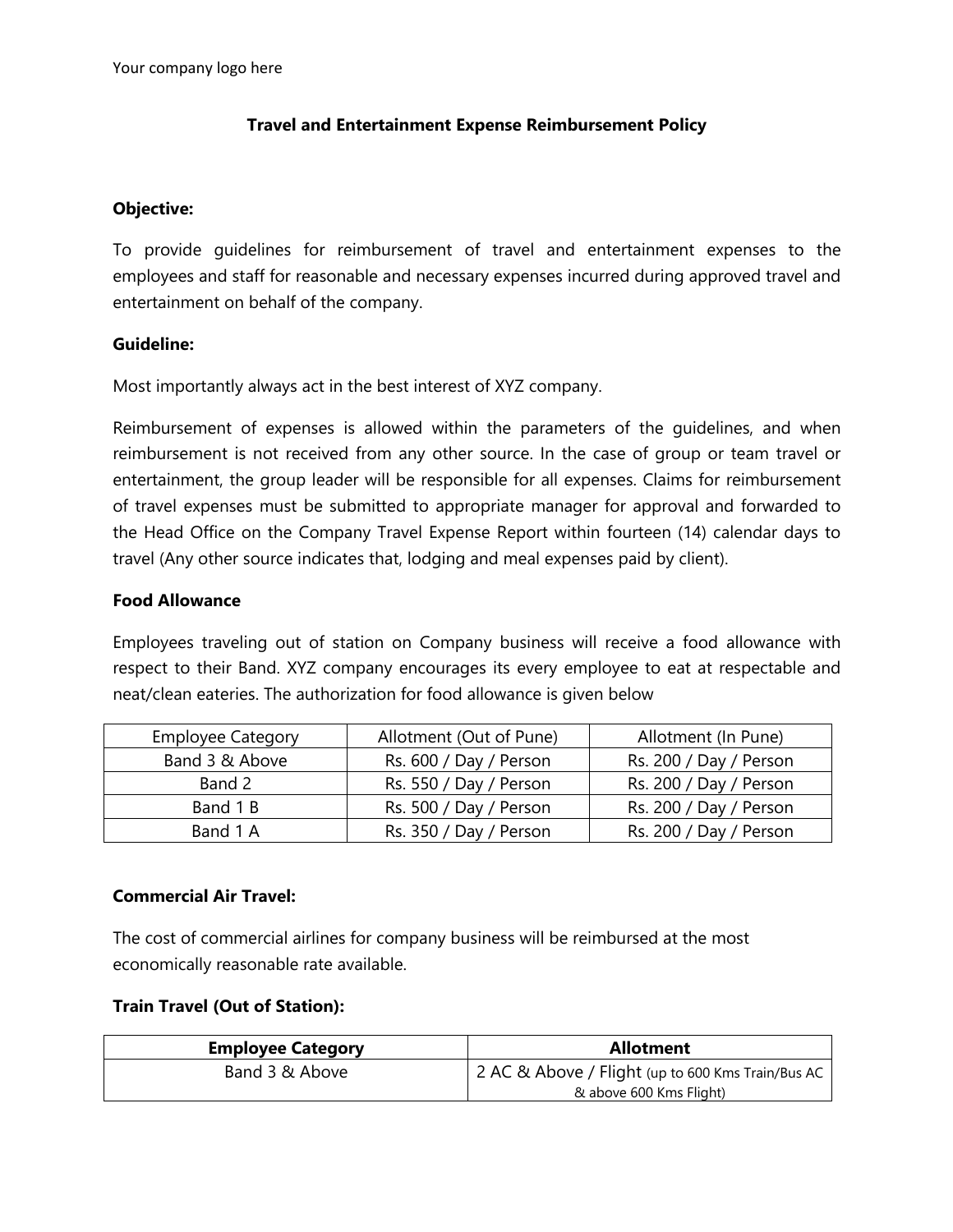| $\mathbf{D}$<br>Band<br>к<br><u>.</u><br>-<br>. . | . .<br>$\overline{\phantom{0}}$<br>∼          |
|---------------------------------------------------|-----------------------------------------------|
| isand.                                            | -<br>$\overline{\phantom{a}}$<br>⌒〜<br>$\sim$ |

Receipts are required for train /air travel and are to be attached to the travel expense report.

#### **Local City Travel:**

| <b>Employee Category</b> | <b>Allotment</b>          |  |
|--------------------------|---------------------------|--|
| Band 3 & Above           | Cab /Car                  |  |
| Band $2(A, B)$           | Auto, Trains, Metro & Cab |  |
| Band 1                   | Bus, trains & Metros      |  |

Expenses receipt should be provided with the claim to document this expense.

In case of using personal vehicle for official purpose, for two-wheeler the reimbursement will be done as Rs. 3.5 per kilometer and for car, it will be as Rs. 7.5 per kilometer.

Only Band 2A and above are eligible to use and claim the reimbursement against personal car expenses used for official purpose. Also, the car must be in the employee's name and he/she must claim this monthly with details of travel as well as the client visited/exact work approved by the HOD.

This travel does not include Home to Office and Office to Home travel.

### **Travel Expense Claim (Policy & Procedure):**

When an employee needs to travel on Company business out of his reporting location (Plant/ Office/permanent location), he will need to seek an approval or is given approval from his reporting manager (in same location or otherwise) on email/HRIS.

The amount of advance to cover his initial expenses on such business trips is required to be approved by the manager on email, which will then be forwarded to the Accounts for their action. Post submitting travel expense repost on email to the manager, manager needs to approve the same and will forward it to accounts for clearance. Here Accounts team will ask for original bills from employee and post validation will clear the claim.

In case of any unclaimed advance, the same amount will be recovered form concerned employee's next month salary.

The travel expense claim approved by manager needs to reach accounts within 15 days of end date of journey. Any delay will need an exceptional approval of the MD.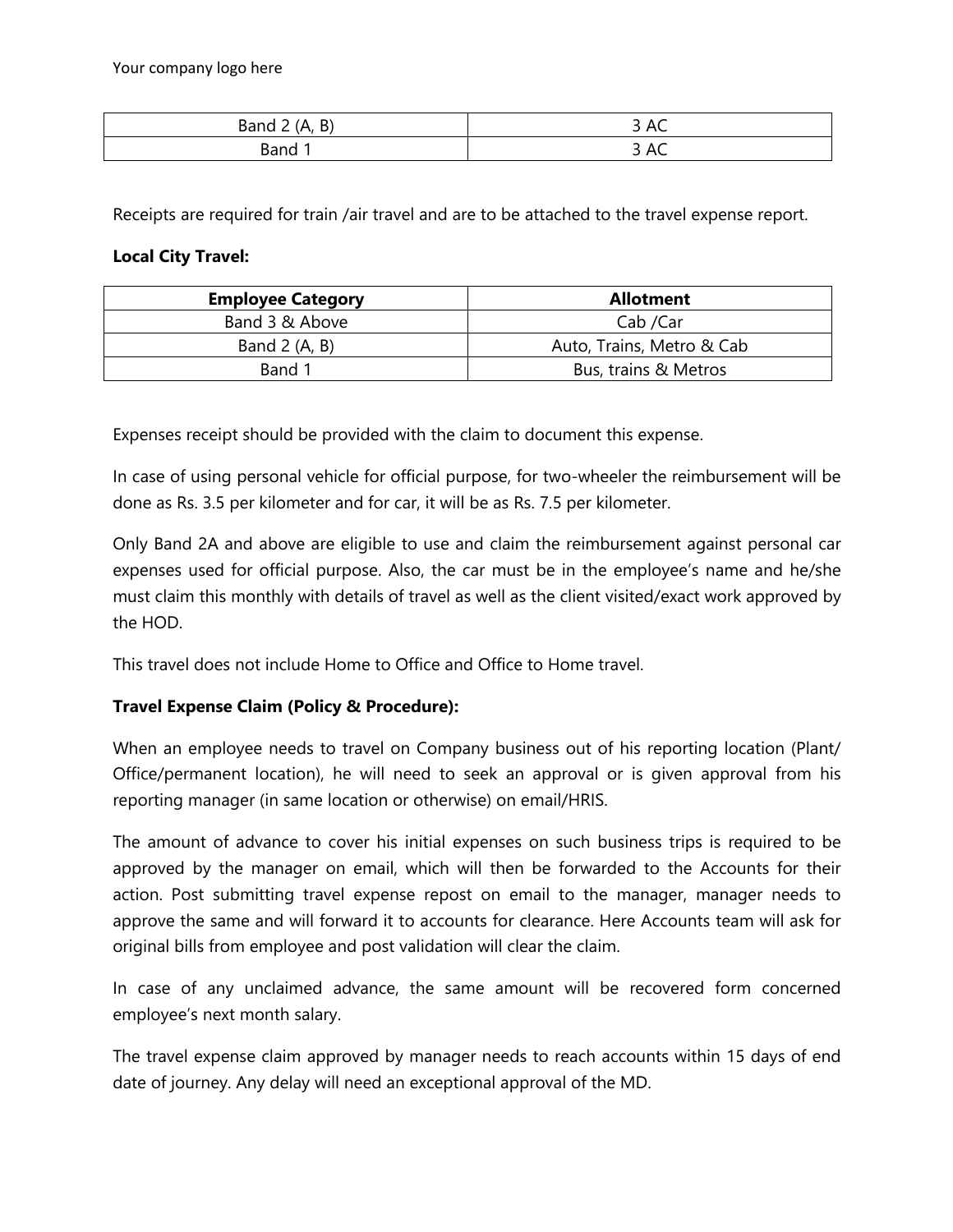In case the claim is not preferred due to various reasons, complete amount will be recovered from the employee's subsequent month salary.

#### **Lodging:**

Lodging arrangement are the responsibility of each traveler. Lodging expenses should not exceed the hotel's normal corporate rate for a single room. All claims for lodging reimbursement or company cheques issued in advance must be substantiated by the original receipt or other bills specifying dates and rates. All receipts must be attached to the Company Travel Expense Report from when it is submitted for reimbursement.

| <b>Tier 1 Cities</b>   |                          |                                    |  |  |  |
|------------------------|--------------------------|------------------------------------|--|--|--|
|                        |                          |                                    |  |  |  |
| Sr. No.                | <b>Employee Category</b> | Allotment                          |  |  |  |
| $\mathbf 1$            | Band 3 & Above           | Rs. 2500 / Night / Room            |  |  |  |
| $\overline{2}$         | Band 2                   | Rs. 1200 - Rs. 1500 / Night / Room |  |  |  |
| $\overline{3}$         | Band 1                   | Rs. 800 - Rs. 1000 / Night / Room  |  |  |  |
| <b>Tier 2/3 Cities</b> |                          |                                    |  |  |  |
| Sr. No.                | <b>Employee Category</b> | Allotment                          |  |  |  |
|                        | Band 3 & Above           | Rs. 1500 / Night / Room            |  |  |  |
| $\overline{2}$         | Band 2                   | Rs. 900 - Rs. 1500 / Night / Room  |  |  |  |
| $\overline{3}$         | Band 1                   | Rs. 600 - Rs. 1100 / Night / Room  |  |  |  |

The employees can benefit by booking the rooms while traveling out of station on Company business as below:

- If employee books the hotel room which charges less than the maximum amount of allotted slab, then he will receive 25% of the difference amount as a cash reward.
- For example, for Tier 1 City Band 1 employee has got maximum limit of Rs. 1000 per night to book a room.
- If he manages to book the hotel room in Rs. 800 per night, he has saved Rs. 400 (1200 800) per night here.
- Hence, he will receive Rs. 100 per night (25% of 400) as a cash reward.

Please note that even if employee managers to find a hotel room with rate below the maximum amount of the mentioned slab, the difference will be calculated only on the mentioned slab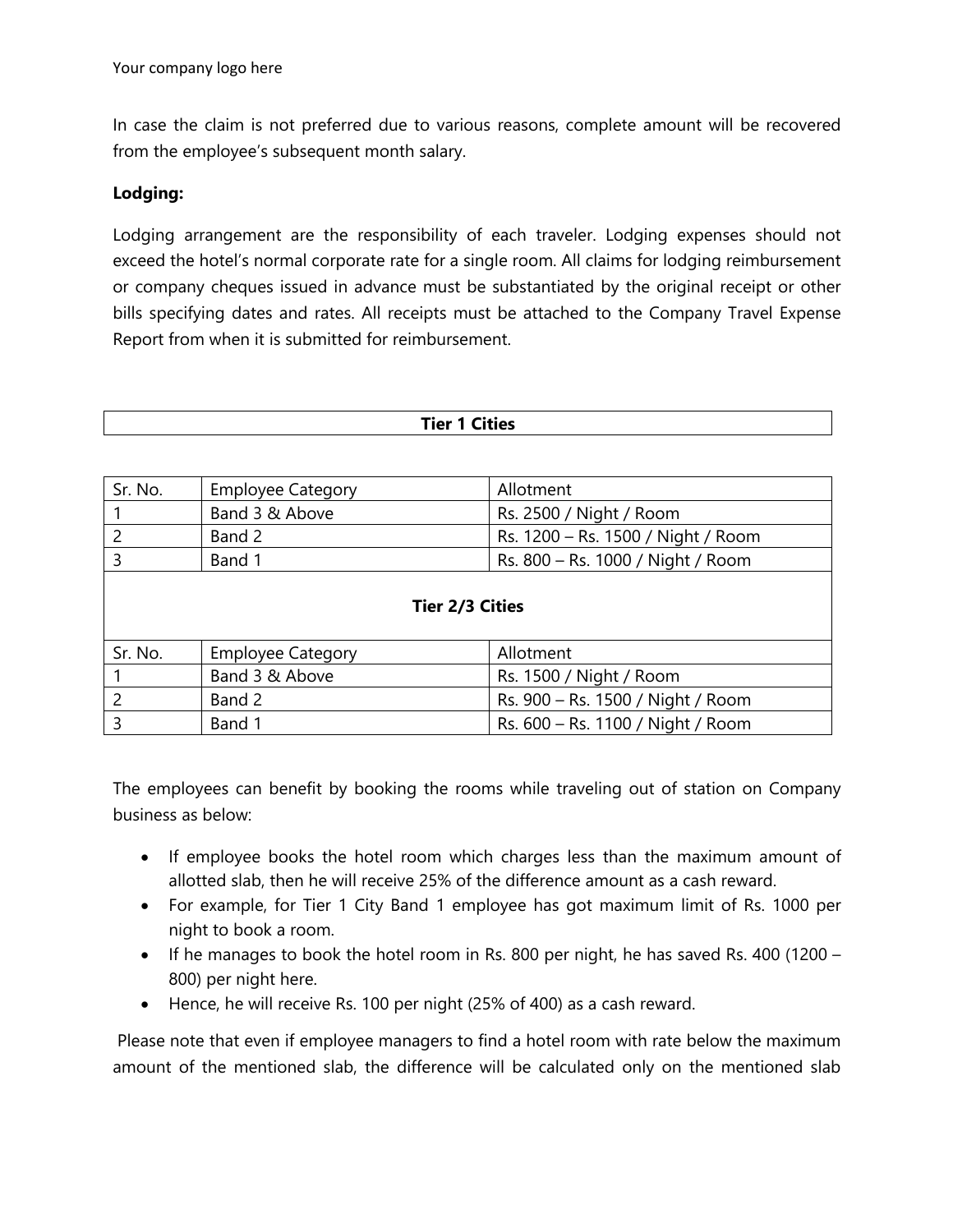rates. This is to ensure that the employees stay in hygienic, clean and safe accommodation while being away from home.

Note: in case of any exceptions to the above policy, prior permission from the Department head should be taken.

#### **This policy may undergo change from time to time at the discretion of the management.**

#### **Leaves and Holiday Policy**

The following types of leaves are applicable to all employees:

- *A.* **Earned Leave**
- *B.* **Casual Leave**
- *C.* **Maternity Leave**
- *D.* **Paternity Leave**
- *E.* **Compensatory Off**
- *F.* **Leave without Pay**

#### **LEAVE PERIOD:**

Leave for calculation is from 1st January to 31st December. While counting the leaves availed by employees, the intervening weekly-offs and holidays will not be considered.

Employees, who join the organization in the middle of the year, can be allowed to avail the leaves proportionately as per rules mentioned further.

### **To avail half day leave, employee must complete minimum four and half hours of working in a day. Less than prescribed hours of working will be considered as a full day leave.**

#### *A.* **Earned Leave:**

EL will be accrued at the rate of 1.5 leaves per 30 calendar days for a maximum of 18 days of earned leaves per year.

In case of Probationers, earned leave can be availed only after completion of Probation period. The leave will be calculated from the date of joining.

EL will not be granted more than 10 days at a stretch and the total entitlement can split in maximum of 3 times.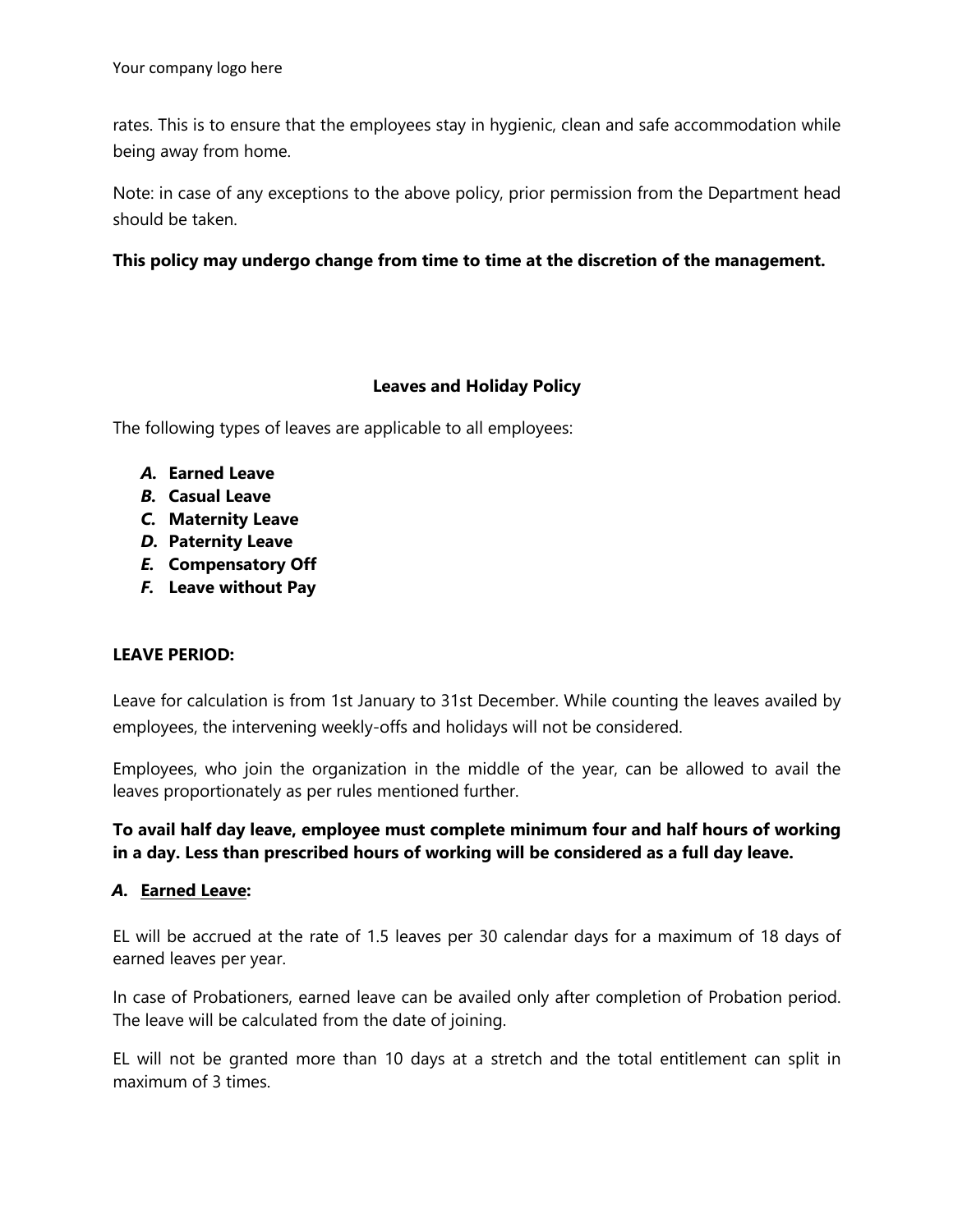Leave will be sanctioned only after prior approval of HOD and should be applied at least 30 days in advance.

Total 10 days of leave can be carried forward to next year. The total EL accumulated should not be more than 45 days. On 31 Dec of every year, any leave accumulated over and above 45 days EL if not availed will automatically get lapsed.

At the time of leaving the organization or regular retirement, the number of days of un availed EL will be encashed at the rate of 3 months average salary for preceding 3 months from date of leaving the organization.

### *B.* **Casual Leave:**

Employees can avail 8 casual Leaves for each calendar/ financial year at the rate of 2 CLs per quarter. Any CLs not availed in that quarter are carried forward to the next quarter.

Casual leave will not be granted more than 1 day at a stretch.

CL cannot be combined with any other leave.

Leave will be sanctioned only after prior approval of HOD.

CL can neither be carried forward to next year nor be encashed at the time of leaving the organization. If not availed, it will automatically get lapsed.

### *C.* **Maternity Leave**

### **Eligibility**

All female employees on confirmed employment and have completed 180 days of continuous service with the company are eligible for Maternity Leave.

The maximum period for which any female employee be entitled to maternity benefit shall be twenty-six weeks of which not more than eight weeks shall precede the date of her delivery.

Eligibility of benefit is restricted up to two surviving children only.

#### **Regulations**

- *a.* The applicant should inform about her pregnancy to the HR department minimum 2 months in advance before proceeding on leave.
- *b.* The application should be supported by a medical certificate confirming the pregnancy and expected date of child birth.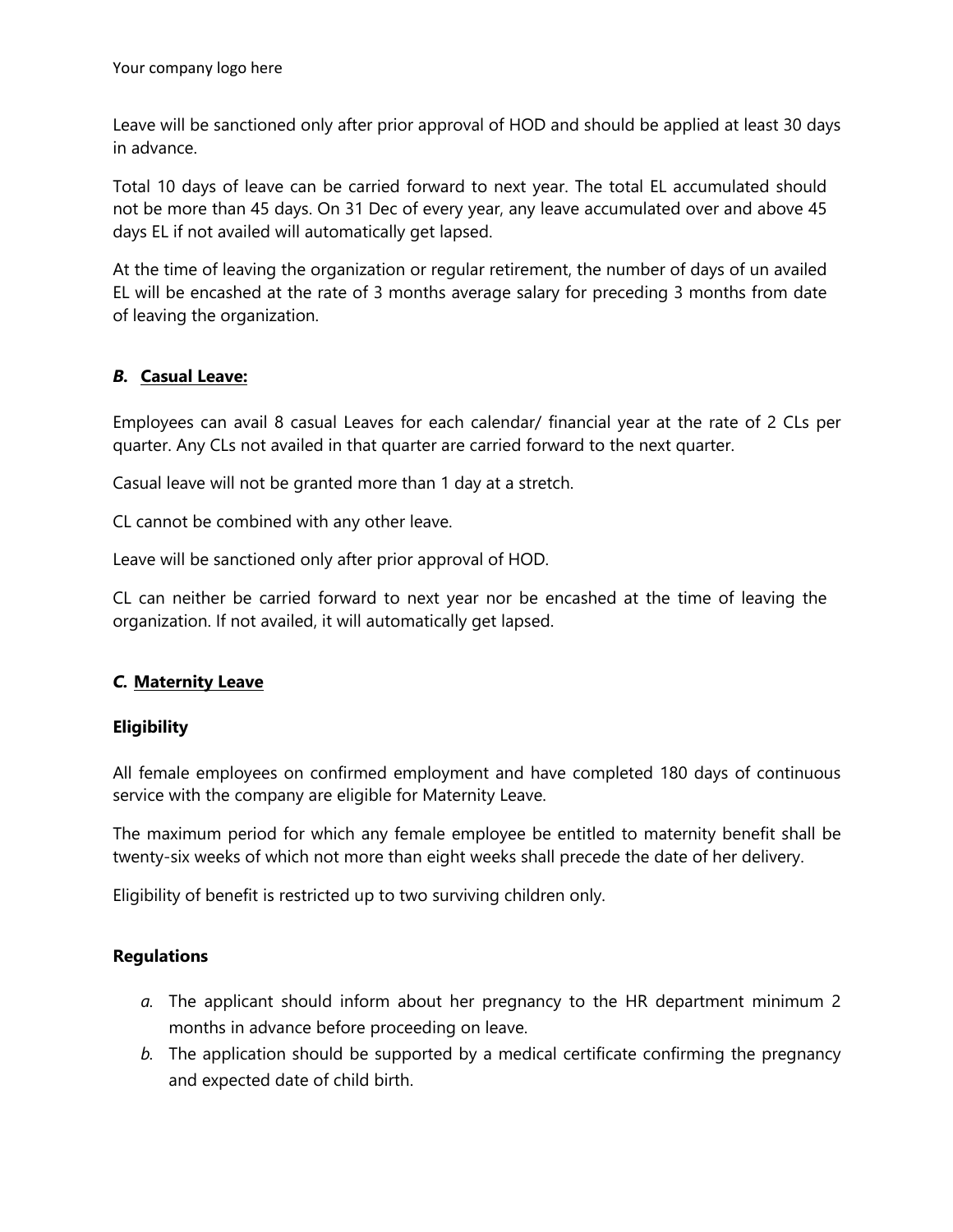- *c.* Maternity leave may be combined with accrued Earned leave with **prior approval** of the MD
- *d.* The applicant can avail eight weeks leave before the date of delivery and the balance post-delivery. **The maximum leave benefit under normal circumstances will be 26 weeks.**
- *e.* Un availed Maternity Leave cannot be encashed.
- *f.* The weekly offs and holidays falling during this period will be part of the leaves availed.

### *D.* **Paternity Leave**

All male employees who complete one year of service with the company are eligible for paternity leave.

#### **Regulations**

- *a.* All married male employees on confirmed employment are eligible for Paternity Leave maximum of 3 days.
- *b.* The male employees can avail paternity leave either before 3 days of child-birth or within a period of one week post the delivery.
- *c.* Eligibility of benefit is restricted up to two surviving children only.
- *d.* The application should be supported by a medical certificate confirming the pregnancy of wife and expected date of child birth.
- *e.* Paternity leave cannot be combined with any other leave or compensatory off, however, it can be combined with a weekly off.

## *E.* **Compensatory Off:**

Employees who work on their designated weekly offs or on any Public holidays due to exigencies of work will be eligible for compensatory off on below mentioned conditions:

- *a.* Comp off will only be given if HOD asks or permits the employee to come to the office on off days to complete the work and endorses his Comp off application.
- *b.* If an employee has worked for less than 4 hours on an off day, he/she will not be eligible for Comp-off. If he/she has worked for minimum of 4 hours, he/she will be eligible for half day comp-off. And if he/she has worked for more than 7 hours, he/she will be eligible for availing full day comp-off.
- *c.* Comp-offs cannot be clubbed together or with any other kind of leave as well as holiday.

Whenever an employee working on his/her weekly off or any public holiday he/she will have to fill a comp-off form, get it approved from the HOD and submit to the HR department within the next 5 working days.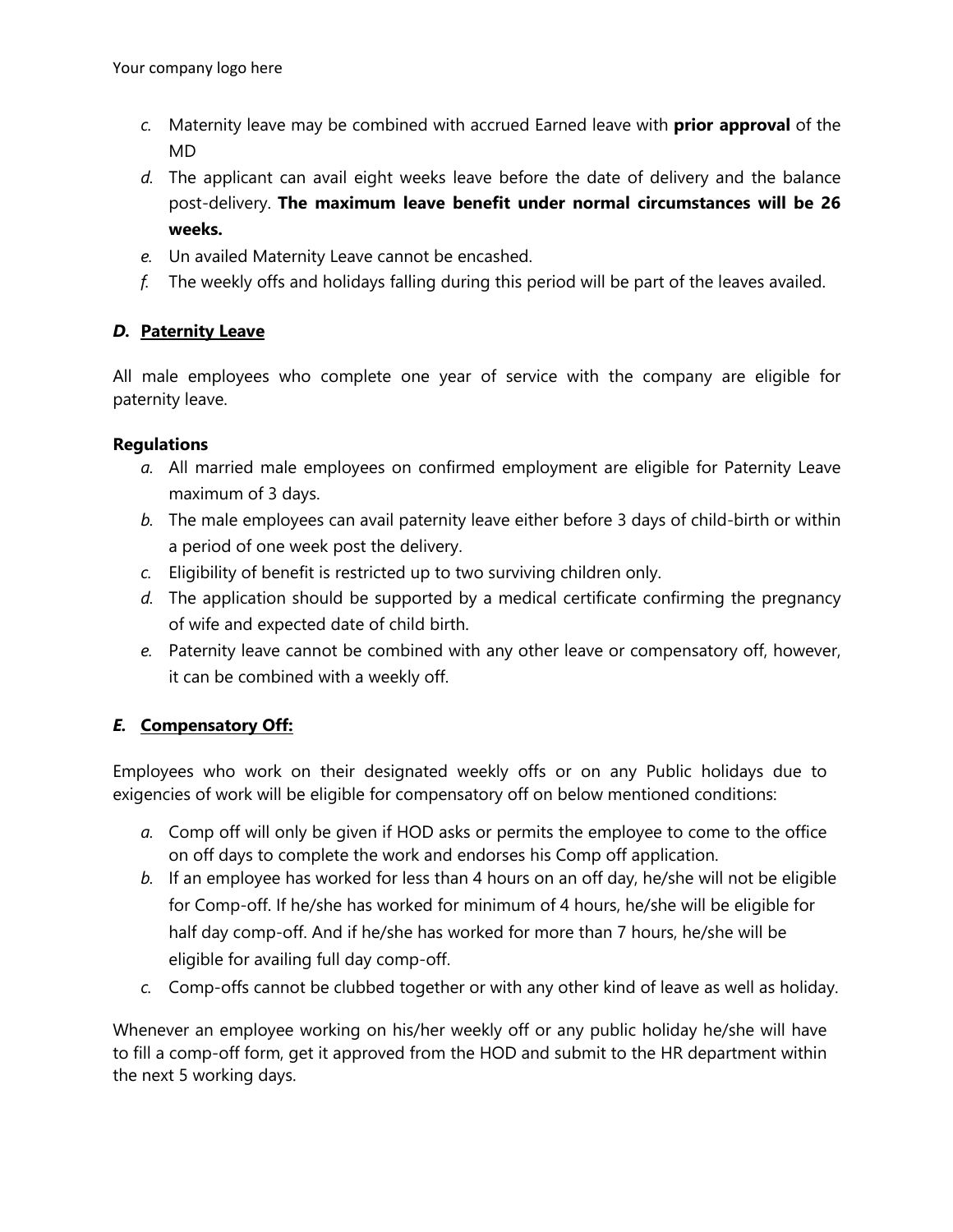If the above-mentioned comp-off form is not submitted to the HR department, a compensatory off cannot be availed by the employee.

The compensatory off should be availed within a period of 6 months. Any compensatory off which is not availed within the said period will lapse.

### *F.* **Leave without pay:**

Under the extraordinary circumstances employees may require leave of absence beyond the above leave provisions. Leave without pay would be granted on a case-to-case basis with the approval of Heads of respective Departments and sanctioning authority.

Leave without pay is allowed only after the consent of respective HOD.

### **Holidays**

The Company observes national and festival holidays to a maximum of 9 days in a year, of these 26 Jan,1 May, 15 Aug and 2 Oct are declared as national holidays. Balance 5 days leave will be decided based on the festivals and circulated by the HR department by 25th of Dec of each year for the next year. The HR team will circulate a list of 8 possible holidays out of which each employee has to select 4 holidays which he/she will take in the next year. The option of each employee for the year needs to be submitted to the HR team by the 15th of Jan every year. Employees who are required to work on these holidays will be given compensatory off in lieu of the day worked.

### **Unauthorized Absence/ Overstay of Leave**

If an employee overstays the period of sanctioned leave up to three days without authorized extension of the leave, it will be treated as "absence without pay" and disciplinary action will also be initiated against the employee. If an employee overstays the period of sanctioned leave more than three days without authorized extension of leave, disciplinary action up to and including termination from services may be taken.

**This policy may undergo change from time to time at the discretion of the management.**

### **Prevention of Sexual Harassment at the Workplace**

#### **General**

XYZ company is strongly committed to having a workplace that ensures an Equal Employment Opportunity. The Company commits itself to will provide a congenial environment where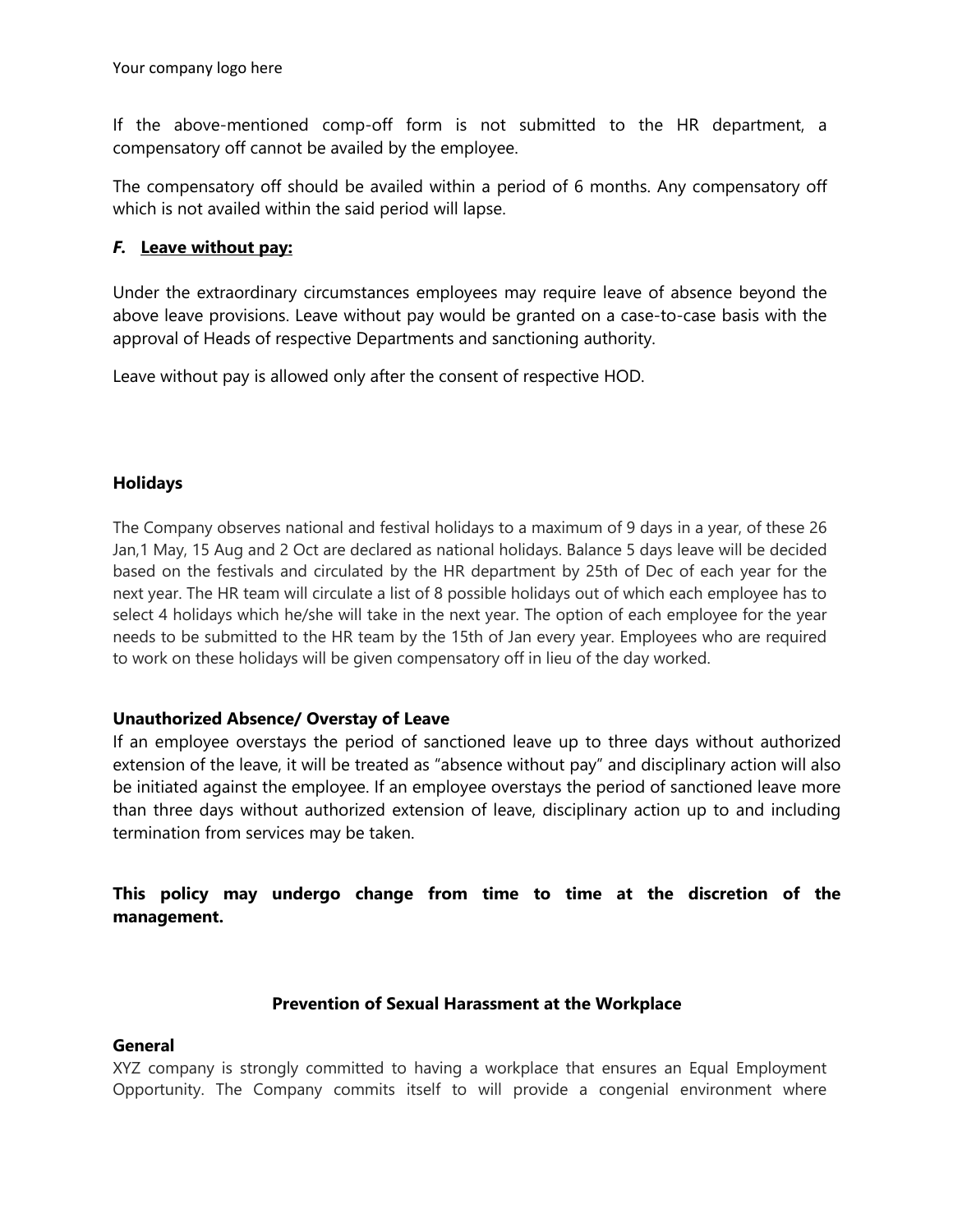employees can work without any inhibition and ensure that every woman employee is treated with dignity and respect and afforded equitable treatment.

XYZ company is also committed to promote a work environment that is conducive to the professional growth of its women employees and encourages equality of opportunity. The company has a "zero tolerance" policy towards all kinds of sexual harassment.

In line with the enactment of the law on prevention of sexual harassment at workplace (The Sexual Harassment of Women at Workplace (Prevention, Prohibition and Redressal) Act, 2013), XYZ company is committed to ensure a safe environment for all its female employees at work. Sexual harassment is considered as a violation of the fundamental right of a woman to equality as guaranteed under Articles 14 and 15 of the Constitution of India. This policy lays down the guidelines to handle all case of alleged sexual harassment at the workplace.

### **Definition**

As per the law, presence or occurrence of circumstances of implied or explicit promise of preferential treatment in employment; threat of detrimental treatment in employment; threat about present or future employment; interference with work or creating an intimidating or offensive or hostile work environment; or humiliating treatment likely to affect the lady employee's health or safety may amount to sexual harassment.

"Sexual Harassment" includes

- An unwelcome demand or request for sexual favors
- Unwelcome sexual advances, Innuendoes and taunts
- Gender based insults or sexist remarks
- Textual or graphic representations of a sexual nature, including display of pornographic or other offensive or derogatory pictures, cartoons, pamphlets
- Forcible physical touch or molestation
- Making remarks or comments of a sexual nature, about a person, to others.
- Any other unwelcome physical verbal or non-verbal conduct of sexual nature.

The policy on Sexual Harassment applies to all employees of the company; to relationships between supervisors and subordinates; and to peer relationships. The policy also applies to contract/temporary workers and trainees as well as representatives of vendors who are present at the premises.

### **Responsibility**

All employees of the company are to ensure that their own behavior is not contrary to the provisions of this policy. All employees are also duty bound to report any case of sexual harassment in case they are aware of it to the Internal Complaints Committee (ICC).

**Confidentiality**: The identity of the complainant will be kept confidential and not be communicated to anyone other than the members of the ICC, the accused and relevant witnesses.

#### **Framework**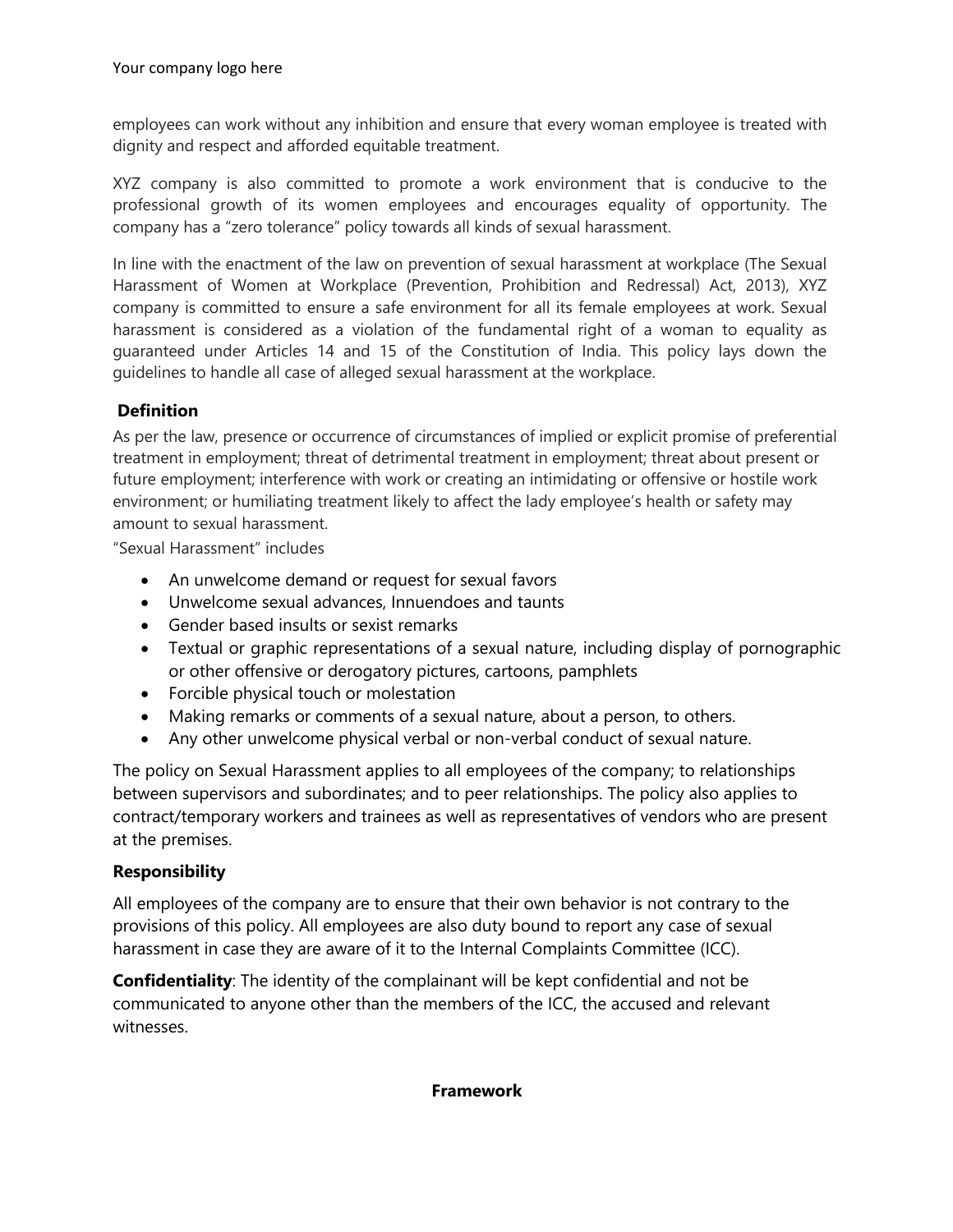### **Internal Complaints Committee (ICC):** Details of the ICC are given below:

Chairperson: To be senior woman employee

Members: ABC, DEF, GHI, JKL, LMN (at least half to be women)

All complaints will be heard by a minimum quorum of 3 of which 2 must be women. The chairperson of the committee will be a woman.

The committee will maintain a register of all complaints received by it, and a summary of the proceedings and findings. All cases of the sexual harassment will be investigated and closed within 90 days of the date of reporting of the case.

### **Complaints and investigation process**

All complaints of sexual harassment are to be made in writing within 90 days of the occurrence of the incidence. In case of multiple incidences, it should be within 90 days of the last occurrence in the series of incidences.

The complainant will be required to give out name and contact details so that the ICC members can contact her. Details of the complainant will be kept confidential.

Based on the nature of the complaint and preliminary investigation, the chairperson of the ICC will decide if the issue reported is a case of sexual harassment or not. In case it does not fall within the ambit of sexual harassment, the chairperson will record the same with reasons and communicate the same to the complainant. In case it falls within the purview of sexual harassment, the ICC will investigate the case and recommend action against the accused. The ICC can call for witnesses and documentary and electronic evidence during the course of the investigation. The accused will be given adequate opportunity to present his case and defend himself in line with the laws of natural justice.

The ICC is responsible for ensure that once the investigation is complete, recommendation of the action to be taken against the offender in case allegations of sexual harassment are proved. Depending on the severity of the case the following action can be recommended by the ICC.

- *a.* Counseling.
- *b.* Written apology.
- *c.* Written warning
- *d.* Termination of services.

**Reporting of cases of sexual harassment**: All cases of sexual harassment are to be reported by the victim in writing to the internal complaints committee. In case the complainant is not able to write, help will be provided by the HR team in writing the complaint to the victim.

**Final report:** Final report of the investigation must be submitted by the ICC to the management within 10 days of the completion of the investigation.

### **Protection of the complainant**

The company will ensure that the complainant is not discriminated against or victimized, however, disciplinary action will be taken in case the complaint is found to be malicious/false*.*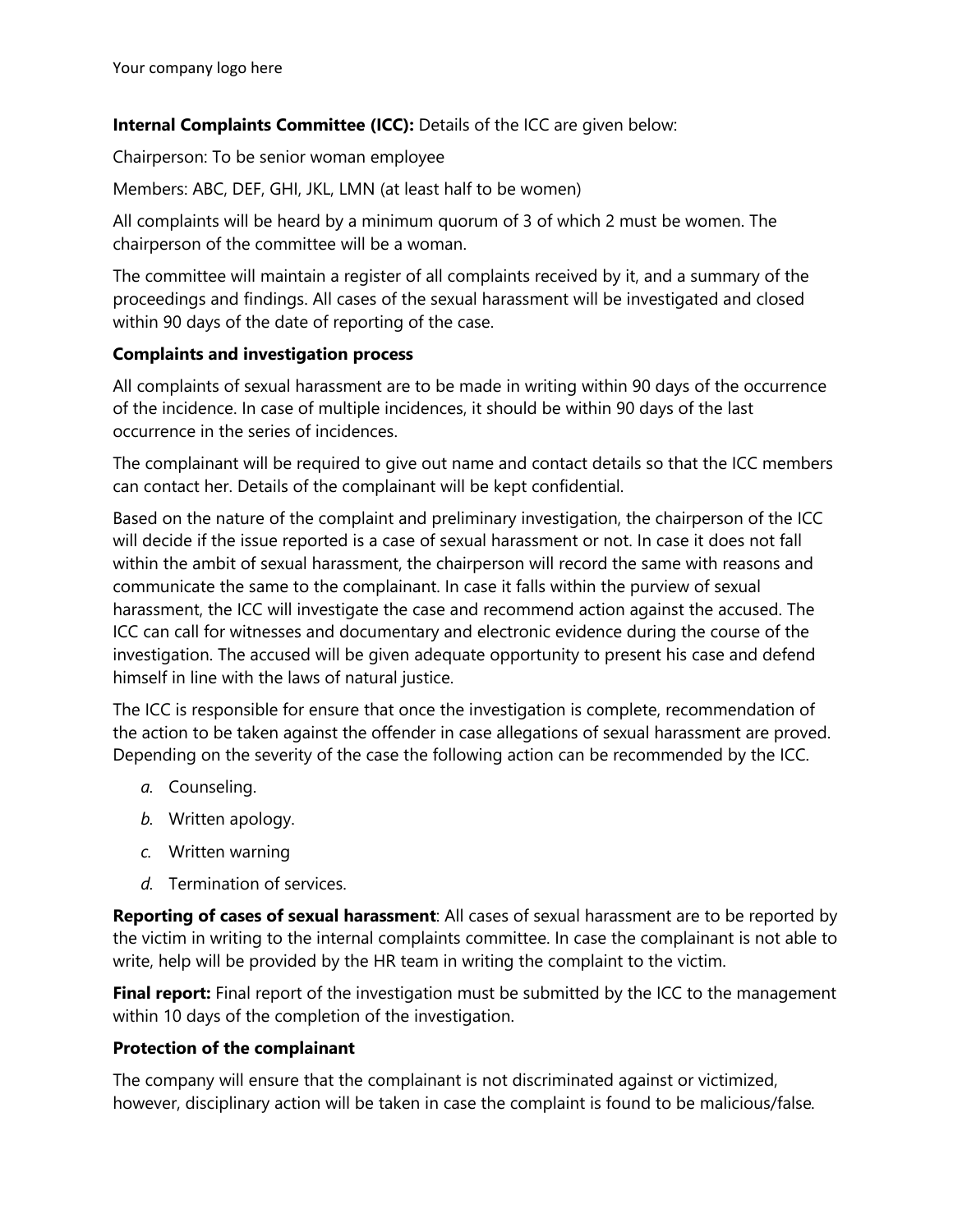# **Ethics and Conflict of Interest Policy**

#### **Code of Ethics**

XYZ company would like to be known as a Company that maintains very high standards of Ethical Integrity and Fairness while keeping total focus on Performance, thus contributing to the overall wellbeing of all our stakeholders including Customers, Employees, Vendors, Suppliers etc. This Code of Conduct & Ethics Policy sets forth legal & ethical standards that apply to all employees of XYZ company.

The purpose of this document is to articulate the high standards of honest, ethical and lawabiding behavior expected of every employee and encourages the observance of these standards to protect and promote the interests of all stakeholders. Any Code, however, cannot possibly address every situation we face at work. Therefore, the Code is by no means a substitute for our good judgment, upon which the company depends. We must remember that each of us is responsible for our own actions and that the ethical choice is always the best choice.

#### **Ethical and Honorable Conduct**

All employees shall deal on behalf of the Company with professionalism, honesty, integrity as well as high moral and ethical standards. Such conduct shall be fair and transparent and be perceived to be as such by third parties. Employees are expected to deal with other colleagues in an honorable and respectful manner, without any gender bias / harassment. All employees, vendors and service providers should be selected on merit, without any conflict of interest or favoritism. Appropriate disclosures should be made wherever required to maintain transparency.

#### **Desired Behaviors**

The company desires to promote a culture of open communication and collaboration between all levels of hierarchy. There are certain behaviors which are not desirable in employees of the company and a few of them are enumerated below:

- Speaking Rudely/using foul and abusive language with colleagues, team members, vendors, customers and suppliers of the company.
- Any other action which portrays the company in poor light.

#### **Alcohol & Substance Abuse**

The use or possession of alcohol, illegal drugs, and other controlled substances in the workplace and being under the influence of these substances on the job and during working hours is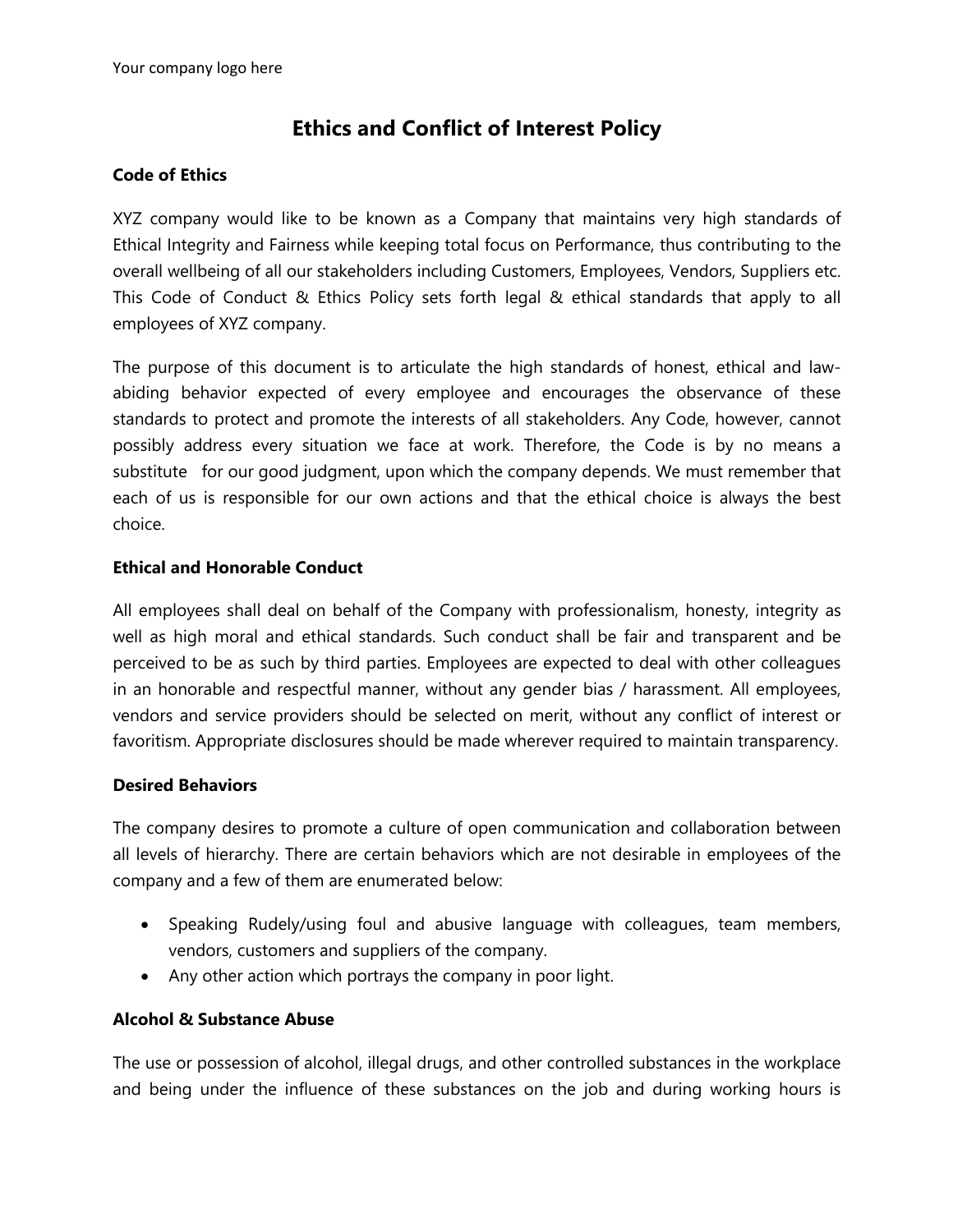strictly prohibited. However, possession of prescription medication for medical treatment is permitted.

### **Legal / Regulatory Compliance**

All employees shall always ensure compliance with all the relevant laws and regulations affecting operations of the Company. They shall keep abreast of the latest developments in relevant laws, rules and regulations related to their area of work.

We should never offer, directly or indirectly, any form of gift, entertainment or anything of value to any government official, suppliers and vendors, customers or their representatives to:

- Obtain or retain business.
- Influence business decisions; or
- Secure an unfair advantage

### **Equal Opportunity Workplace Free of Discrimination or Harassment**

XYZ company is committed to following fair employment practices that provide equal opportunities to all employees. We do not discriminate or allow harassment based on race, color, religion, disability, gender, national origin, sexual orientation, gender identity, gender expression, age, genetic information, heath status, or any other legally protected status. We value diversity and believe that a diverse workplace builds a competitive advantage.

To put these values in practice, all of us must ensure that decisions affecting employees are based on business factors only. For instance, decisions regarding hiring, promotion, termination, transfer, leave of absence or compensation should only be based on relevant business factors. We must also ensure that we never verbally or physically mistreat others or engage in offensive behavior, and we should not tolerate those who do. This includes harassing, bullying, abusive or intimidating treatment, inappropriate language or gestures, disorderly conduct, violence and any other conduct that interferes with a co-worker's ability to do his or her job. The Company's Prevention of Sexual Harassment policy and Anti-Harassment Policy applies to all employees of the company and covers their behaviors towards other employees as well as outside vendors and customers. In case you come across any instance of such behaviors please follow the process as given out in the policy on Grievance Handling and Resolution.

### **Fair Dealings and Equal Opportunities**

XYZ company respects human rights and encourages fair dealing (nondiscriminatory) across all levels and to all stakeholders. There shall be no discrimination on grounds of race, religion, gender, place of origin or caste. Accordingly, the Company expects each employee to deal fairly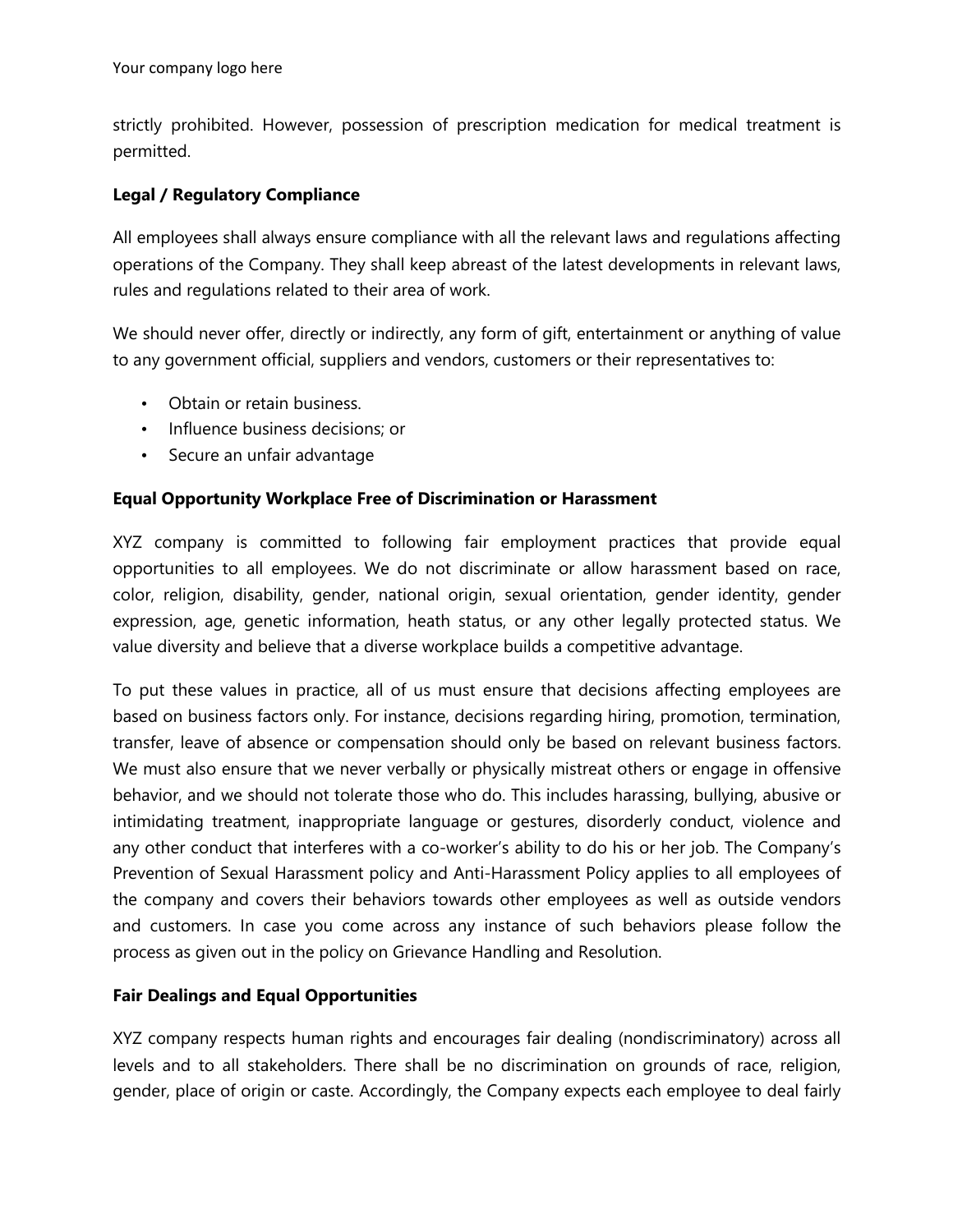and with equality with other employees, customers, suppliers, competitors, auditors, creditors and advisers of the Company and encourage others to do the same.

#### **Business Interests**

An employee shall not engage in any business, relationship or activity, which might conflict with the interest of the Company. All are expected to devote full attention to the business interests of the Company, and are prohibited from engaging in any other activity that interferes with their official performance of responsibilities to the Company or is otherwise in conflict with or prejudicial to the Company.

### **Company Resources**

All the assets of the Company (both tangible and intangible) shall be deployed for conducting the business for which they are duly authorized for. None of these should be misused or diverted for any personal commercial use or benefit, unless such use is allowed under the terms of employment.

### **Confidentiality**

Employees come across many confidential information which may take many forms. They must take proper care of such information and ensure that it is not misused in any way which is detrimental to the Company's business or used for own commercial benefit. They must also not disclose actions or activities relating to our business operations to outsiders, unless they concern or impact them.

Employees who have access to proprietary and confidential information must take precaution to keep it confidential. Information should be disclosed on a NEED TO KNOW basis to people who need to know such information.

The Company has procedure for entering into confidentiality agreements with various vendors, which shall be executed before any information is shared with them. An employee is expected to accept only such information that is necessary to accomplish the purpose of receiving it, and not for any other purpose.

### **Intellectual Property Rights**

All inventions and innovations during course of business should belong to the Company. These include new products, processes, services that get developed during the course of business. Every employee should take precaution to prevent any loss of such IP rights, by keeping things confidential & safe. Disciplinary and legal action will be taken against any employee who is found to have violated the confidentiality agreement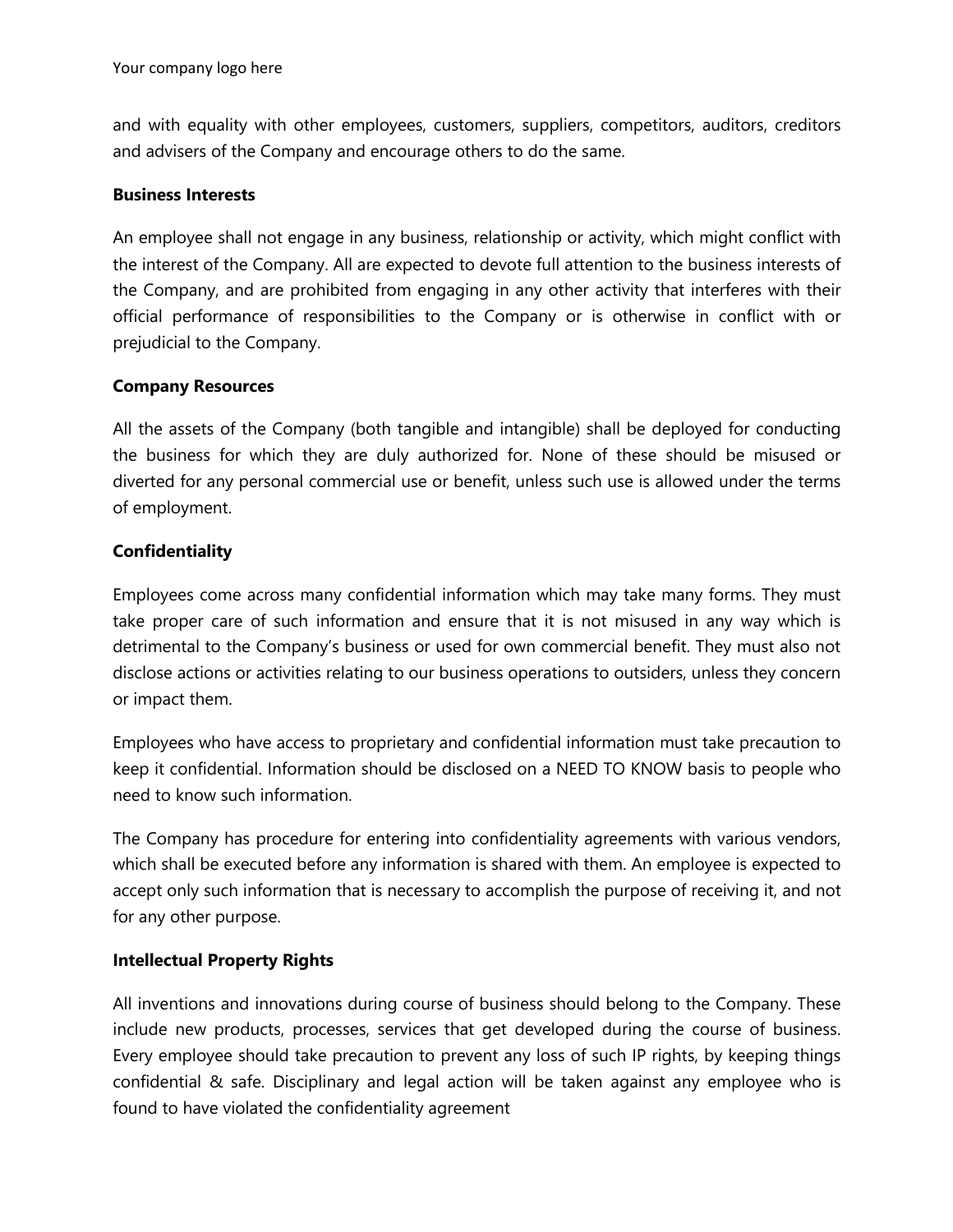## **Acceptance of Gifts**

Any employee of XYZ company who is given gifts, vouchers, service offers, or promised any payment/commission by Customers, distributors, suppliers, vendors, consultants, subcontractors and others, must not accept any such gift, no matter what the monetary value, as it creates the impression of compromised decision-making.

Gifts given to individuals must be declined politely, explaining the reason for doing so.

The only exceptions to declining gifts can be:

- Gift baskets of edible items or flowers sent to a group of individuals or a Department as appreciation for their level of service and care.
- Promotional merchandize or samples that bears the donor company's logo, and has no resale value, and which cannot be seen as influencing a deal or decision
- Gifts exchanged internally by XYZ company colleagues with one another at special occasions that cannot be seen as creating a culture of favoritism or bias. However, value of such gifts should not exceed Rs 1000/-

*If an employee is unsure about how to handle a situation regarding a gift, they should refer to their Manager and/or HR team for guidan***ce**. Should an employee accept a gift they must declare that they are doing so on behalf of XYZ company and inform the HR team of the nature of gift and its assessed value.

The Employee is strictly forbidden to request any gift or financial aid for himself or others from customers, distributors, vendors, suppliers, consultants, sub-contractors and others of XYZ company. Deliberate violation of this policy forms grounds for disciplinary action up to and including termination.

### **Conflict of Interest**

All employees of XYZ company are required to respect the Organizational Code of Conduct and to maintain the highest level of integrity and professionalism in their business dealings and interactions.

A conflict of interest could arise in many situations. For example, it can come from knowing someone personally, having access to additional information unintended for you, and serving in more than one capacity, and being personally involved in something important for business.

All employees are requested to guard against situations where there may be the appearance of a potential conflict of interest and their judgments could be compromised, or even questioned. If an employee anticipates a situation could pose a potential conflict of interest, the employee is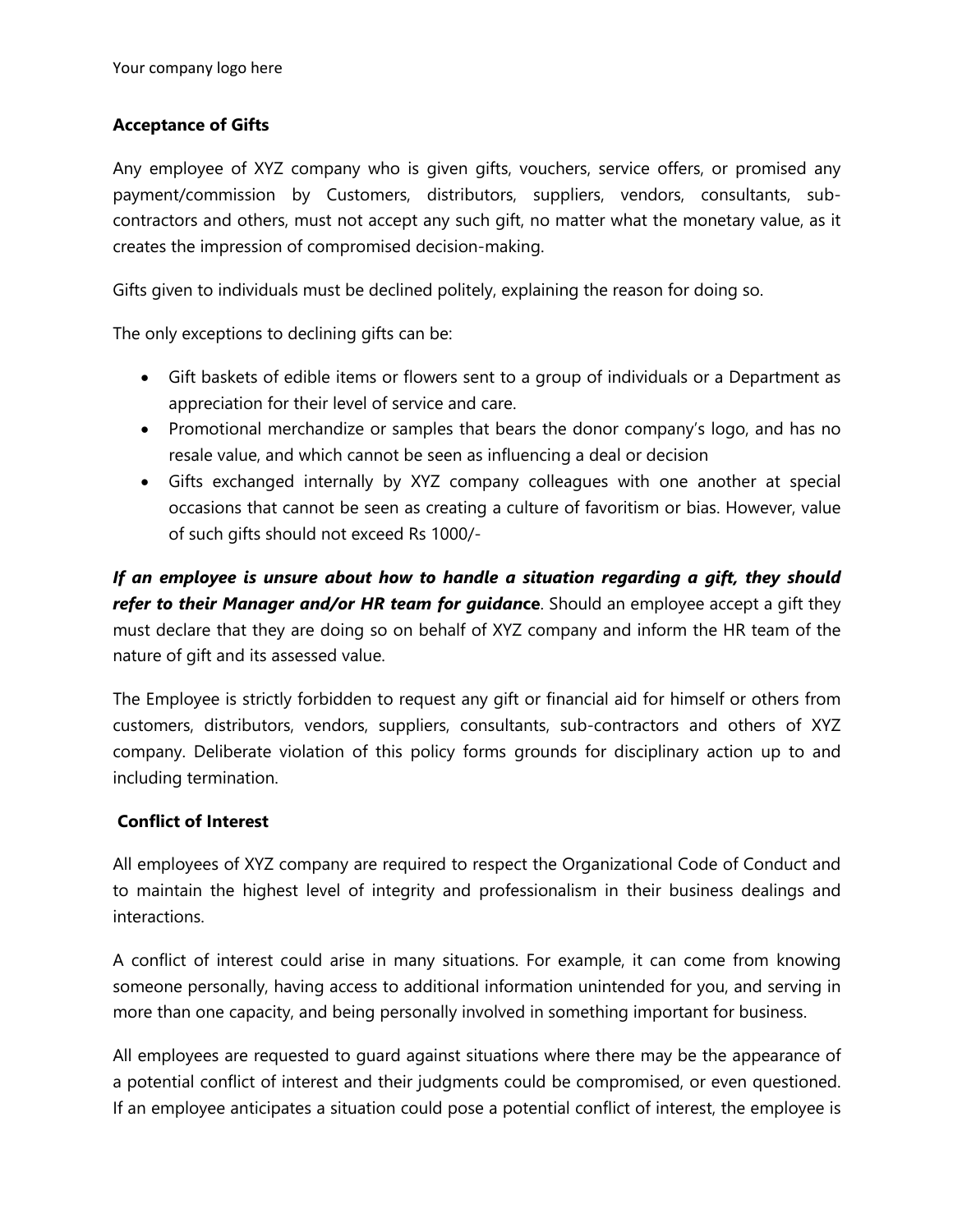required to identify that situation, declare the potential conflict, and remove himself from any associated decision-making. *Failure to do so could form grounds for Disciplinary Action up to and including termination.* 

### **XYZ company**

### **Policy on Performance Management System**

#### **General**

The Performance management system (PMS) provides a mechanism for team members to contribute to the achievement of XYZ company's vision and organizational objectives. An effective and well-designed PMS process facilitates communication between employees and their immediate supervisors, improves the performance of the employees, supports employee development and provides inputs in a transparent manner for human resource management. This process note has been designed to clarify the performance management process for all the employees and managers.

### **Purpose of PMS**

Increased Communication

- a. Improving communication between managers and staff members by providing a formal structure for communication.
- b. Clarifying job responsibilities and standards and setting expectations.
- c. Providing feedback to the employees on their performance.

Improved Performance

- a. Establishing challenging and mutually agreed-upon performance goals in support of organizational objectives.
- b. Encouraging individuals and work teams to strive for continuous improvement and quality.
- c. Identifying and eliminating obstacles to performance.

Employee Development

- a. Focusing upon and addressing employee growth and career development.
- b. Recognizing individual and team performance.
- c. Optimizing employee skills, abilities and interests for mutual benefit.

Human Resource Management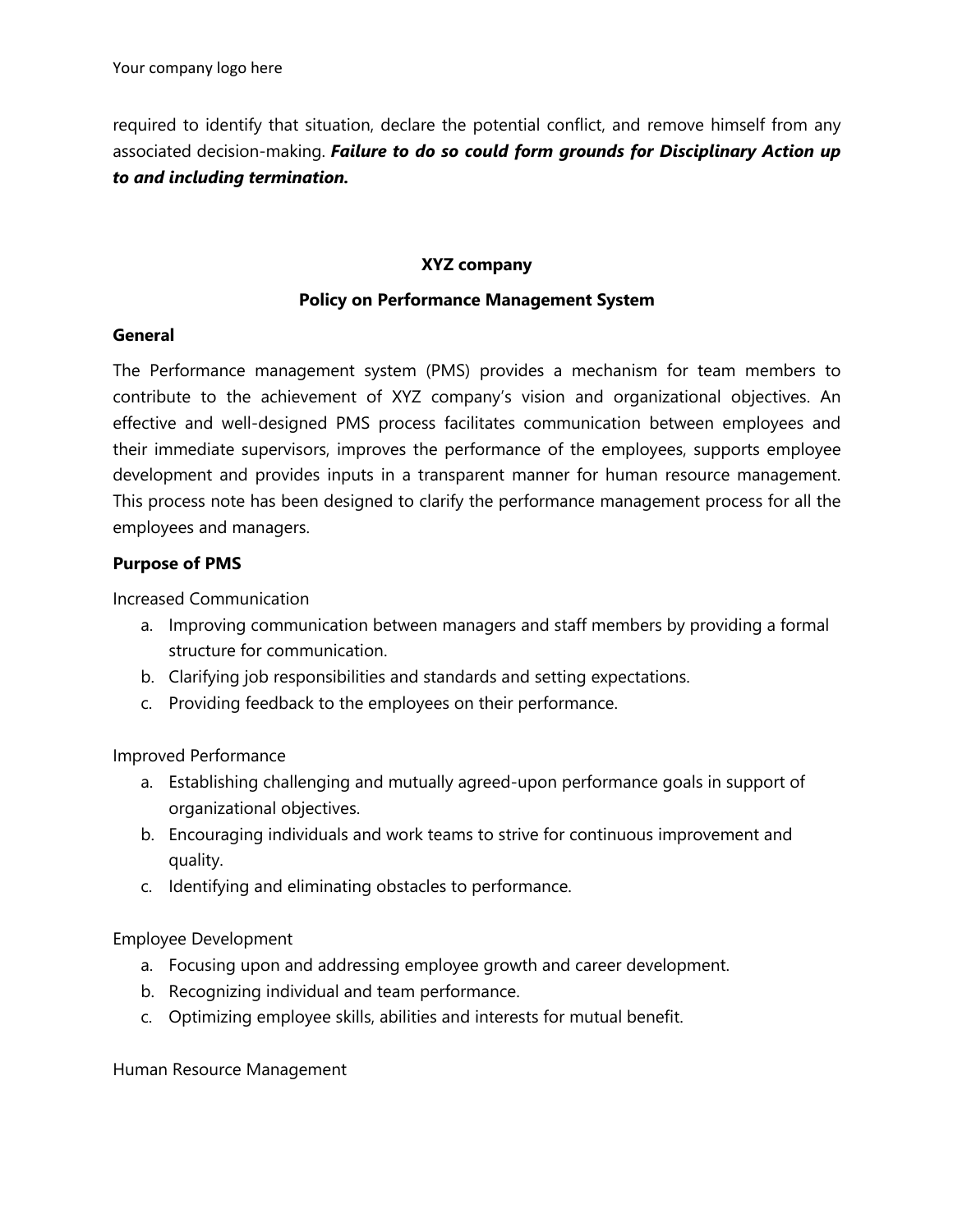- a. Providing inputs for compensation reviews, promotions, transfers, work assignments and training and development interventions.
- b. Help in planning for staffing.

### **Components of the PMS system**

The PMS process consist of the following components:

- a. Goal setting.
- b. Performance monitoring.
- c. Feedback and coaching.
- d. Performance appraisal and discussion.
- e. Compensation Review.

### **Goal setting**

During the Goal Setting process the manager writes down the performance goals for the employee for the year. He/she ensures that these are aligned to the team objectives which in turn are aligned to the organizational objectives. These are then shared with the employee and employee's commitment on achieving them is taken. The yearly goals are then broken down into half yearly, quarterly and monthly targets with clear performance criteria so that the employee's performance can be monitored throughout the year.

Goal setting for the year will be done in the month of Nov every year. Senior leadership will share the organizations goals for the next year with the operations and functional heads by 1 Nov every year and goals for all employees should be set and accepted by 30 Nov.

**SMART goals:** Goals set should be SMART as they place an emphasis on the result rather than the task. i.e. They should be:

- a. Specific: Explicit, clear and concise.
- b. Measurable: Quantifiable (quantity, quality, time or cost).
- c. Achievable: Challenging but achievable.
- d. Relevant: Relevant to the role.
- e. Time related: Have clear timelines for achieving the tasks.

Some goals may change during the year due to the changed business environment and should be revisited throughout the review period. Whenever there is a change in the goals, the same should be incorporated in the written performance appraisal.

### **Performance Monitoring**

Monitoring performance is an ongoing effort throughout the review period and a responsibility of both the manager and staff member. It is through an effective and consistent two-way communication that performance improvement and individual development can be achieved.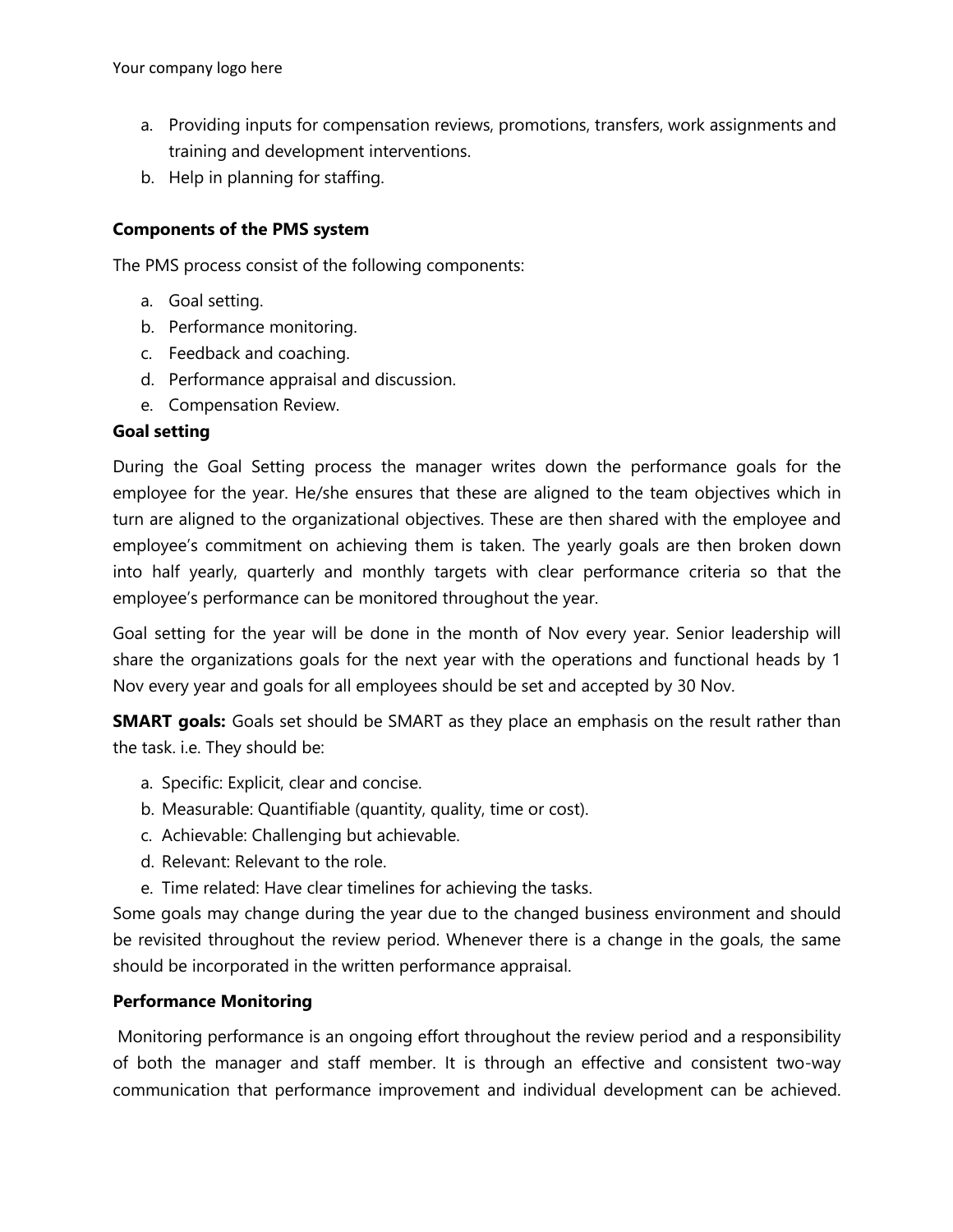Throughout the appraisal period, the manager monitors performance by reviewing and documenting the work performance against the agreed milestones. If performance expectations change throughout the year, the manager will update the goals to reflect the change.

Consistent and accurate documentation during the appraisal period facilitates regular feedback and performance improvement throughout the year, rather than leaving this to the annual performance appraisals. Communication between the manager and employee during the performance appraisal period must be open, honest and ongoing. Employees can and should initiate the communication, particularly when there is a significant change in the situation/environment. Similarly, in case the employee feels that he/she is facing any specific issue that the manager should be aware of, the same should be informed to the manager at the earliest.

Quarterly data including performance achieved versus the target will be shared with the employee by the  $10<sup>th</sup>$  of each month of the quarter (Apr, Jul, Oct and Jan) and a meeting to provide feedback to the employee will be scheduled between  $15<sup>th</sup>$  and  $25<sup>th</sup>$  of that month by the manager of the employee.

### **Feedback and coaching**

For a team member to improve, develop or take on more responsibility, they need regular feedback on how they are performing. In addition, when they are performing well, their efforts should be acknowledged and supported.

The managers role is that of a coach who motivates, provides feedback, offers encouragement towards the achievement of goals and helps the employee when he/she is struggling to meet the required standards. The manager has to ensure that he/she spends at least 90 minutes once a quarter in providing feedback in a formal and structured manner to the employee. The purpose of the feedback is to:

- a. Providing constructive inputs to change or improve performance.
- b. Recognizing and encouraging good performance.

Feedback is effective when it is specific, timely (as close as possible to the time of the event), focuses on the behavior/performance and not the person and is a two-way dialogue. The manager should cite specific examples of behavior with performance data to gain acceptance from the employee and then jointly develop an action plan to improve the performance in areas where it has not met the required standards. The manager should also take ownership of supporting the team member and coaching him to achieve the required standards.

Performance feedback will be provided by the manager to all employees of his/her team once a quarter for at least 90 minutes and at the end of the annual appraisal cycle.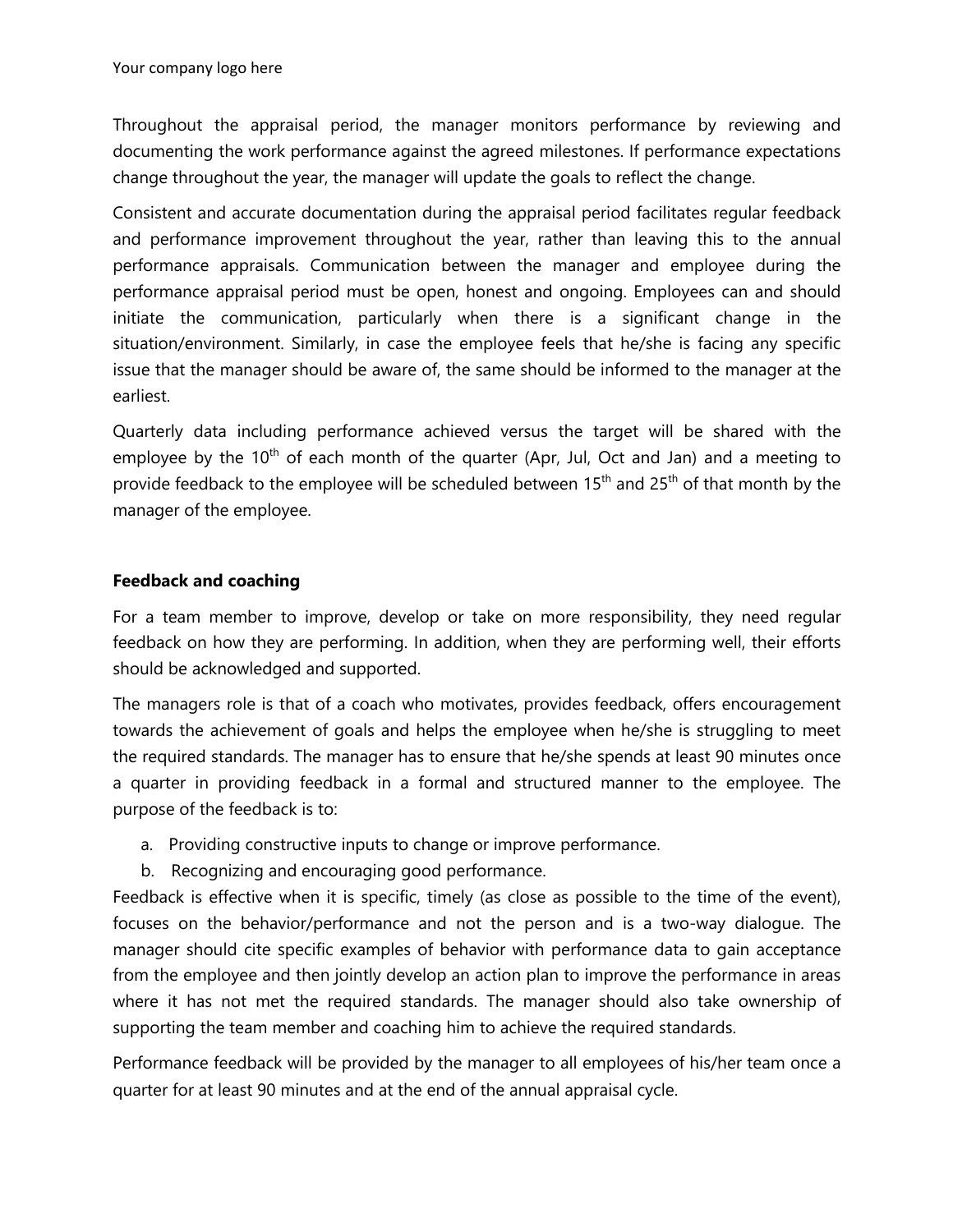### **Performance appraisal**

Each employee's performance will be formally appraised four times a year, once during every quarter. The appraisal of Mar of each year will also be used to appraise the yearly performance and provide feedback to the employee on his/her annual performance. The procedure for conducting the quarterly appraisal will be same as the process for conducting the annual appraisal. Merit increase if any will be aligned to the annual appraisal.

### **The performance appraisal**

The performance appraisal is the last component of the PMS process and it is a summary of the performance of the employee over the appraisal period. Performance appraisal includes the following aspects:

- a. Self-appraisal.
- b. Review by the Manager.
- c. Appraisal discussion and feedback.
- d. Action plan for the next quarter.

**Self-appraisal**: Effective and successful performance appraisal requires self-appraisal by the employee as the first step. All employees should track their own performance and to keep a list of accomplishments and/or results relating to their documented performance goals, job responsibilities, objectives and professional development goals. The employee uses this information to rate their own performance by completing Sections A of the Performance Appraisal Form as follows:

- a. Fill in the scores on the quantitative KRAs (para A-1) based on information given by the production head.
- b. Fill in the qualitative measures for the KRAs (para A-1).
- c. Fill in behavioral attributes in para A 2
- d. Fill in the final rating based on scores of Para A -1, A-2
- e. Fill in the top five achievements for the year in para A-3 (a).
- f. Fill in training /development needs based on the employees understanding of his/her own capability in para A-3 (b).

**Manager's Appraisal of team member's performance**: After the manager has received the team members self-appraisal and consolidated their own observations, notes, reports and other documentation, they evaluate the team member's performance by completing Sections B- 4 to B-8 of the Performance Appraisal Form.

**Appraisal discussion and feedback**: The appraisal discussion is one of the most important aspects of the complete PMS process and hence it is imperative that adequate thought and time is given to it.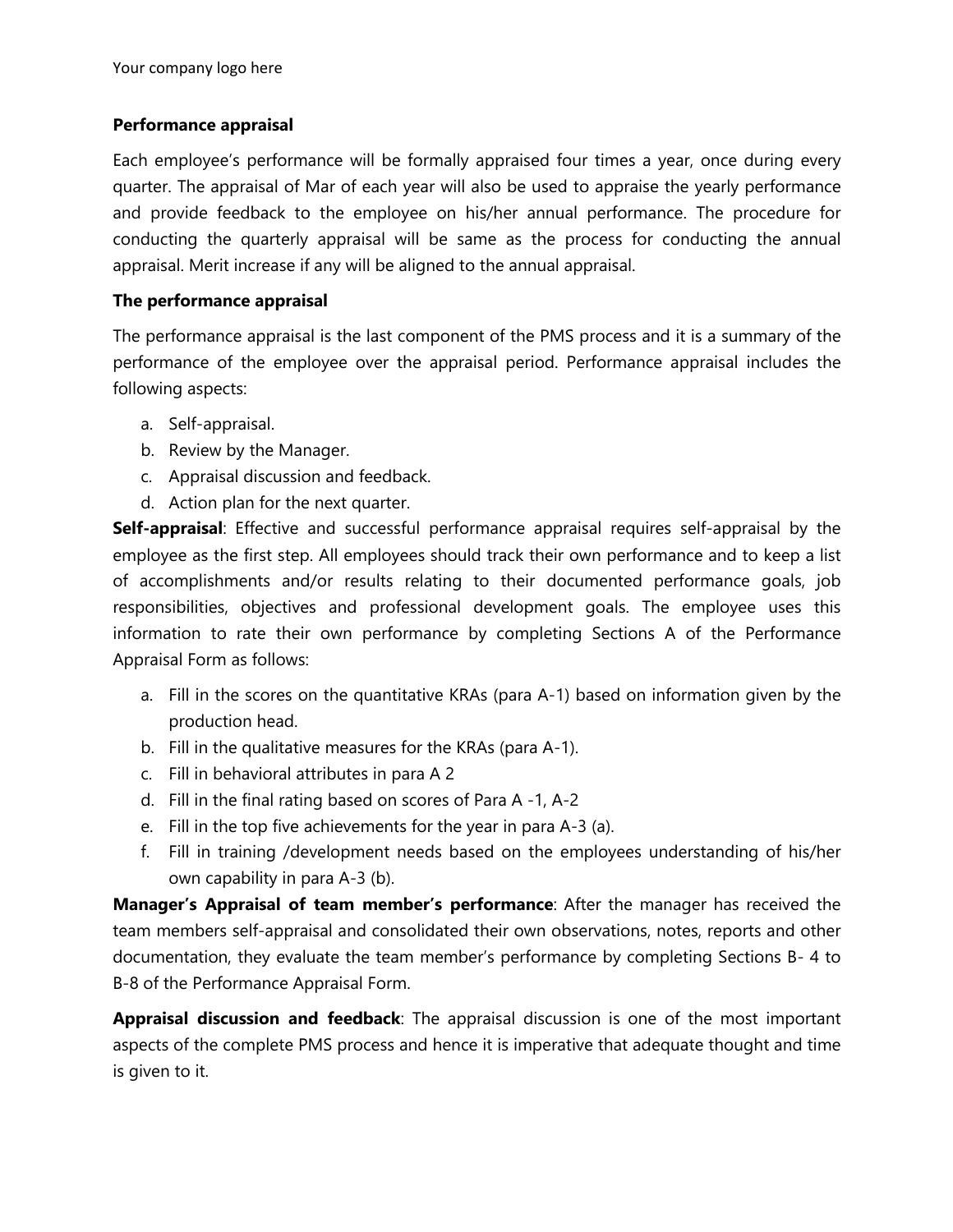Preparation: Prior to the actual performance appraisal discussion the manager is expected to give a copy of the completed appraisal form to the employee. This gives the employee an opportunity to plan for the meeting and facilitates a two-way communication. For the discussion to be productive, the manager and team member need to:

- a. Set aside at least at least 90 minutes of uninterrupted time for the discussion.
- b. Prepare a list of questions(employee) and anticipate possible questions(manager).
- c. Bring a copy of the completed Performance Appraisal Form to the meeting.
- d. Focus on actual behaviors and skills.
- e. Actively listen to each other.

**No surprises**: Employees may not always appreciate or agree with what they hear during the performance appraisal process, but if the manager and team member have communicated consistently and continuously throughout the appraisal period, there will not be any surprises. Appraisal and discussion should simply be a culmination of previous communications. Surprises occur when there has been little or no specific communication regarding performance during the review period, a practice that is unproductive and contrary to organizational objectives.

Signature: Once the employee agrees with the feedback as well as the rating given by the manager, he/she signs the form to confirm that the manager rating has been shown to the appraise.

**Action plan for the next six months**: Based on the appraisal discussion and the areas of strengths as well as development, the employee prepares and shares an action plan to improve his/her performance with the manager within 15 days of the appraisal discussion

**Eligibility:** All employees who have completed 90 days in the company as on 31 Mar of each year are eligible for the appraisal.

**Ratings:** A five-point rating system will be employed to assess performance. The ratings are

- a. Consistently Exceeds Expectations (5): The employee exceeded the performance criteria for all KRAs/Team management/developing others attributes as per the goals set for the appraisal period.
- b. Exceeds Expectations (4): The employee exceeded the performance criteria in some of the KRAs/Team management/developing other attributes and has met the performance criteria for some of the KRAs/Team management/developing others as per the goals set for the appraisal period.
- c. Meets Expectations (3): The employee effectively met the performance criteria for all KRAs/Team management/developing others attributes as per the goals set for the appraisal period.
- d. Below expectations (2): The employee did not meet performance criteria in some of the KRAs/Team management/developing others and has met the performance criteria for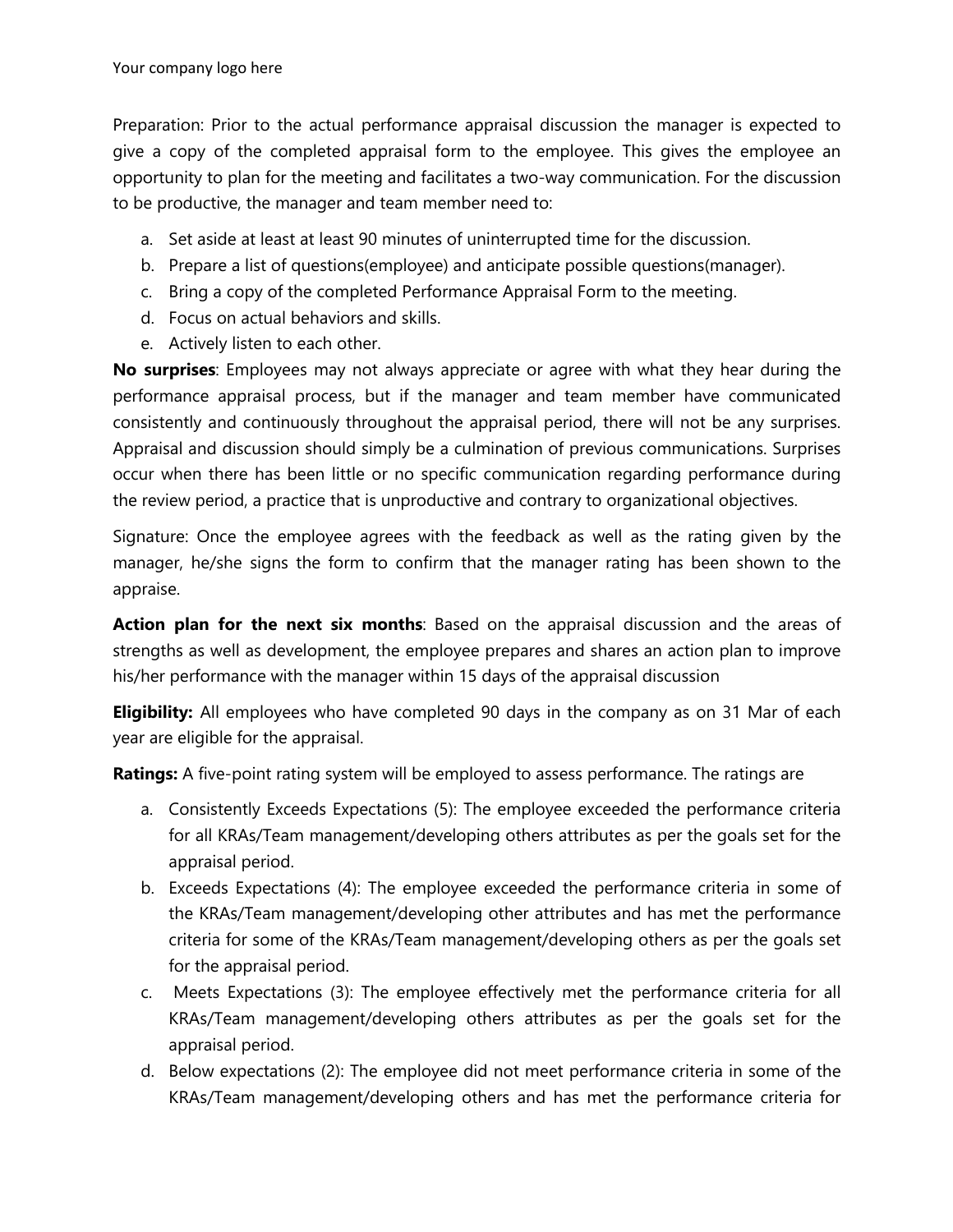some of the KRAs/Team management/developing others attributes as per the goals set for the appraisal period.

e. Consistently Below Expectations (1): The employee did not meet the performance criteria for all KRAs/Team management/developing others attributes as per the goals set for the appraisal period.

**Quantitative:** The quantitative part of the KRAs will be calculated using the data from the relevant organizational metrics for each KRA.

**Review by MD:** The final review of all the ratings will be done by the Function head/MD who would consider the ratings of all the employees of the organization and then decide the final ratings.

**Appraisal Cycle**: The appraisal cycle is from 1 Apr to 31 Mar. Timelines for various activities is given as appx.

### **Compensation Review**

As an organization, XYZ company is committed to reward performance and although performance appraisal is not directly linked to compensation review it does provide one of the most important inputs for deciding the percentage of the annual review. In addition to the appraisal, the percentage also depends on the business environment, profitability and increase in business.

Based on the above factors, calculation of compensation review will be made on a pro rata basis depending on the number of months of the appraisal period that the employee has spent in the org.

## **Example A**

Employee A joined company on 1 Aug 2018 Appraisal cycle: 1 Apr 2018 to 31 Mar 2019 Number of months spent in the company  $= 7$ Rating: 3 (meets expectations), compensation increase for rating  $3 = 8\%$  (say) Compensation increase for employee A =  $7/12*8 = 4.67%$ 

### **Example B**

Employee B joined company on 1 Jan 2018 Not eligible for compensation review for year 2018 (1 Apr 2017 to 31 Mar 2018) Eligible for compensation review for year 2019 (1 Apr 2018 to 31 Mar 2019) Number of months spent in the company = 14 Rating: 3 (meets expectations), compensation increase for rating  $3 = 8\%$  (say) Compensation increase for employee A =  $14/12*8 = 9.33%$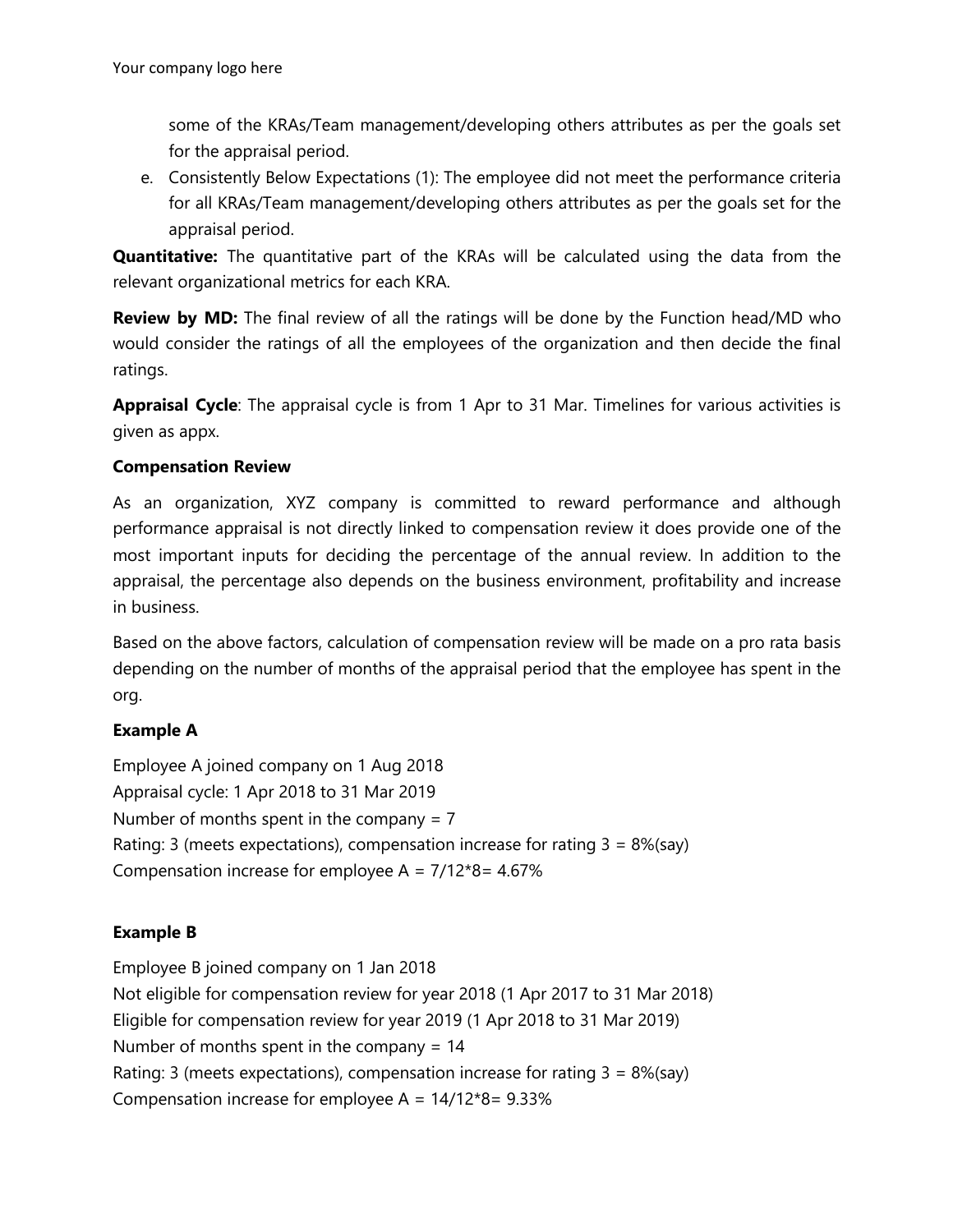# Appx to PMS policy

# **Appraisal timelines**

| S No           | Event                                                      | <b>Timelines</b>                    |
|----------------|------------------------------------------------------------|-------------------------------------|
| 1              | Collection of data and validation for quarterly appraisal  | 1 to 10 of Jul, Oct, Jan<br>and Apr |
| $\overline{2}$ | Sharing of validated data with employees                   | 10-12 of Jul, Oct, Jan<br>and Apr   |
| 3              | Self-appraisal                                             | 13-20 Jul, Oct, Jan and<br>Apr      |
| 4              | Review by manager                                          | 21-24 Jul, Oct, Jan and<br>Apr      |
| 5              | Appraisal discussions and feedback                         | 15-25 of Jul, Oct, Jan<br>and Apr   |
| 6              | Final review and normalization by operations/function head | 1 to 5 of Aug, Nov, Feb<br>and May  |
| $\overline{7}$ | Final ratings to be sent to HR                             | 6 to 10 of Aug, Nov,<br>Feb and May |
| 9              | Formulation of action plans                                | 1 to 15 of Aug, Nov,<br>Feb and May |

# **Annual appraisal timelines**

| S No          | Event                                                  | <b>Timelines</b>   |
|---------------|--------------------------------------------------------|--------------------|
|               | Goal setting                                           | Jan                |
| $\mathcal{P}$ | Collection of data and validation for annual appraisal | 31 Mar to 10 Apr   |
| 3             | Sharing of validated data with employees               | 10-12 Apr          |
| 4             | Self-appraisal                                         | 12 Jan -20 Apr     |
| 5             | Review by manager                                      | $21$ Jan $-25$ Apr |
| 6             | Appraisal discussions and feedback                     | 15 Jan -25 Apr     |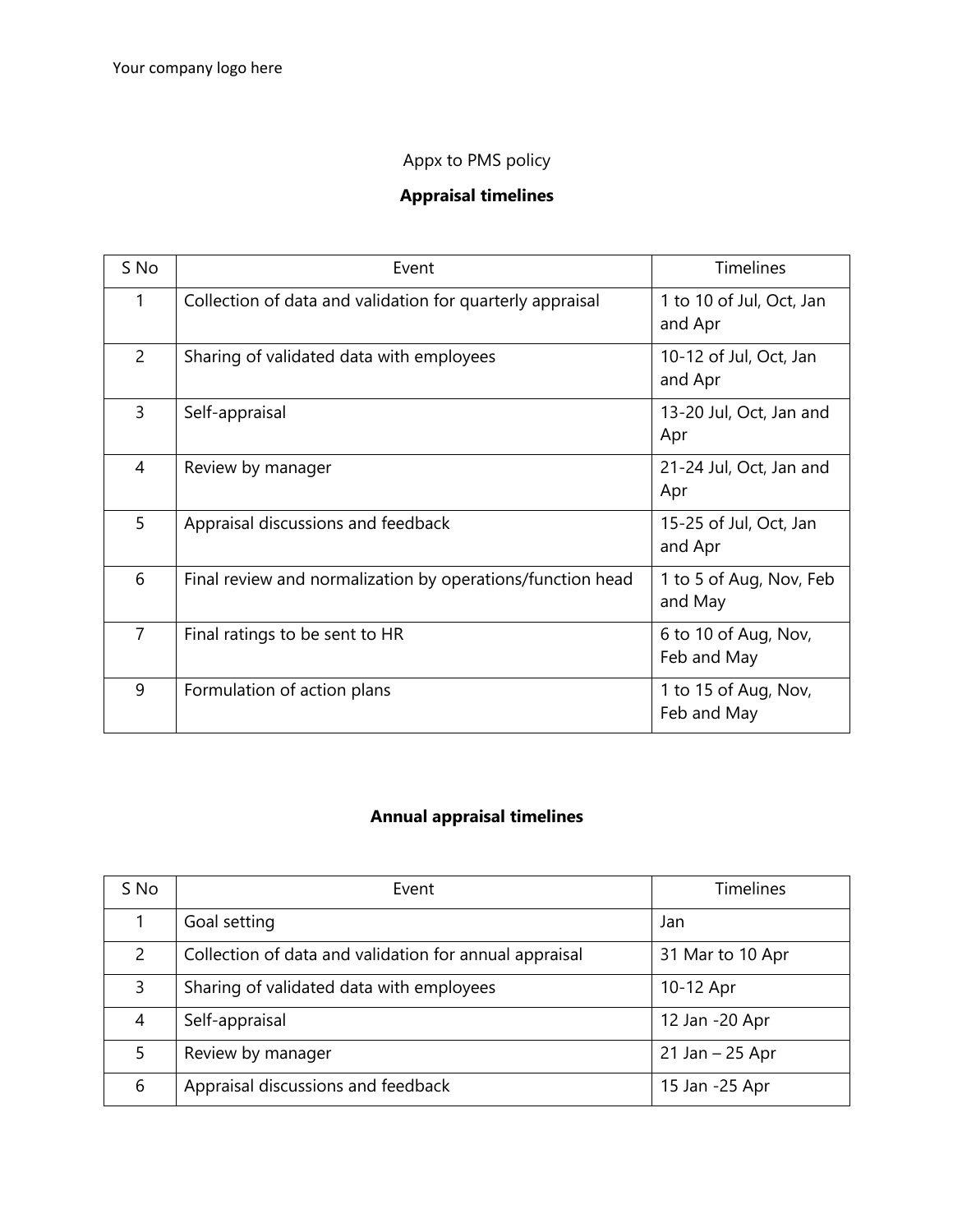|    | Final review and normalization by operations/function head      | $1-5$ May   |
|----|-----------------------------------------------------------------|-------------|
| 8  | Final ratings to be sent to HR                                  | 6 -10 May   |
| 9  | Discussion on compensation increase                             | 10-20 May   |
| 10 | Formulation of action plans                                     | 1 -15 May   |
| 11 | Sharing of annual compensation review letters with<br>employees | 25 - 31 May |

# **Performance improvement plan (PIP) Policy**

A performance improvement plan (PIP) is a great way to give struggling employees the opportunity to succeed while still holding them accountable for past performance. This policy lays down the process of PIP in the organization to ensure that the organization allows an open dialogue with a non-performing employee and provide feedback to the employee during the PIP.

### **The reason for poor performance might be:**

- The employee does not receive appropriate training or supervision.
- The employee does not understand the expectations of the job.
- The employee may lack the requisite skills to perform as per the desired standards for the role.
- There might be some unforeseen roadblocks in the way.
- The employee may lack the desire to work (attitude issues).

## **Step 1: Placing an employee in PIP**

### **An employee can be placed on PIP under the following two circumstances**

- **a. Any employee who for two quarters is rated 1 of 2 in the quarterly performance review will be put on a PIP.**
- **b. A manager may also put an employee on PIP for behavioral issues at any time during the employment, however, the issue needs to be documented and shared with the HR team. HR team will conduct an independent investigation to validate the issue, post which approval of the HOD will be required to put the employee on PIP. Examples of behavioral issues are Absenteeism, being late for work more than 3 times a month, not supporting team members when required, not following through on instructions given by the supervisor/any other role holders in the company, misbehaving with /abusing other employees etc.**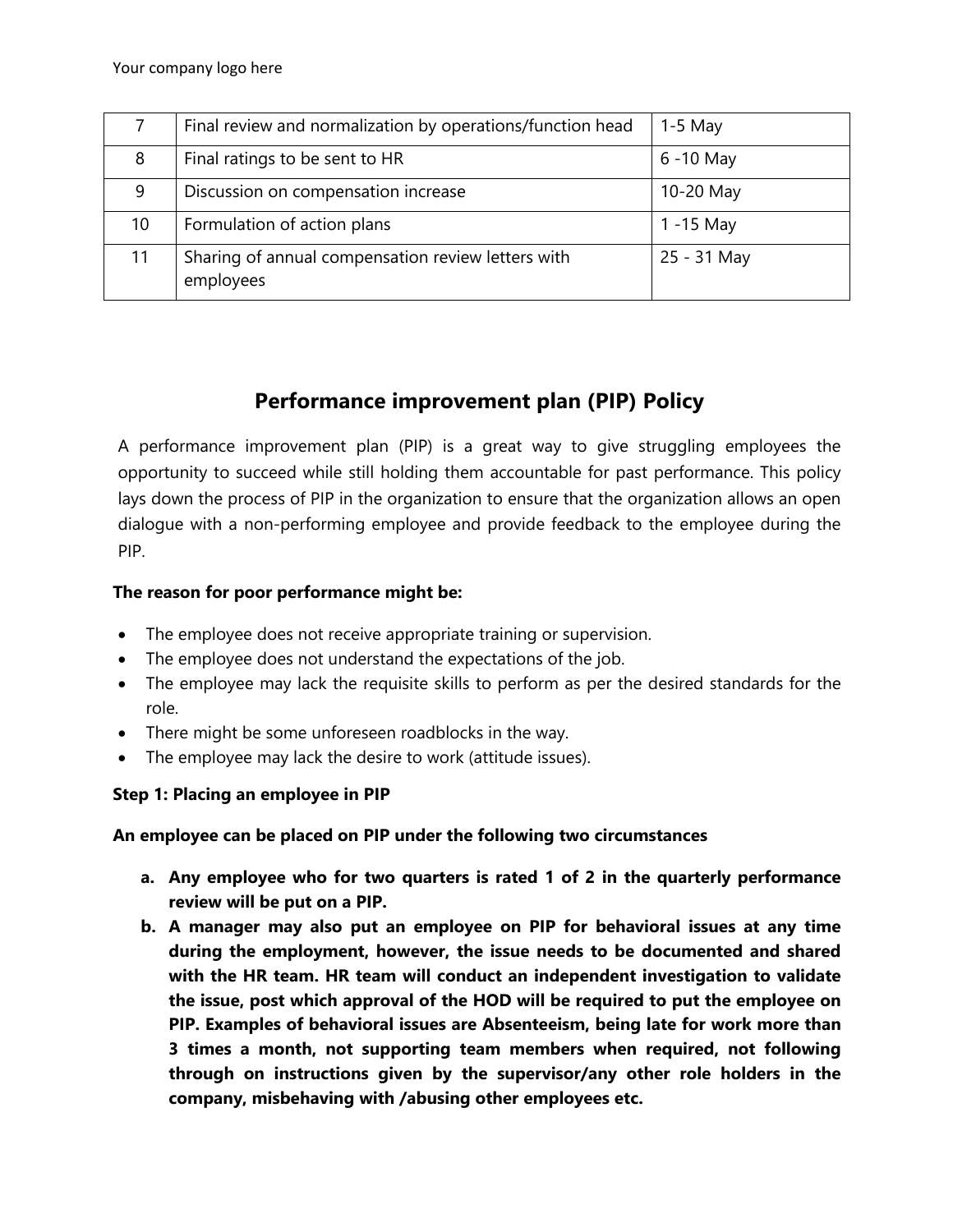#### **Step 2: Document performance issues**

The first step in the PIP process would be for the immediate supervisor to document the areas of employee's performance that need improvement. In documenting the main performance issues, it is important to be objective and specific and provide facts and examples to further clarify the severity or pattern of performance concerns.

#### **Step 3: Develop an action plan**

Next, the supervisor will establish an action plan for improvement. This action plan should include specific and measurable objectives that are accurate, relevant and time-bound (otherwise known as SMART goals).

The supervisor shall determine if the employee may need any additional resources, time, training or coaching to meet these objectives. Identify in the plan exactly what management will do or provide to assist the employee in achieving these goals.

This action plan should help set performance expectations and should include a statement about the consequences for not meeting these objectives. If termination is a possibility, it should be clearly communicated in the plan document.

#### **Step 4: Review performance plan**

Prior to meeting with the employee, the supervisor will seek assistance of the HR team to review the PIP. This third party will ensure the documentation is stated clearly and without emotion. The third party can also review the suggested action plan to ensure it is specific, measurable, relevant and attainable **within the PIP timeline of 60 days.**

#### **Step 5: Meet with the employee**

During this meeting, the supervisor will clearly lay out the areas for improvement and plan of action. There may be a need to modify the action plan slightly after receiving the employee's input and feedback. Make any changes to the plan before the supervisor and the employee sign the PIP form.

#### **Step 6: Follow up**

The employee and the supervisor will **establish regular follow-up meetings every 15 days.**  These meetings should discuss and document progress toward objectives. It is required that the employee is provided the opportunity in follow-up meetings to ask questions and seek guidance or clarification on performance expectations. The supervisor should ensure any potential roadblocks are discussed and that the employee has been provided the necessary tools and training. The supervisor will submit a monthly review on the employee's performance.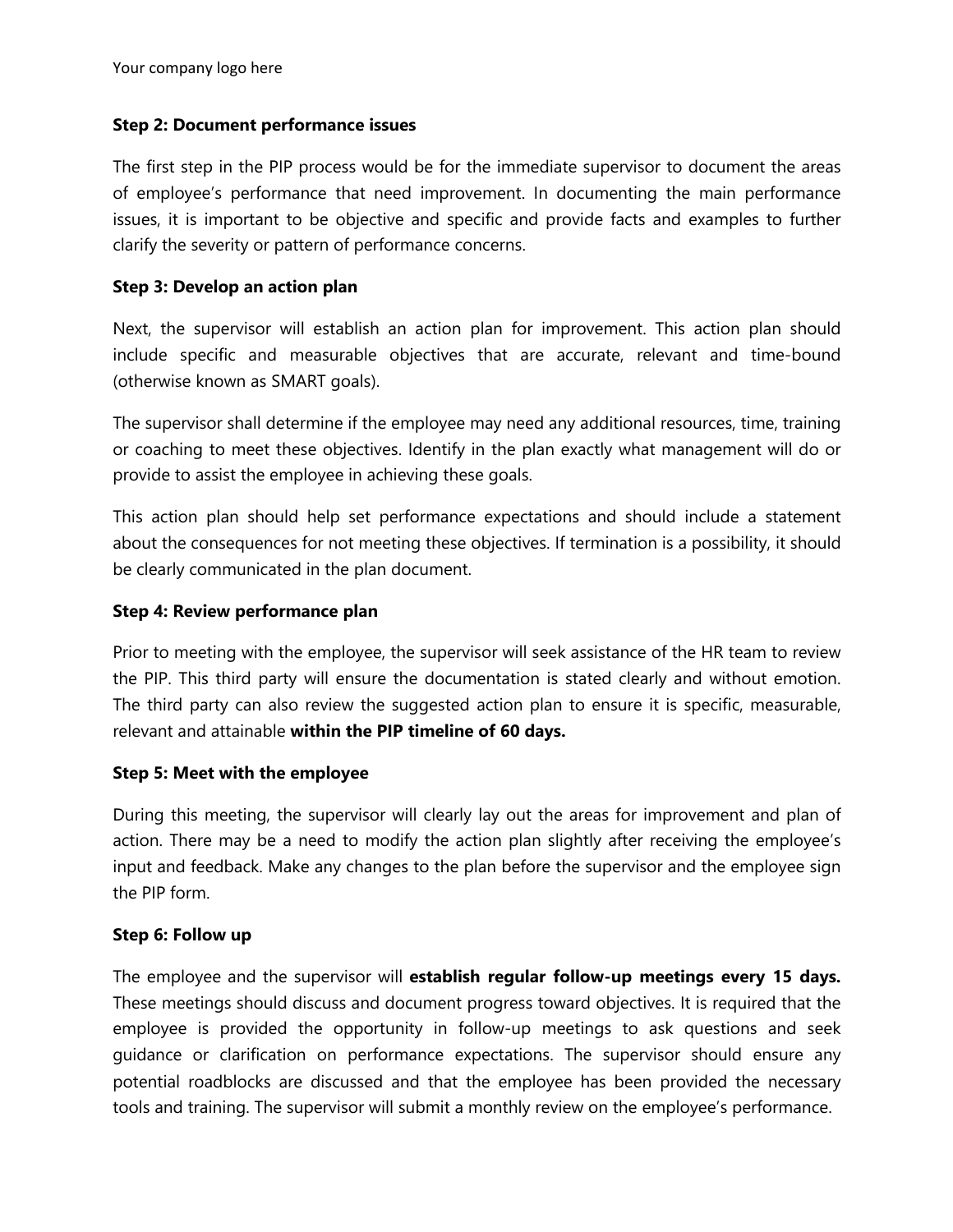#### **Step 7: PIP conclusion**

# **If the performance of the employee does not improve during the duration of the PIP, the employee refuses to commit to the PIP, or his or her performance gets worse, then the manager will close the PIP and terminate the employment.**

When the employee does show some improvement, but is unable to achieve some or all the established action plan objectives within the PIP timeline, one of the below mentioned options will be followed:

- a) If the employee is trying his or her hardest but just can't meet one or more objectives, the employer may agree to extend a PIP for a further period of one month.
- b) If the manager determines the employee just isn't a good fit or isn't really trying to improve even after all this effort, then the manager will close the PIP as unsuccessful and terminate the employment.

When the employee has responded positively by meeting the objectives, the manager will formally close the PIP as successful and allow the employee to continue employment but ensure that the employee understands that continued good performance is expected.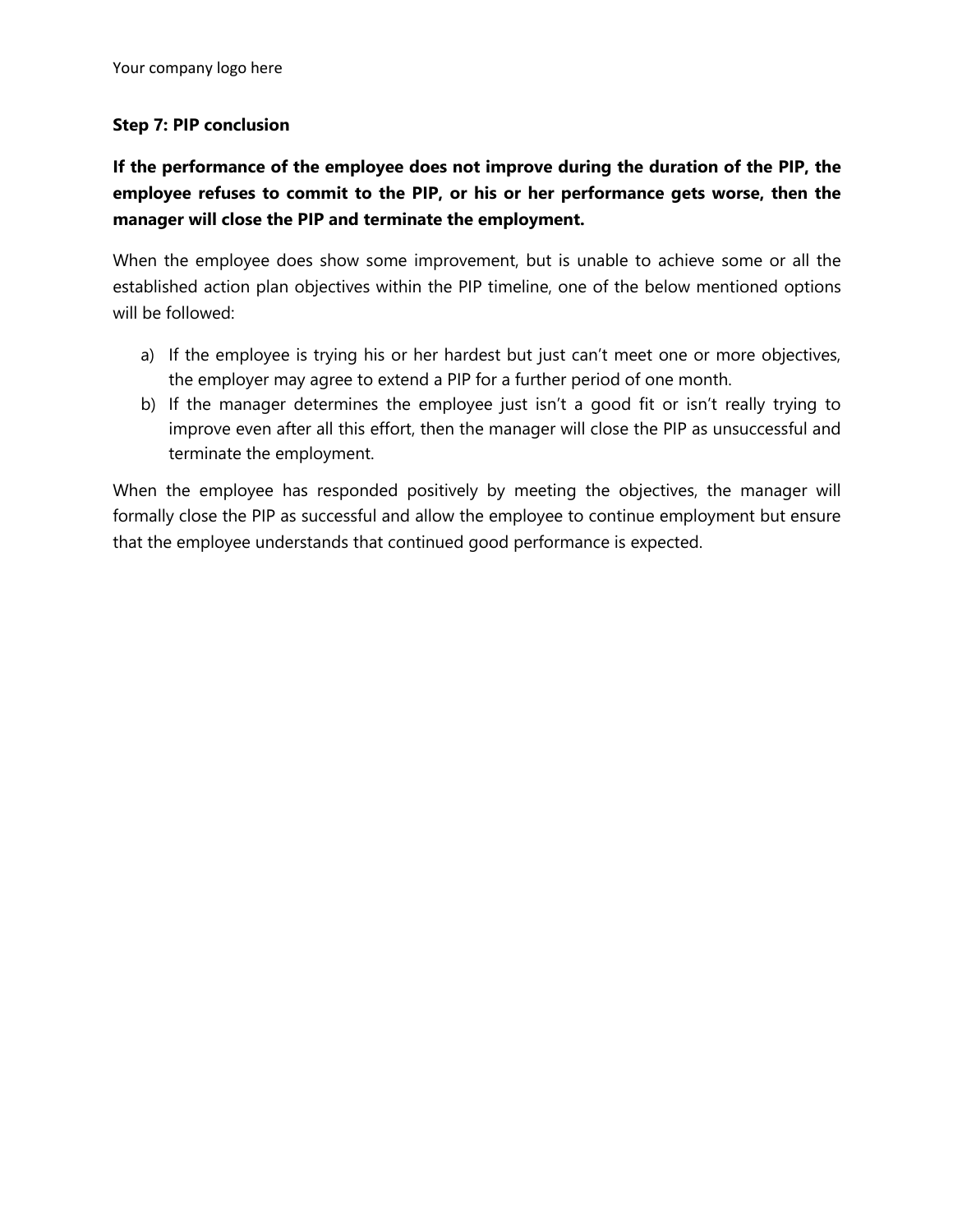#### **Performance Review Form**

#### **Instructions:**

- a. This form has three parts. Part A is self-appraisal which has to be filled by the appraise, Part B is the Review which has to be filled by the appraisee's manager and Part C is to be filled by Departmental/Functional head.
- b. Data for the quantitative part of the appraisal will be validated and provided by the manager/HR team to each employee.
- c. Each employee is eligible for an appraisal only if he/she has completed 90 days in the company.
- d. There are five possible ratings; Consistently below expectations (1), Below expectations (2), Meets expectations (3), Above expectations (4) and Consistently exceeds expectations (5).
- e. Criteria for rating for quantitative parameters is given below:
	- i. KRA Achievement 99% & Above Consistently exceeds expectations (5)
	- ii. KRA Achievement 90% to 99% Above expectations (4)
	- iii. KRA Achievement 80% to 89% Meets Expectations (3)
	- iv. KRA Achievement 70 to 79% Below expectations (2)
	- v. KRA Achievement 50 to 69% Consistently below expectations (1)
- f. The appraisee will be shown the rating post review and will sign the appraisal to confirm that he/she has been shown the rating given by the manager.
- g. The final rating may change based on the decision of the functional/department head who would review the ratings of all employees. The final rating will be communicated to all employees by their manager.

#### **Personal and other details**

| Name             | Designation            |  |
|------------------|------------------------|--|
| Employee ID      | <b>Review Quarter</b>  |  |
| Process/Function | Reviewer's Name        |  |
| Date of joining  | Reviewer's Employee ID |  |

**Appx** 

- 
- 
- 
-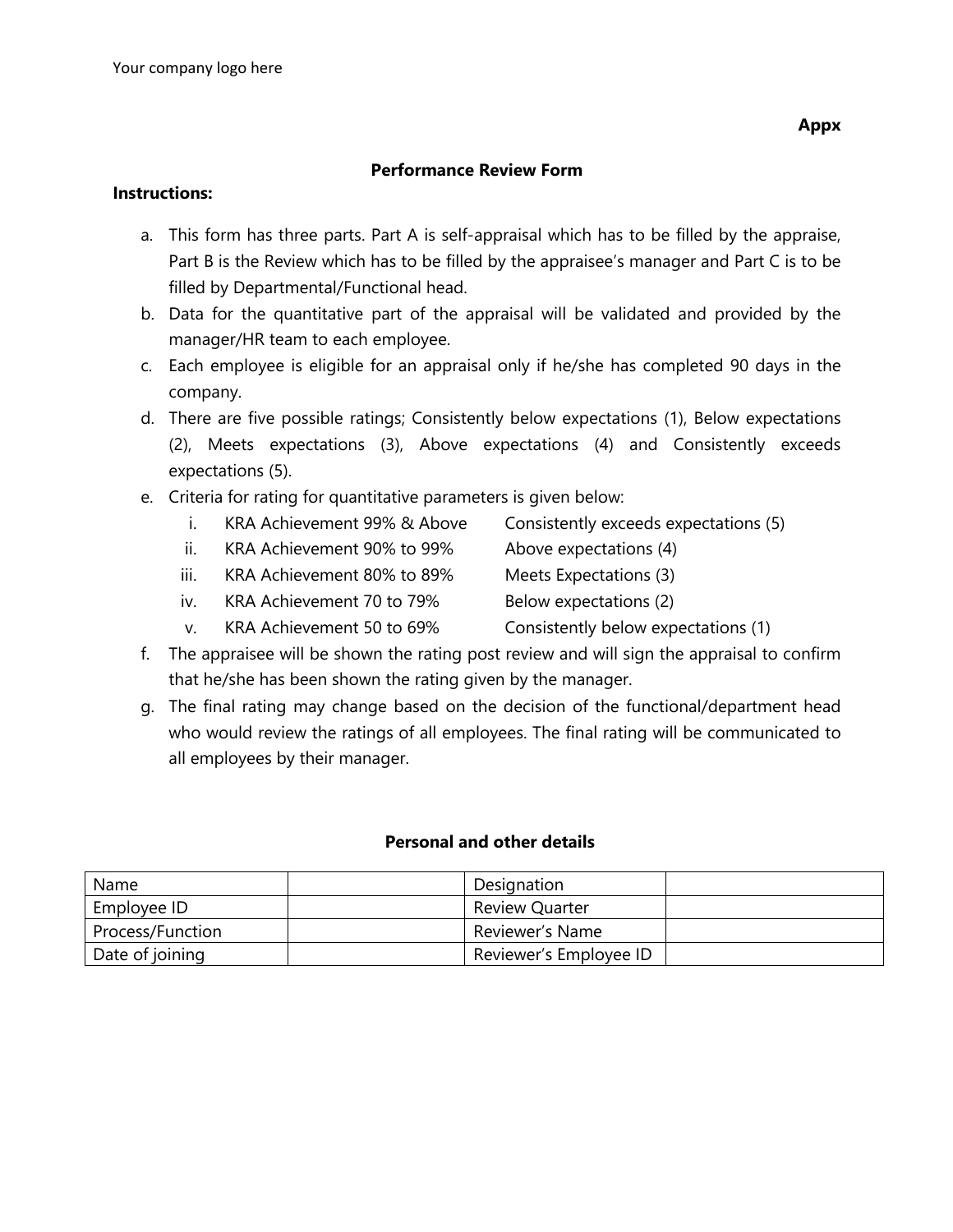# **Part A: Self Appraisal**

1. KRAs Quantitative (weightage 100%)

| <b>KRAs</b>      | Weightage   Rating | Qualitative comments |
|------------------|--------------------|----------------------|
| KRA1             | 15                 |                      |
| KRA <sub>2</sub> | 15                 |                      |
| KRA <sub>3</sub> | 15                 |                      |
| KRA 4            | 10                 |                      |
| KRA 5            |                    |                      |

### 2. Overall Rating:

# 3. Qualitative inputs

a. Significant Achievements (top 5)

b. Development areas/Training Needs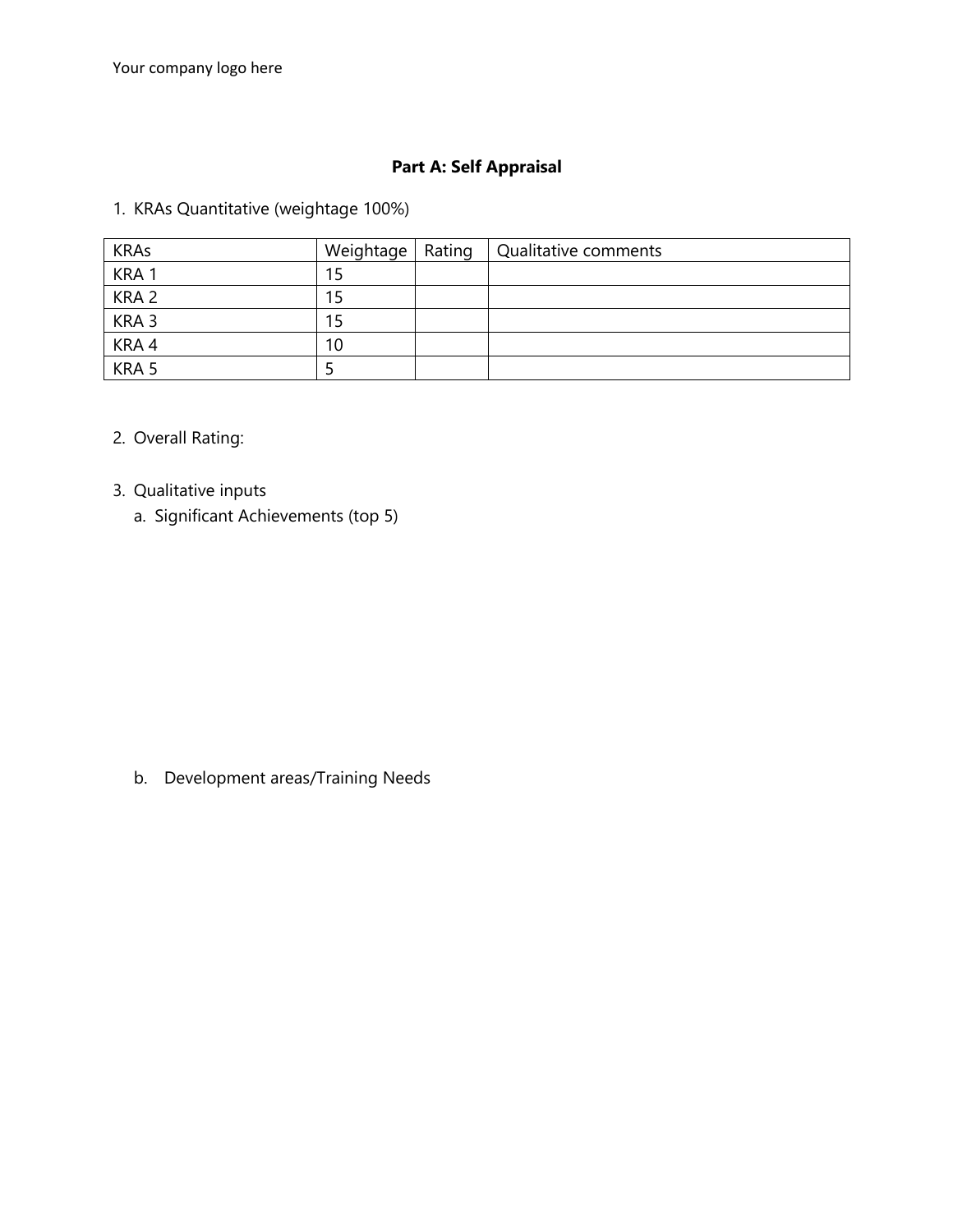# **Part B: Manager Review**

#### 4. KRAs Quantitative (weightage 100%)

| <b>KRAs</b>      | Weightage | Rating   Qualitative comments |
|------------------|-----------|-------------------------------|
| KRA <sub>1</sub> |           |                               |
| KRA <sub>2</sub> | 15        |                               |
| KRA <sub>3</sub> | 15        |                               |
| KRA4             | 10        |                               |
| KRA 5            |           |                               |

### 5. Overall Rating:

- 6. Qualitative inputs
	- c. Significant Achievements (top 5)

- d. Development areas/Training Needs
- 7. Feedback Provided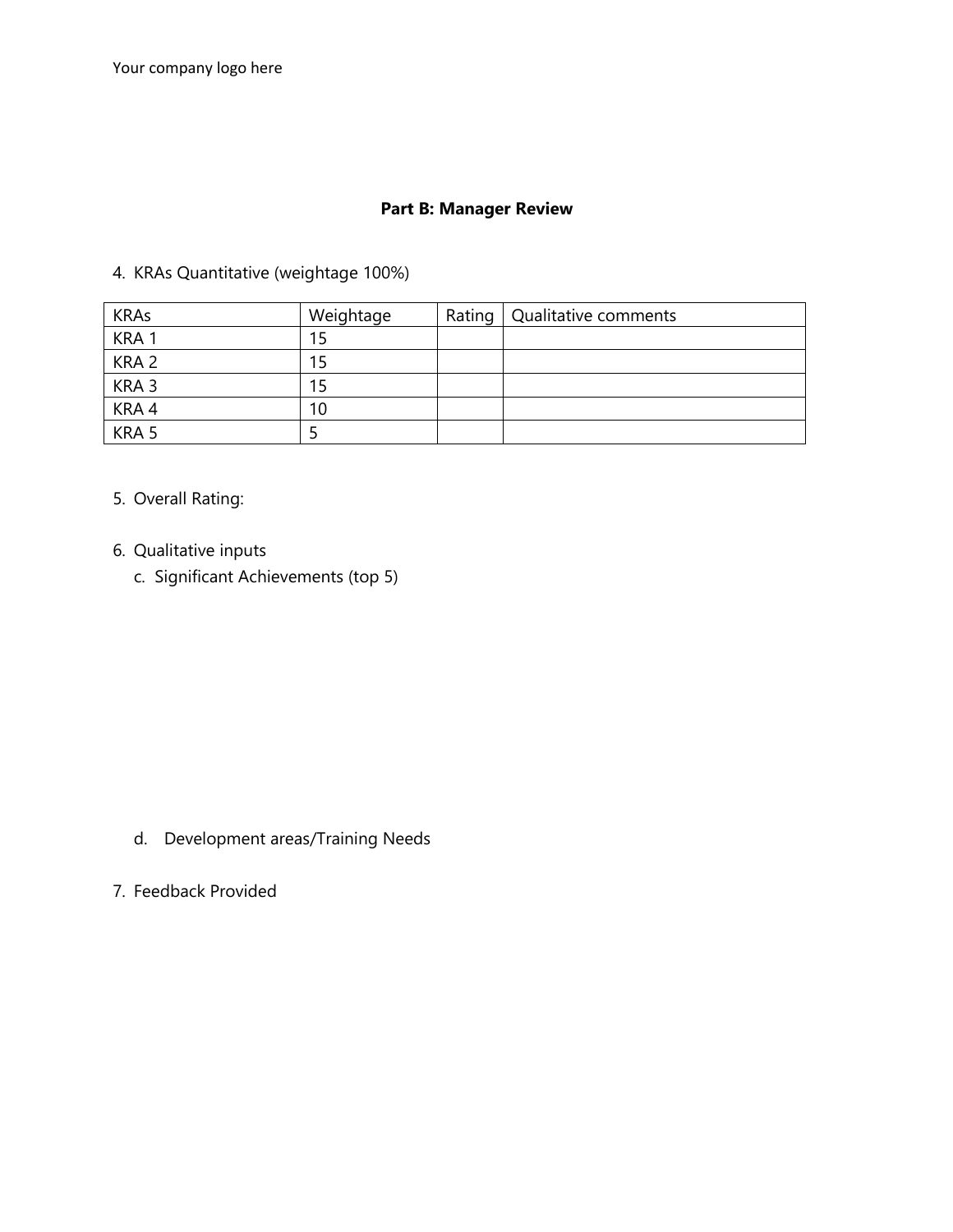Your company logo here

8. Action Plan

**Part C: Functional/Departmental head Review**

9. Final Overall Rating:

The rating given by my manager has been communicated to me

Signature of Reviewer Signature of employee

**Compensation Policy**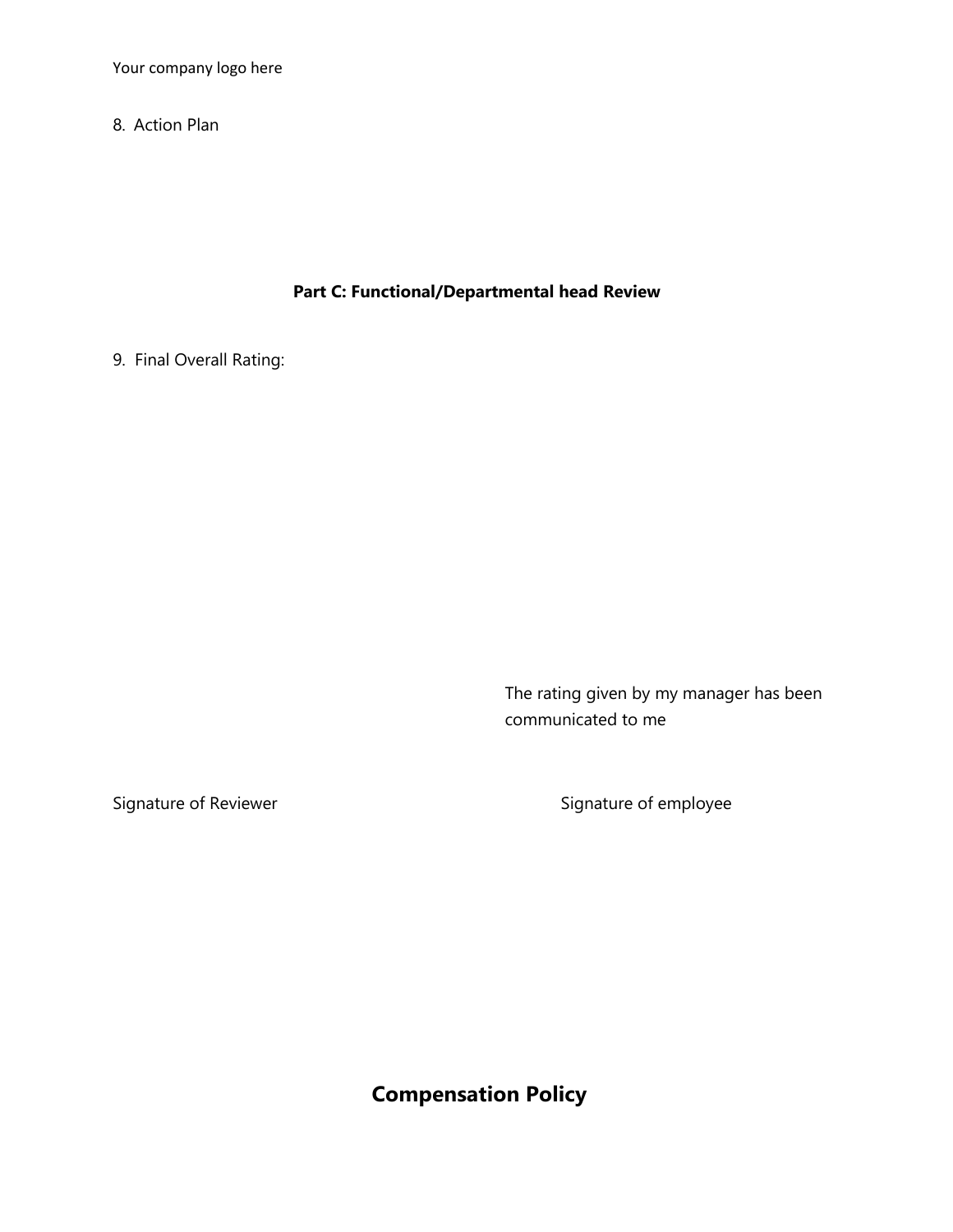#### **Grade structure, Compensation and benefits: XYZ company**

#### **Compensation**

- 1. XYZ Company compensation strategy is designed to ensure that it becomes an employer of choice and remains competitive in the XYZ Company market. Towards this end, the company would want to pay at about 65% (You can choose where you want to be in the market and change this number) percentile of the market as far as compensation is concerned. The company has unique business model in the geography, and it is important that the company pays at ABC percentile to enable it to attract the best talent while competing with other companies. The company would also want to provide benefits as per what is prevalent in the industry. In addition, the company has a policy of "Pay for performance" and the Merit Increase and bonus structure is based on rewarding employees for consistently stretching performance standards.
- 2. At XYZ Company the team members are broadly divided into four broad bands based on their role and responsibilities. The four basic gradations correspond to the following levels in the organization
	- a. Band 1: Team Members who are mainly individual contributors
	- b. Band 2: Team Members who lead a team or interact extensively with external stakeholders
	- c. Band 3: Heads of Departments
	- d. Band 4: Senior Leadership
- 3. The four bands are further subdivided into two sub bands each to differentiate team members for their skills, qualification and experience.
- 4. **Compensation structure**: The following parameters have been used to set the compensation for each of the bands
	- a. Market rates for each band as in per Compensation survey of 2019 (you can use any of the benchmarking surveys in the market (for key roles, market understanding (from Naukri other job portals and salary of prospective candidates in the company) and Job evaluation based on KRAs and roles and responsibilities.
	- b. The total compensation includes the following components:
		- i. Basic salary (from 30% to 50% of total compensation).
		- ii. Children education allowance (INR 200 per month per child up to 2 children).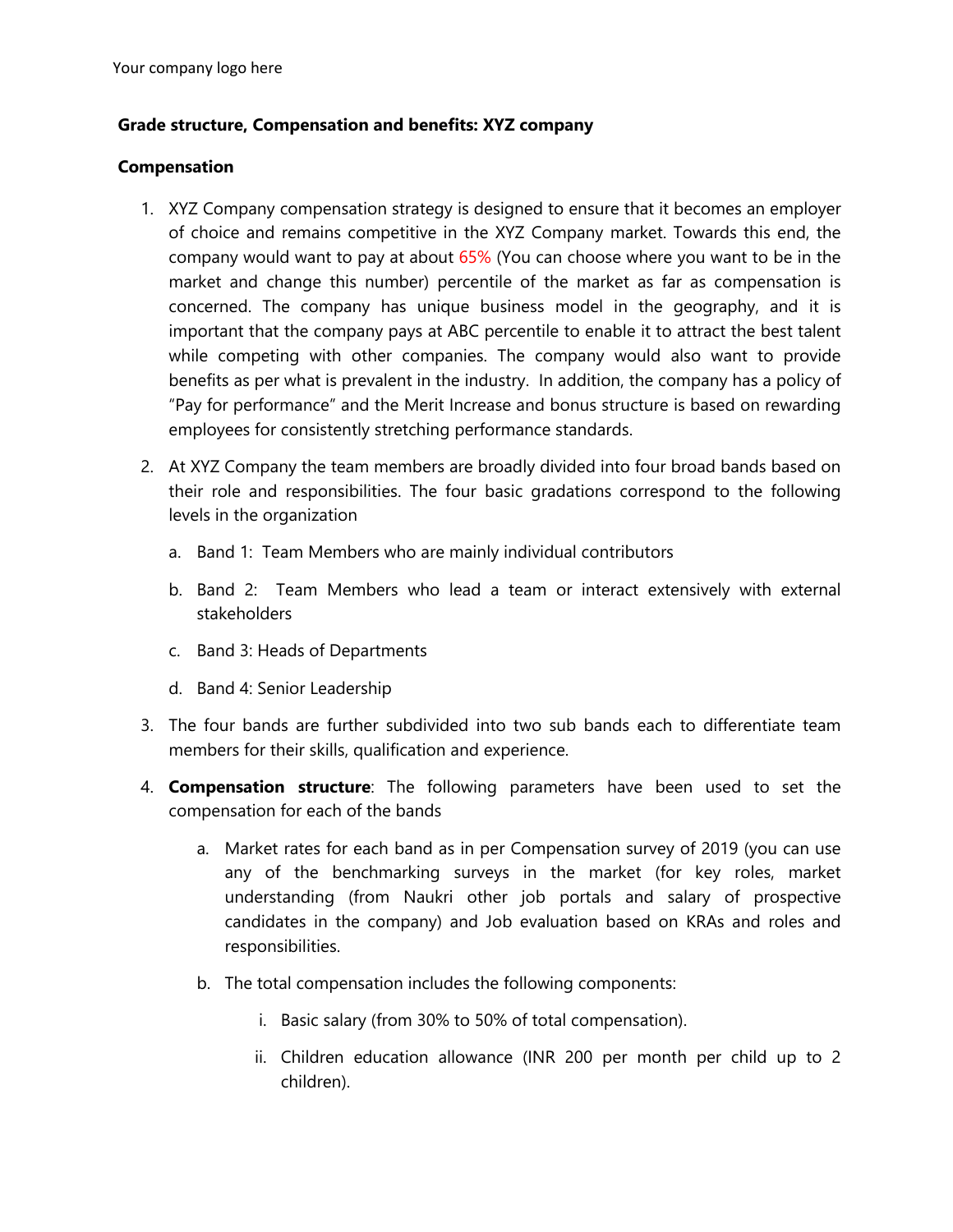- iii. HRA (40% or 50% based on metro or non-metro city).
- iv. Food coupons (INR 2167 per month is tax free).
- v. Leave travel allowance (LTA) as per government guidelines.
- vi. Uniform allowance.
- vii. Special allowance balance amount can be provided as special allowance.
- c. In addition, the following statutory components also need to be part of the compensation structure:
	- i. Provident fund 12% of basic salary.
	- ii. ESIC as per government guidelines.
	- iii. Bonus 8.33% of basic salary.

#### **Benefits**

- 5. The company provides benefits which the team members' value and to increase the economic security of the employees while ensuring that it helps in team members' retention. The following benefits are provided by the company:
	- a. Health insurance.
	- b. Life insurance.

#### **Increments and Merit increase**

- 6. To be eligible for a merit increase, a team member must be employed with at least three months of continuous service before the increment due date.
- 7. A team member whose pay is at the maximum of the salary range may not be granted an increase that would cause the base salary to exceed the maximum of the range for that position.

#### **Determination of merit increase**

8. The following factors are the basis for awarding merit pay to team members:

- a. The team member's performance as reported in the annual performance review.
- b. The appropriate pay level within the range for the team member considering the team member's performance and performance of others in the range (Comparative ratio).
- c. Pro rata based on amount of time employee has been part of the appraisal cycle.
- d. Overall funds available for merit pay.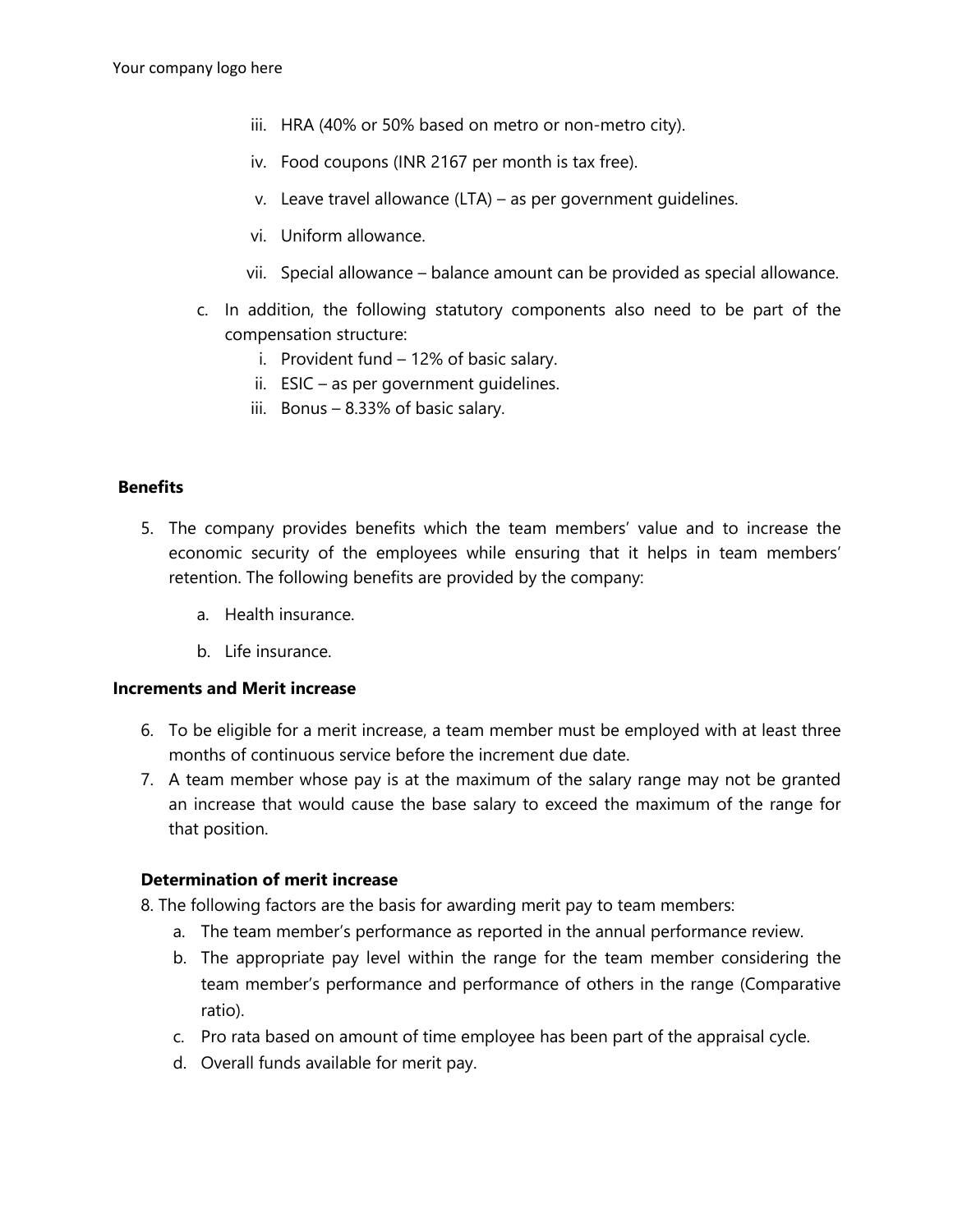e. Recommendations of Manager, as approved by the head of department.

#### **Review of merit increase**

Merit increases will be based on the recommendation of the team member's immediate supervisor and the approval of the head of human resources.

# **Rewards and Recognition (R&R) and Career progression**

- 1. **Objective**: The Rewards and Recognition (R&R) Policy of XYZ company is designed to encourage employees to give their best performance either individually or through team efforts. It also intends to build higher employee engagement level leading to increased job satisfaction.
- 2. The policy recognizes achievements and accomplishments of employees who exceed performance expectations to contribute to the objectives of their departments and ultimately to the overall objectives of the XYZ company.
- 3. **Applicability**: This policy is applicable to all the permanent employees of XYZ company.
- 4. The following awards will form part of this policy:
	- a. Employee of the month
		- This award will be given to the best performing employees in Band 1, on monthly basis.
		- The candidate will have to excel in the following criteria to be eligible to win this award
			- Target achievement
			- Regular attendance
			- **■** Teamwork and co-operation
		- § Nomination methodology: Team supervisors and managers will nominate the best performing employee to HR on 27<sup>th</sup> of every month. One employee from each department will be awarded as employee of the month.
		- Award type: Certificate + Box of Chocolates
	- b. Team player
		- § This award will be given to the greatest co-worker as nominated by peers on quarterly basis.
		- § The award can be given to any member belonging to the band 1, 2 and band 3 for excellent teamwork, intra or inter-department collaboration.
		- § Nomination methodology: Any employee of XYZ company. (Band 1, 2 and Band 3) can nominate one of the co-workers for extraordinary support and teamwork during a particular assignment/project. These nominations will be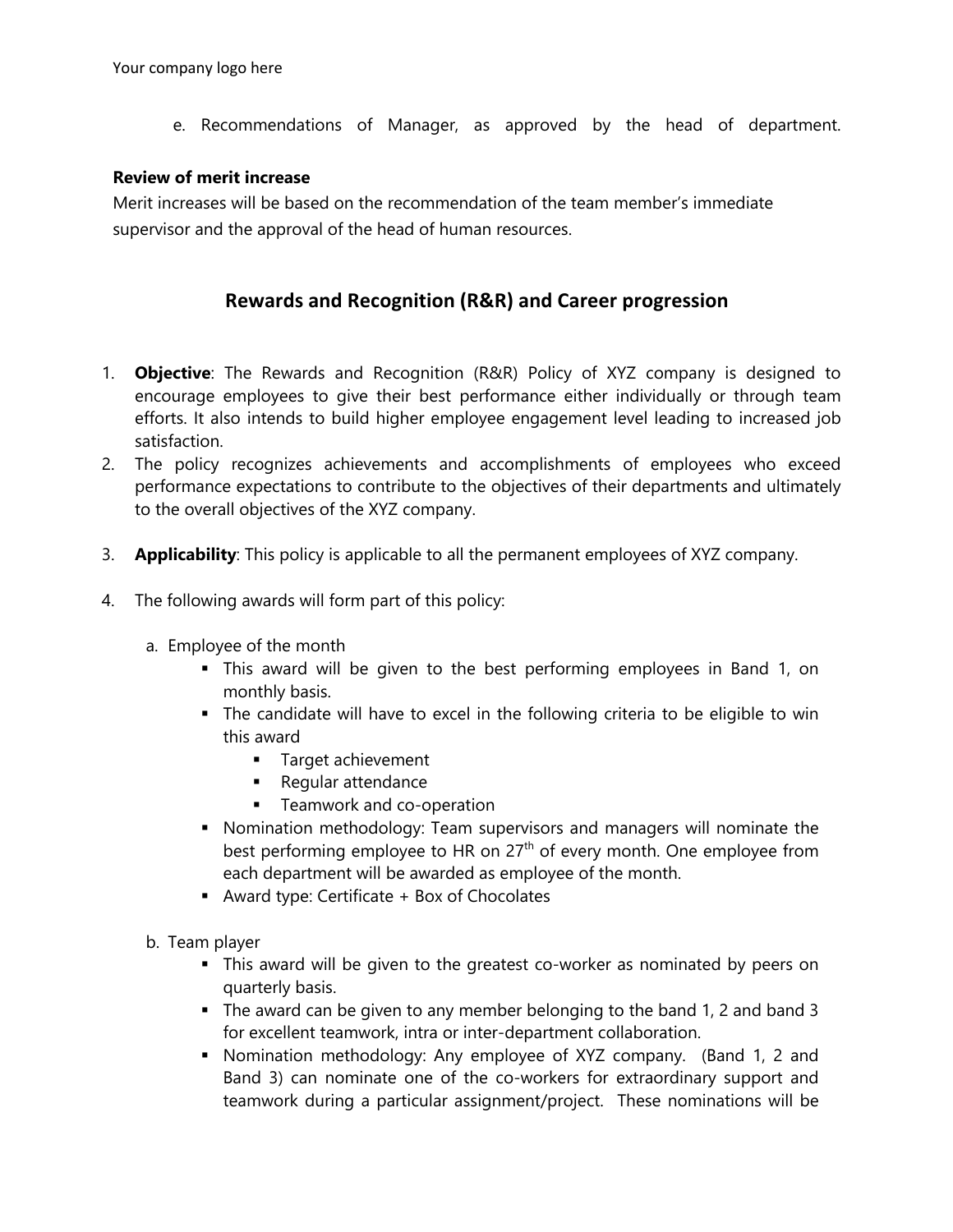assessed by HR head/manager Functional/departmental heads and Director and a maximum of one band 2/3 employees will be selected to receive this award on quarterly basis.

- § Award type: Gift vouchers worth Rs 1500.
- c. Best Manager
	- This award will be given to the manager who displays the best leadership ability belonging to band 2 and band 3 on quarterly basis.
	- **•** The candidate will be selected on following parameters
		- Result driven attitude.
		- Best self and team performance.
		- **•** People management ability.
	- § Nomination methodology: Functional/departmental heads and HR head/manager (along with inputs from Managers) will decide the name of the employee to be awarded with "Best Manager" award based on above mentioned criteria.
	- § Award type: Certificate plus Cash Prize of Rs 2000/-
- d. Superstar of XYZ company: This award will be given to the one employee of XYZ company who has exhibited exceptional performance throughout the year.
	- § Nomination methodology: CEO and HR Director will decide the name of the employee to be awarded with "Superstar of XYZ company award"
	- § Award type: Certificate + Rs 5000/-
- e. Kaizen award:
	- This award will be given to the up to 4 employees of XYZ company who has played a significant role in the area of innovation and process improvements during the year.
	- **•** The candidate will be selected on following parameters.
	- Outstanding contribution in
		- **•** Implementing innovative ideas.
		- **•** Process Improvements and automation.
	- § Nomination methodology: functional/departmental heads and HR head/manager will decide the name of the employee to be awarded with "Kaizen" award based on above mentioned criteria.
	- § Award type: Certificate a+ Rs 1500.
- 5. All the monthly awards will be distributed on the last Friday of every month.
- 6. All the quarterly awards will be distributed on last Friday of following months March, June, September and December of every year.
- 7. Annual awards will be distributed either on the last Friday of the month of December or during annual function of the company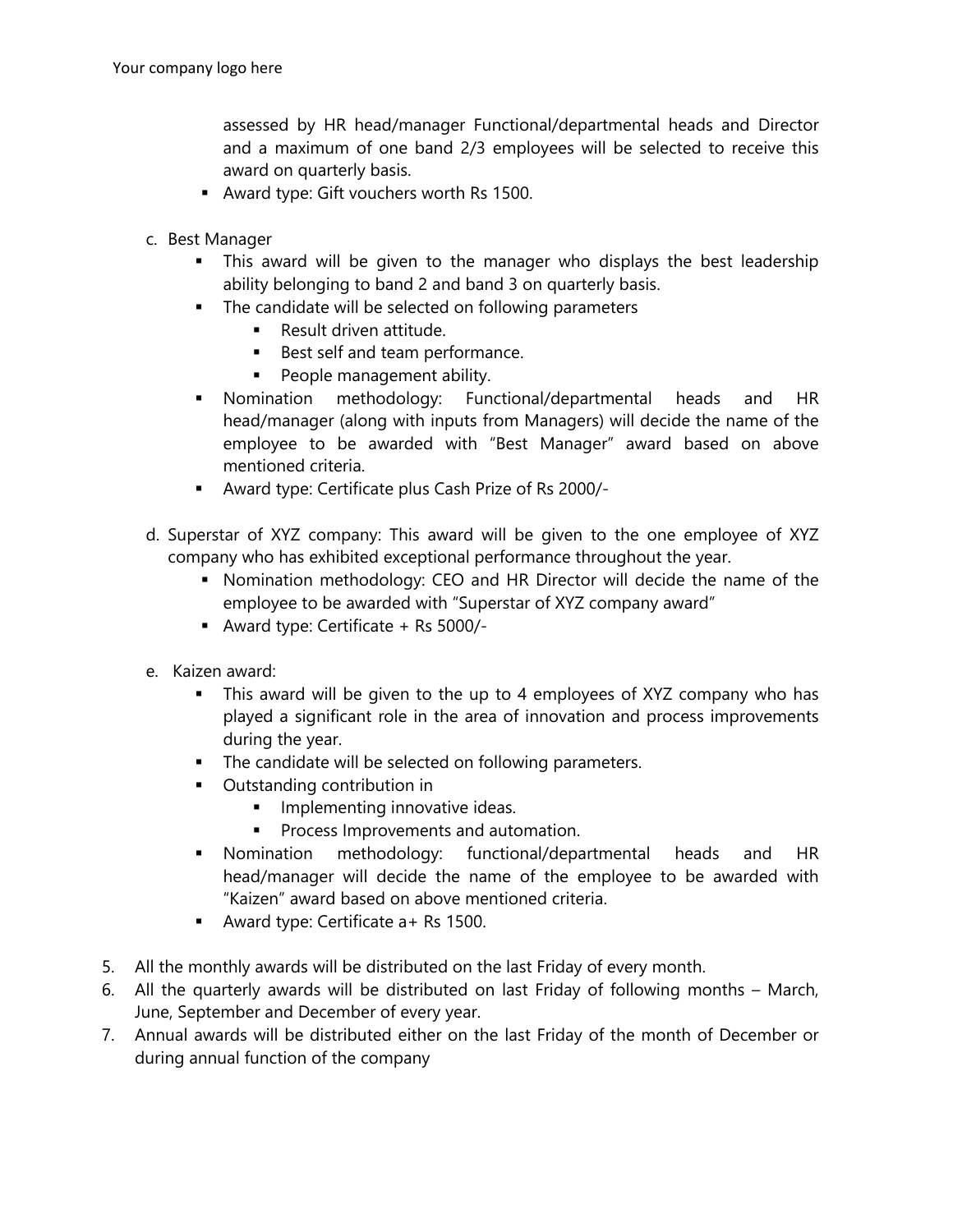#### **Career Progression**

#### **General:**

- 8. The Promotion Policy of the Company aims at providing and maintaining appropriate resources and environment for the effectiveness, efficiency and satisfaction of the employees and motivating them to apply and develop their abilities and capacities to achieve the objectives of the Company.
- 9. It will be the policy of the Company to provide its employees with appropriate opportunity, encouragement and career growth, consistent with their contribution to the growth of the Company, based on the following basic principles:
	- a) To ensure fairness, consistency and uniformity in the matter of promotion of employees in the Company.
	- b) To provide equality of opportunity in growth and career prospects.
	- c) *To create and sustain the morale of the employees by informing them of the kind of career promotion opportunities that exist in the Company and the basis of and the* way *such promotion will be affected.*

#### 10. **Purpose of Policy**:

- a. To recognize and reward performance.
- b. To develop existing employees to meet the future needs of the organization.
- c. To improve organizational and functional effectiveness.
- d. To provide career opportunities and a clear personal growth path to the employees of the Company.
- **11. Applicability:** *This policy shall be applicable to all regular employees on the rolls of the company.*

#### **12. Promotions are possible in two ways:**

- a. When a vacancy arises, the best suited employee would be elevated to the vacant position.
- b. When job scope gets increased in line with requirements and the employee has demonstrated consistently high levels of performance.

### **13. The policy caters to the following issues: -**

a. Time bound promotion across the board irrespective of the vacancy to recognize loyalty to the Organization.